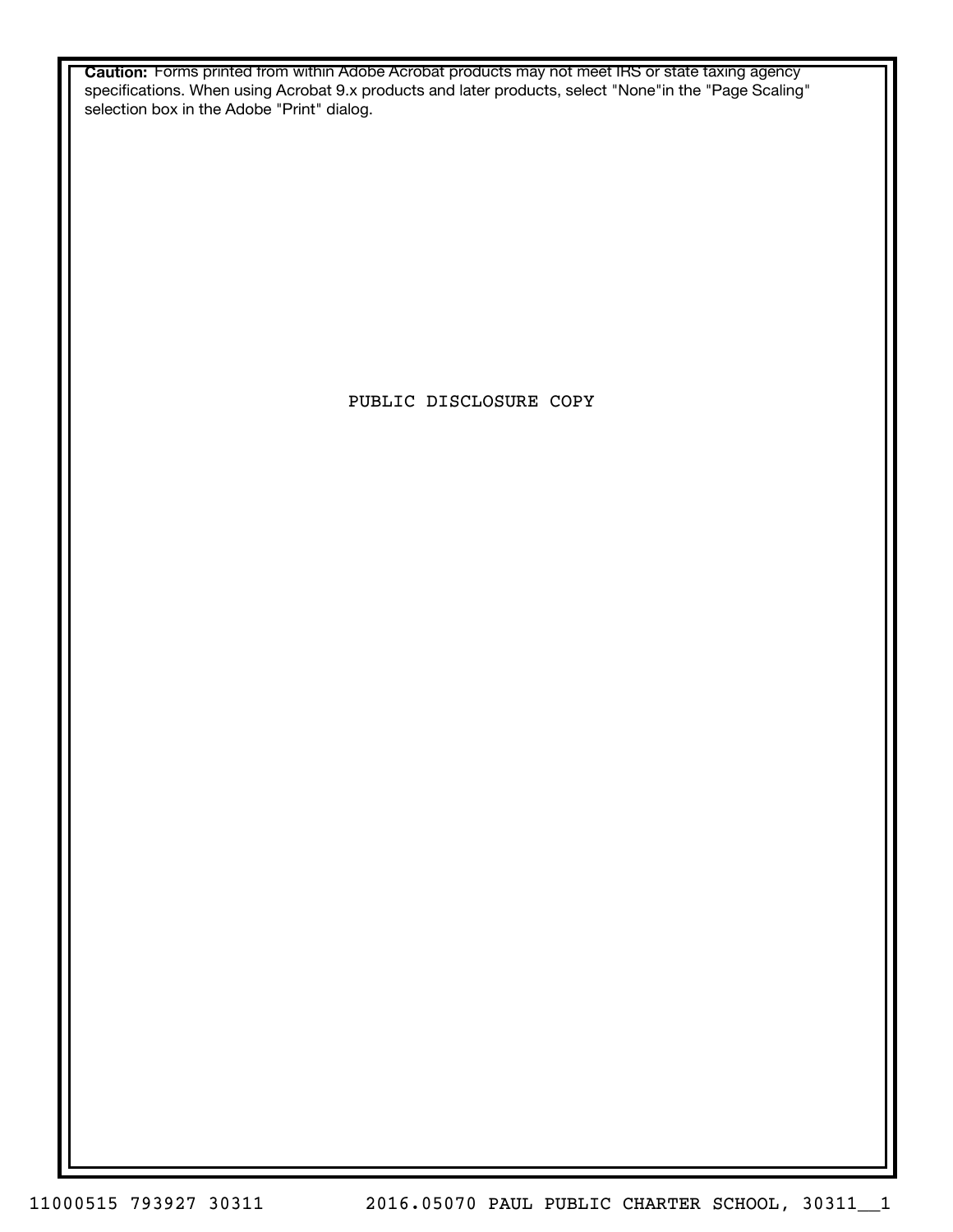|                                                                                                           |                               |                                | ** PUBLIC DISCLOSURE COPY **                                                                                                                                                       |                                                         |                                                           |  |  |
|-----------------------------------------------------------------------------------------------------------|-------------------------------|--------------------------------|------------------------------------------------------------------------------------------------------------------------------------------------------------------------------------|---------------------------------------------------------|-----------------------------------------------------------|--|--|
|                                                                                                           |                               | Form 990                       | <b>Return of Organization Exempt From Income Tax</b><br>Under section 501(c), 527, or 4947(a)(1) of the Internal Revenue Code (except private foundations)                         |                                                         | OMB No. 1545-0047                                         |  |  |
|                                                                                                           |                               |                                |                                                                                                                                                                                    |                                                         |                                                           |  |  |
| Do not enter social security numbers on this form as it may be made public.<br>Department of the Treasury |                               |                                |                                                                                                                                                                                    |                                                         |                                                           |  |  |
|                                                                                                           |                               | Internal Revenue Service       | Information about Form 990 and its instructions is at www.irs.gov/form990.<br>JUL 1, 2016                                                                                          |                                                         | Inspection                                                |  |  |
|                                                                                                           |                               |                                | A For the 2016 calendar year, or tax year beginning                                                                                                                                | and ending JUN 30, 2017                                 |                                                           |  |  |
|                                                                                                           | <b>B</b> Check if applicable: |                                | <b>C</b> Name of organization                                                                                                                                                      | D Employer identification number                        |                                                           |  |  |
|                                                                                                           | Address<br>change             |                                | PAUL PUBLIC CHARTER SCHOOL, INC.                                                                                                                                                   |                                                         |                                                           |  |  |
|                                                                                                           | Name<br>change                |                                | Doing business as                                                                                                                                                                  | 52-2139528                                              |                                                           |  |  |
|                                                                                                           | Initial<br>∣return            |                                | Number and street (or P.O. box if mail is not delivered to street address)                                                                                                         | Room/suite   E Telephone number                         |                                                           |  |  |
|                                                                                                           | Final<br>return/              |                                | 5800 8TH STREET NW                                                                                                                                                                 |                                                         | $202 - 291 - 7499$                                        |  |  |
|                                                                                                           | termin-<br>ated               |                                | City or town, state or province, country, and ZIP or foreign postal code                                                                                                           | G Gross receipts \$                                     | 14,439,000.                                               |  |  |
|                                                                                                           | Amended<br>Ireturn            |                                | 20011<br>WASHINGTON, DC                                                                                                                                                            | H(a) Is this a group return                             |                                                           |  |  |
|                                                                                                           | Applica-<br>ltion             |                                | F Name and address of principal officer: ROBERTA COLTON                                                                                                                            | for subordinates?                                       | $\Box$ Yes $\Box X$ No                                    |  |  |
|                                                                                                           | pending                       |                                | 5800 8TH STREET NW, WASHINGTON, DC<br>20011                                                                                                                                        | $H(b)$ Are all subordinates included? $\Box$ Yes $\Box$ | <b>No</b>                                                 |  |  |
|                                                                                                           |                               |                                | Tax-exempt status: $X \overline{S}$ 501(c)(3) 501(c)(<br>$\sqrt{\frac{1}{1}}$ (insert no.)<br>$4947(a)(1)$ or<br>527                                                               |                                                         | If "No," attach a list. (see instructions)                |  |  |
|                                                                                                           |                               |                                | J Website: WWW.PAULCHARTER.ORG                                                                                                                                                     | $H(c)$ Group exemption number $\blacktriangleright$     |                                                           |  |  |
|                                                                                                           |                               |                                | <b>K</b> Form of organization: $\boxed{\textbf{X}}$ Corporation<br>  Trust<br>Association<br>Other $\blacktriangleright$                                                           |                                                         | L Year of formation: $2000$ M State of legal domicile: DC |  |  |
|                                                                                                           | Part I                        | <b>Summary</b>                 |                                                                                                                                                                                    |                                                         |                                                           |  |  |
|                                                                                                           | 1                             |                                | Briefly describe the organization's mission or most significant activities: TO EDUCATE OUR STUDENTS AND TO<br>DEVELOP IN THEM THE CAPACITY TO BE RESPONSIBLE CITIZENS, INDEPENDENT |                                                         |                                                           |  |  |
|                                                                                                           |                               |                                |                                                                                                                                                                                    |                                                         |                                                           |  |  |
| Governance                                                                                                | 2                             |                                | Check this box $\blacktriangleright$ $\Box$ if the organization discontinued its operations or disposed of more than 25% of its net assets.                                        |                                                         | 15                                                        |  |  |
|                                                                                                           | З                             |                                | Number of voting members of the governing body (Part VI, line 1a)                                                                                                                  | 3<br>4                                                  | $\overline{15}$                                           |  |  |
|                                                                                                           | 4<br>5                        |                                |                                                                                                                                                                                    | 5                                                       | 151                                                       |  |  |
|                                                                                                           | 6                             |                                |                                                                                                                                                                                    | 6                                                       | $\overline{39}$                                           |  |  |
| <b>Activities &amp;</b>                                                                                   |                               |                                |                                                                                                                                                                                    | 7a                                                      | σ.                                                        |  |  |
|                                                                                                           |                               |                                |                                                                                                                                                                                    | 7 <sub>b</sub>                                          | $\overline{0}$ .                                          |  |  |
|                                                                                                           |                               |                                |                                                                                                                                                                                    | <b>Prior Year</b>                                       | <b>Current Year</b>                                       |  |  |
|                                                                                                           | 8                             |                                |                                                                                                                                                                                    | 762, 247.                                               | 723,856.                                                  |  |  |
| Revenue                                                                                                   | 9                             |                                | Program service revenue (Part VIII, line 2g)                                                                                                                                       | 12,095,768.                                             | 13,702,705.                                               |  |  |
|                                                                                                           | 10                            |                                |                                                                                                                                                                                    | 24,989.                                                 | 41, 134.                                                  |  |  |
|                                                                                                           | 11                            |                                | Other revenue (Part VIII, column (A), lines 5, 6d, 8c, 9c, 10c, and 11e)                                                                                                           | 0.                                                      | $-169, 177.$                                              |  |  |
|                                                                                                           | 12                            |                                | Total revenue - add lines 8 through 11 (must equal Part VIII, column (A), line 12)                                                                                                 | 12,883,004.                                             | 14, 298, 518.                                             |  |  |
|                                                                                                           | 13                            |                                | Grants and similar amounts paid (Part IX, column (A), lines 1-3)                                                                                                                   | 0.                                                      | $\overline{0}$ .                                          |  |  |
|                                                                                                           | 14                            |                                |                                                                                                                                                                                    | $\overline{0}$ .                                        | $\overline{0}$ .                                          |  |  |
|                                                                                                           |                               |                                | Salaries, other compensation, employee benefits (Part IX, column (A), lines 5-10)                                                                                                  | 7,111,044.<br>$\mathbf 0$ .                             | 8,360,337.<br>σ.                                          |  |  |
| Expenses                                                                                                  |                               |                                | <b>16a</b> Professional fundraising fees (Part IX, column (A), line 11e)<br>1,355,006.                                                                                             |                                                         |                                                           |  |  |
|                                                                                                           |                               |                                | <b>b</b> Total fundraising expenses (Part IX, column (D), line 25)                                                                                                                 | 5,342,665.                                              | 6, 176, 032.                                              |  |  |
|                                                                                                           | 18                            |                                | Total expenses. Add lines 13-17 (must equal Part IX, column (A), line 25)                                                                                                          | 12,453,709.                                             | 14,536,369.                                               |  |  |
|                                                                                                           | 19                            |                                |                                                                                                                                                                                    | 429,295.                                                | $-237,851.$                                               |  |  |
|                                                                                                           |                               |                                |                                                                                                                                                                                    | <b>Beginning of Current Year</b>                        | <b>End of Year</b>                                        |  |  |
|                                                                                                           | 20                            | Total assets (Part X, line 16) |                                                                                                                                                                                    | 28,462,904.                                             | 28,979,405.                                               |  |  |
|                                                                                                           | 21                            |                                | Total liabilities (Part X, line 26)                                                                                                                                                | 19, 351, 457.                                           | 19,948,904.                                               |  |  |
| Net Assets or                                                                                             | 22                            |                                |                                                                                                                                                                                    | 9,111,447.                                              | 9,030,501.                                                |  |  |
|                                                                                                           | <b>Part II</b>                | <b>Signature Block</b>         |                                                                                                                                                                                    |                                                         |                                                           |  |  |
|                                                                                                           |                               |                                | Under penalties of perjury, I declare that I have examined this return, including accompanying schedules and statements, and to the best of my knowledge and belief, it is         |                                                         |                                                           |  |  |
|                                                                                                           |                               |                                | true, correct, and complete. Declaration of preparer (other than officer) is based on all information of which preparer has any knowledge.                                         |                                                         |                                                           |  |  |

| Sign<br>Here | Signature of officer<br>ROBERTA COLTON,<br>CHAIR<br>Type or print name and title                             |                      |      | Date                         |  |  |  |  |
|--------------|--------------------------------------------------------------------------------------------------------------|----------------------|------|------------------------------|--|--|--|--|
|              | Print/Type preparer's name                                                                                   | Preparer's signature | Date | PTIN<br>Check                |  |  |  |  |
| Paid         | DAVID JONES                                                                                                  |                      |      | P01361002<br>self-emploved   |  |  |  |  |
| Preparer     | JONES MARESCA & MCQUADE PA<br>Firm's name                                                                    |                      |      | 52-1853933<br>Firm's $EIN$   |  |  |  |  |
| Use Only     | Firm's address 1730 RHODE ISLAND AVE, N.W.,                                                                  | SUITE                | 800  |                              |  |  |  |  |
|              | WASHINGTON, DC 20036                                                                                         |                      |      | Phone no. $202 - 296 - 3306$ |  |  |  |  |
|              | ΧI<br><b>No</b><br>Yes<br>May the IRS discuss this return with the preparer shown above? (see instructions)  |                      |      |                              |  |  |  |  |
|              | Form 990 (2016)<br>LHA For Paperwork Reduction Act Notice, see the separate instructions.<br>632001 11-11-16 |                      |      |                              |  |  |  |  |

SEE SCHEDULE O FOR ORGANIZATION MISSION STATEMENT CONTINUATION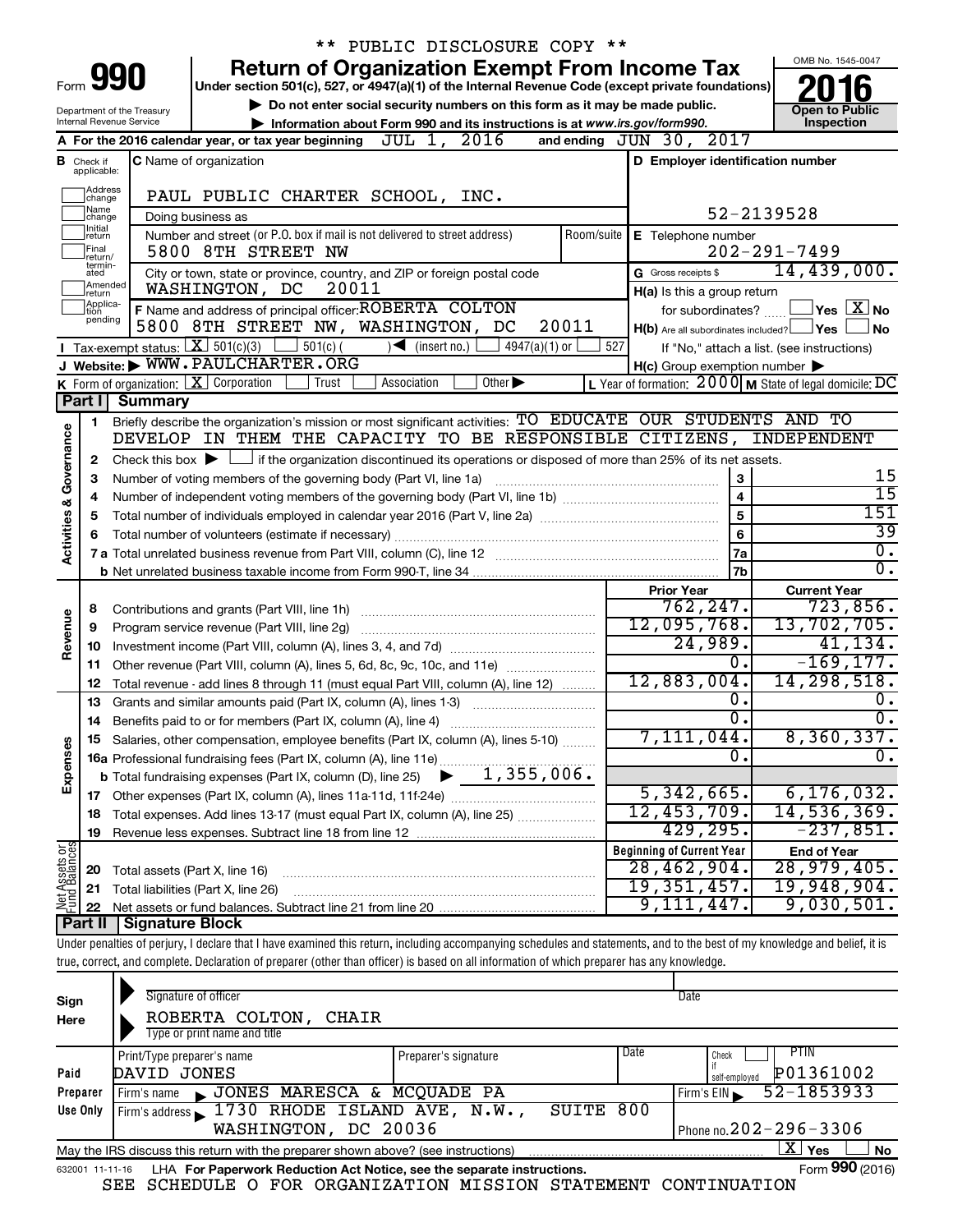|              | 52-2139528<br>PAUL PUBLIC CHARTER SCHOOL, INC.<br>Page 2<br>Form 990 (2016)                                                                                      |
|--------------|------------------------------------------------------------------------------------------------------------------------------------------------------------------|
|              | Part III   Statement of Program Service Accomplishments                                                                                                          |
|              |                                                                                                                                                                  |
| 1            | Briefly describe the organization's mission:<br>TO PROVIDE THE INTELLECTUALLY CHALLENGING EXPERIENCES REQUIRED TO                                                |
|              | DEVELOP INDEPENDENT, PRODUCTIVE, AND RESPONSIBLE INDIVIDUALS, WHO WILL                                                                                           |
|              | LEARN TO LOVE LEARNING, WILL BE TAUGHT TO THINK CRITICALLY, AND WHO                                                                                              |
|              | WILL DEMONSTRATE THAT THEY UNDERSTAND THE IMPORTANCE OF TAKING ACTIVE                                                                                            |
| $\mathbf{2}$ | Did the organization undertake any significant program services during the year which were not listed on the<br>$\overline{\ }$ Yes $\overline{\rm \bf X}$ No    |
|              | prior Form 990 or 990-EZ?<br>If "Yes," describe these new services on Schedule O.                                                                                |
| 3            | $\overline{\ }$ Yes $\overline{\phantom{a}X}$ No<br>Did the organization cease conducting, or make significant changes in how it conducts, any program services? |
|              | If "Yes," describe these changes on Schedule O.                                                                                                                  |
| 4            | Describe the organization's program service accomplishments for each of its three largest program services, as measured by expenses.                             |
|              | Section 501(c)(3) and 501(c)(4) organizations are required to report the amount of grants and allocations to others, the total expenses, and                     |
|              | revenue, if any, for each program service reported.<br>13,702,705.<br>11, 443, 695. including grants of \$                                                       |
| 4a           | ) (Expenses \$<br>(Revenue \$<br>(Code:<br>OPERATES A DC PUBLIC SCHOOL FOR 729 STUDENTS GRADES<br>6 THROUGH 12.                                                  |
|              |                                                                                                                                                                  |
|              |                                                                                                                                                                  |
|              |                                                                                                                                                                  |
|              |                                                                                                                                                                  |
|              |                                                                                                                                                                  |
|              |                                                                                                                                                                  |
|              |                                                                                                                                                                  |
|              |                                                                                                                                                                  |
|              |                                                                                                                                                                  |
|              |                                                                                                                                                                  |
| 4b           | (Expenses \$<br>(Revenue \$<br>(Code:<br>including grants of \$                                                                                                  |
|              |                                                                                                                                                                  |
|              |                                                                                                                                                                  |
|              |                                                                                                                                                                  |
|              |                                                                                                                                                                  |
|              |                                                                                                                                                                  |
|              |                                                                                                                                                                  |
|              |                                                                                                                                                                  |
|              |                                                                                                                                                                  |
|              |                                                                                                                                                                  |
|              |                                                                                                                                                                  |
| 4с           | ) (Expenses \$<br>including grants of \$<br>) (Revenue \$<br>(Code:                                                                                              |
|              |                                                                                                                                                                  |
|              |                                                                                                                                                                  |
|              |                                                                                                                                                                  |
|              |                                                                                                                                                                  |
|              |                                                                                                                                                                  |
|              |                                                                                                                                                                  |
|              |                                                                                                                                                                  |
|              |                                                                                                                                                                  |
|              |                                                                                                                                                                  |
|              |                                                                                                                                                                  |
|              | Other program services (Describe in Schedule O.)                                                                                                                 |
|              |                                                                                                                                                                  |
| 4d<br>4е     | (Expenses \$<br>including grants of \$<br>(Revenue \$<br>11,443,695.<br>Total program service expenses                                                           |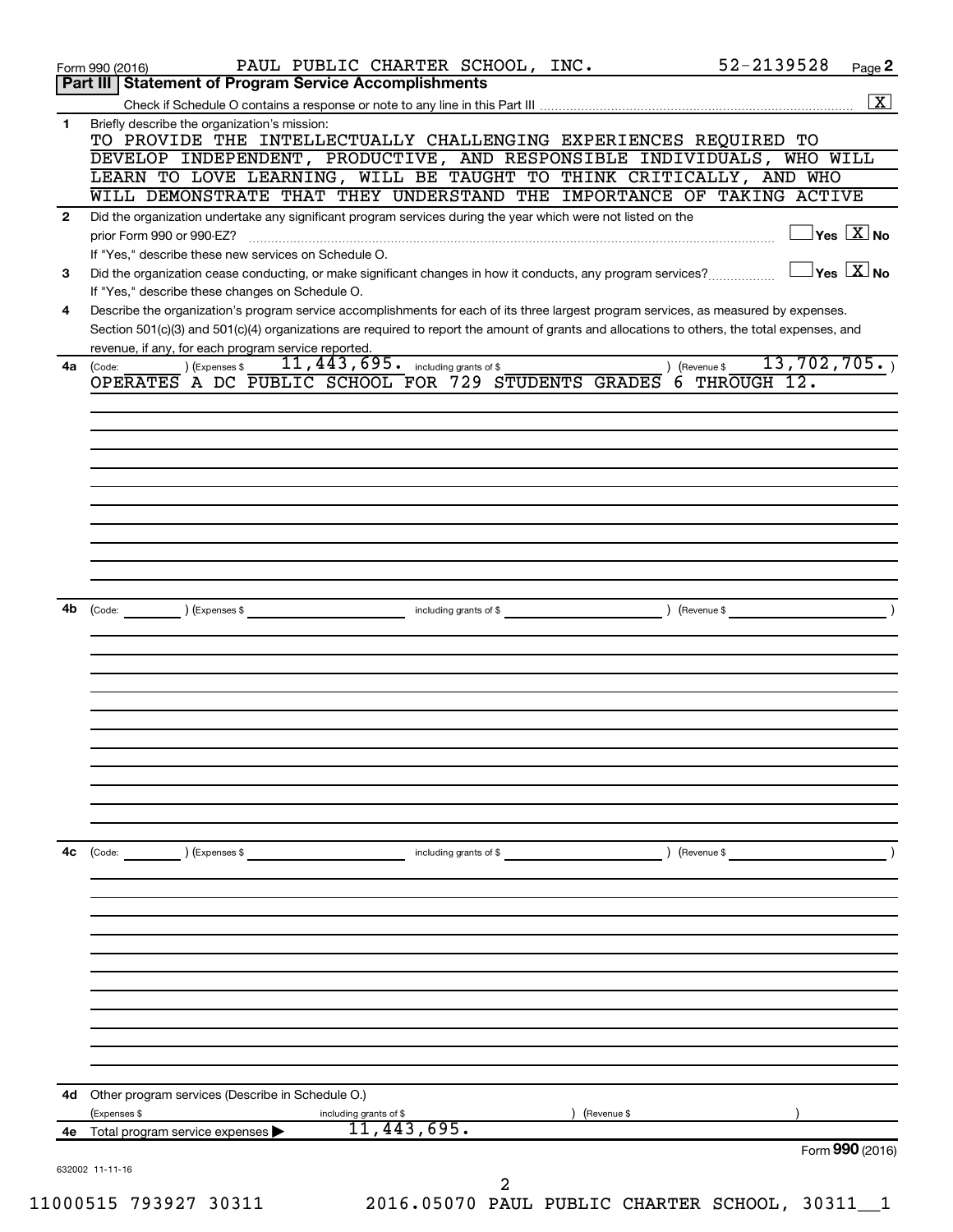|  | Form 990 (2016) |  |
|--|-----------------|--|
|  |                 |  |

Form 990 (2016) Page PAUL PUBLIC CHARTER SCHOOL, INC. 52-2139528

|     | <b>Part IV   Checklist of Required Schedules</b>                                                                                                                                                                                    |                         |                         |                       |
|-----|-------------------------------------------------------------------------------------------------------------------------------------------------------------------------------------------------------------------------------------|-------------------------|-------------------------|-----------------------|
|     |                                                                                                                                                                                                                                     |                         | Yes                     | No                    |
| 1   | Is the organization described in section 501(c)(3) or 4947(a)(1) (other than a private foundation)?                                                                                                                                 |                         |                         |                       |
|     |                                                                                                                                                                                                                                     | 1                       | х                       |                       |
| 2   |                                                                                                                                                                                                                                     | $\mathbf{2}$            | $\overline{\textbf{x}}$ |                       |
| 3   | Did the organization engage in direct or indirect political campaign activities on behalf of or in opposition to candidates for                                                                                                     |                         |                         |                       |
|     |                                                                                                                                                                                                                                     | 3                       |                         | x                     |
| 4   | Section 501(c)(3) organizations. Did the organization engage in lobbying activities, or have a section 501(h) election in effect                                                                                                    |                         |                         |                       |
|     |                                                                                                                                                                                                                                     | 4                       |                         | x                     |
| 5   | Is the organization a section 501(c)(4), 501(c)(5), or 501(c)(6) organization that receives membership dues, assessments, or                                                                                                        |                         |                         |                       |
|     |                                                                                                                                                                                                                                     | 5                       |                         | x                     |
| 6   | Did the organization maintain any donor advised funds or any similar funds or accounts for which donors have the right to                                                                                                           |                         |                         |                       |
|     | provide advice on the distribution or investment of amounts in such funds or accounts? If "Yes," complete Schedule D, Part I                                                                                                        | 6                       |                         | x                     |
| 7   | Did the organization receive or hold a conservation easement, including easements to preserve open space,                                                                                                                           |                         |                         |                       |
|     |                                                                                                                                                                                                                                     | $\overline{\mathbf{r}}$ |                         | х                     |
| 8   | Did the organization maintain collections of works of art, historical treasures, or other similar assets? If "Yes," complete                                                                                                        |                         |                         |                       |
|     | Schedule D, Part III <b>Marting Community</b> Construction of the Construction of the Construction of the Construction of the Construction of the Construction of the Construction of the Construction of the Construction of the C | 8                       |                         | х                     |
| 9   | Did the organization report an amount in Part X, line 21, for escrow or custodial account liability, serve as a custodian for                                                                                                       |                         |                         |                       |
|     | amounts not listed in Part X; or provide credit counseling, debt management, credit repair, or debt negotiation services?                                                                                                           |                         |                         |                       |
|     | If "Yes," complete Schedule D, Part IV                                                                                                                                                                                              | 9                       |                         | x                     |
| 10  | Did the organization, directly or through a related organization, hold assets in temporarily restricted endowments, permanent                                                                                                       |                         |                         |                       |
|     |                                                                                                                                                                                                                                     | 10                      |                         | x                     |
| 11  | If the organization's answer to any of the following questions is "Yes," then complete Schedule D, Parts VI, VII, VIII, IX, or X                                                                                                    |                         |                         |                       |
|     | as applicable.                                                                                                                                                                                                                      |                         |                         |                       |
|     | a Did the organization report an amount for land, buildings, and equipment in Part X, line 10? If "Yes," complete Schedule D,                                                                                                       |                         |                         |                       |
|     |                                                                                                                                                                                                                                     | 11a                     | X                       |                       |
|     | <b>b</b> Did the organization report an amount for investments - other securities in Part X, line 12 that is 5% or more of its total                                                                                                |                         |                         |                       |
|     |                                                                                                                                                                                                                                     | 11b                     |                         | x                     |
|     | c Did the organization report an amount for investments - program related in Part X, line 13 that is 5% or more of its total                                                                                                        |                         |                         |                       |
|     |                                                                                                                                                                                                                                     | 11c                     |                         | х                     |
|     | d Did the organization report an amount for other assets in Part X, line 15 that is 5% or more of its total assets reported in                                                                                                      |                         |                         |                       |
|     |                                                                                                                                                                                                                                     | 11d                     |                         | х                     |
|     |                                                                                                                                                                                                                                     | 11e                     | X                       |                       |
|     | f Did the organization's separate or consolidated financial statements for the tax year include a footnote that addresses                                                                                                           |                         |                         |                       |
|     | the organization's liability for uncertain tax positions under FIN 48 (ASC 740)? If "Yes," complete Schedule D, Part X                                                                                                              | 11f                     | X                       |                       |
|     | 12a Did the organization obtain separate, independent audited financial statements for the tax year? If "Yes," complete                                                                                                             |                         |                         |                       |
|     | Schedule D, Parts XI and XII                                                                                                                                                                                                        | 12a                     | х                       |                       |
|     | <b>b</b> Was the organization included in consolidated, independent audited financial statements for the tax year?                                                                                                                  |                         |                         |                       |
|     | If "Yes," and if the organization answered "No" to line 12a, then completing Schedule D, Parts XI and XII is optional                                                                                                               | 12b                     | X                       | х                     |
| 13  |                                                                                                                                                                                                                                     | 13                      |                         | $\overline{\text{X}}$ |
| 14a |                                                                                                                                                                                                                                     | 14a                     |                         |                       |
|     | <b>b</b> Did the organization have aggregate revenues or expenses of more than \$10,000 from grantmaking, fundraising, business,                                                                                                    |                         |                         |                       |
|     | investment, and program service activities outside the United States, or aggregate foreign investments valued at \$100,000                                                                                                          |                         |                         | х                     |
|     | Did the organization report on Part IX, column (A), line 3, more than \$5,000 of grants or other assistance to or for any                                                                                                           | 14b                     |                         |                       |
| 15  |                                                                                                                                                                                                                                     |                         |                         | х                     |
|     | Did the organization report on Part IX, column (A), line 3, more than \$5,000 of aggregate grants or other assistance to                                                                                                            | 15                      |                         |                       |
| 16  |                                                                                                                                                                                                                                     |                         |                         | х                     |
|     |                                                                                                                                                                                                                                     | 16                      |                         |                       |
| 17  | Did the organization report a total of more than \$15,000 of expenses for professional fundraising services on Part IX,                                                                                                             |                         |                         | х                     |
|     | Did the organization report more than \$15,000 total of fundraising event gross income and contributions on Part VIII, lines                                                                                                        | 17                      |                         |                       |
| 18  |                                                                                                                                                                                                                                     |                         |                         | х                     |
| 19  | Did the organization report more than \$15,000 of gross income from gaming activities on Part VIII, line 9a? If "Yes,"                                                                                                              | 18                      |                         |                       |
|     |                                                                                                                                                                                                                                     | 19                      |                         | x                     |
|     |                                                                                                                                                                                                                                     |                         |                         |                       |

Form (2016) **990**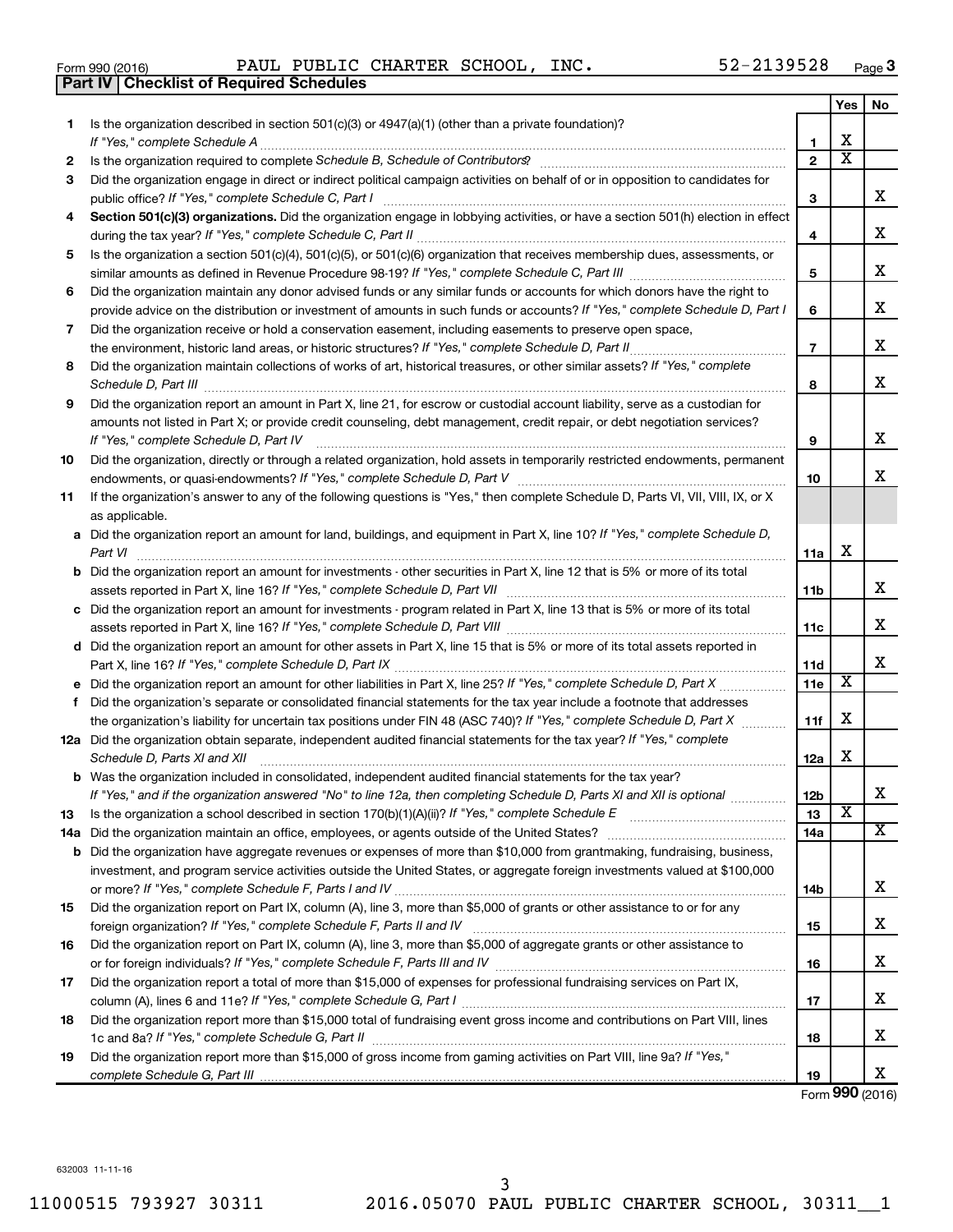|  | Form 990 (2016) |
|--|-----------------|
|  |                 |

*(continued)* **Part IV Checklist of Required Schedules**

Form 990 (2016) Page PAUL PUBLIC CHARTER SCHOOL, INC. 52-2139528

|    |                                                                                                                                                                                                                                 |                 | Yes | No                           |
|----|---------------------------------------------------------------------------------------------------------------------------------------------------------------------------------------------------------------------------------|-----------------|-----|------------------------------|
|    | 20a Did the organization operate one or more hospital facilities? If "Yes," complete Schedule H                                                                                                                                 | 20a             |     | x                            |
|    |                                                                                                                                                                                                                                 | 20 <sub>b</sub> |     |                              |
| 21 | Did the organization report more than \$5,000 of grants or other assistance to any domestic organization or                                                                                                                     |                 |     |                              |
|    |                                                                                                                                                                                                                                 | 21              |     | х                            |
| 22 | Did the organization report more than \$5,000 of grants or other assistance to or for domestic individuals on<br>Part IX, column (A), line 2? If "Yes," complete Schedule I, Parts I and III [11]] [11]] [11] [11] [11] [11] [1 | 22              |     | х                            |
| 23 | Did the organization answer "Yes" to Part VII, Section A, line 3, 4, or 5 about compensation of the organization's current                                                                                                      |                 |     |                              |
|    | and former officers, directors, trustees, key employees, and highest compensated employees? If "Yes," complete                                                                                                                  |                 |     |                              |
|    | Schedule J                                                                                                                                                                                                                      | 23              | X   |                              |
|    | 24a Did the organization have a tax-exempt bond issue with an outstanding principal amount of more than \$100,000 as of the                                                                                                     |                 |     |                              |
|    | last day of the year, that was issued after December 31, 2002? If "Yes," answer lines 24b through 24d and complete                                                                                                              |                 |     |                              |
|    | Schedule K. If "No", go to line 25a                                                                                                                                                                                             | 24a             | X   |                              |
| b  |                                                                                                                                                                                                                                 | 24 <sub>b</sub> |     | $\overline{\text{X}}$        |
|    | Did the organization maintain an escrow account other than a refunding escrow at any time during the year to defease                                                                                                            | 24c             |     | X                            |
|    |                                                                                                                                                                                                                                 | 24d             |     | $\overline{\textbf{X}}$      |
|    | 25a Section 501(c)(3), 501(c)(4), and 501(c)(29) organizations. Did the organization engage in an excess benefit                                                                                                                |                 |     |                              |
|    |                                                                                                                                                                                                                                 | 25a             |     | х                            |
|    | b Is the organization aware that it engaged in an excess benefit transaction with a disqualified person in a prior year, and                                                                                                    |                 |     |                              |
|    | that the transaction has not been reported on any of the organization's prior Forms 990 or 990-EZ? If "Yes," complete                                                                                                           |                 |     |                              |
|    | Schedule L, Part I                                                                                                                                                                                                              | 25b             |     | х                            |
| 26 | Did the organization report any amount on Part X, line 5, 6, or 22 for receivables from or payables to any current or                                                                                                           |                 |     |                              |
|    | former officers, directors, trustees, key employees, highest compensated employees, or disqualified persons? If "Yes,"<br>complete Schedule L, Part II                                                                          | 26              |     | х                            |
| 27 | Did the organization provide a grant or other assistance to an officer, director, trustee, key employee, substantial                                                                                                            |                 |     |                              |
|    | contributor or employee thereof, a grant selection committee member, or to a 35% controlled entity or family member                                                                                                             |                 |     |                              |
|    |                                                                                                                                                                                                                                 | 27              |     | х                            |
| 28 | Was the organization a party to a business transaction with one of the following parties (see Schedule L, Part IV                                                                                                               |                 |     |                              |
|    | instructions for applicable filing thresholds, conditions, and exceptions):                                                                                                                                                     |                 |     |                              |
| а  | A current or former officer, director, trustee, or key employee? If "Yes," complete Schedule L, Part IV                                                                                                                         | 28a             |     | х<br>$\overline{\textbf{X}}$ |
| b  | A family member of a current or former officer, director, trustee, or key employee? If "Yes," complete Schedule L, Part IV                                                                                                      | 28b             |     |                              |
|    | c An entity of which a current or former officer, director, trustee, or key employee (or a family member thereof) was an officer,<br>director, trustee, or direct or indirect owner? If "Yes," complete Schedule L, Part IV     | 28c             |     | х                            |
| 29 |                                                                                                                                                                                                                                 | 29              |     | X                            |
| 30 | Did the organization receive contributions of art, historical treasures, or other similar assets, or qualified conservation                                                                                                     |                 |     |                              |
|    |                                                                                                                                                                                                                                 | 30              |     | х                            |
| 31 | Did the organization liquidate, terminate, or dissolve and cease operations?                                                                                                                                                    |                 |     |                              |
|    |                                                                                                                                                                                                                                 | 31              |     | х                            |
| 32 | Did the organization sell, exchange, dispose of, or transfer more than 25% of its net assets? If "Yes," complete                                                                                                                |                 |     |                              |
|    |                                                                                                                                                                                                                                 | 32              |     | х                            |
| 33 | Did the organization own 100% of an entity disregarded as separate from the organization under Regulations                                                                                                                      |                 |     |                              |
|    |                                                                                                                                                                                                                                 | 33              |     | х                            |
| 34 | Was the organization related to any tax-exempt or taxable entity? If "Yes," complete Schedule R, Part II, III, or IV, and                                                                                                       |                 |     |                              |
|    | Part V, line 1                                                                                                                                                                                                                  | 34              |     | х                            |
|    |                                                                                                                                                                                                                                 | 35a             |     | X                            |
|    | b If "Yes" to line 35a, did the organization receive any payment from or engage in any transaction with a controlled entity                                                                                                     |                 |     |                              |
|    |                                                                                                                                                                                                                                 | 35b             |     |                              |
| 36 | Section 501(c)(3) organizations. Did the organization make any transfers to an exempt non-charitable related organization?                                                                                                      |                 |     | x                            |
|    | Did the organization conduct more than 5% of its activities through an entity that is not a related organization                                                                                                                | 36              |     |                              |
| 37 |                                                                                                                                                                                                                                 | 37              |     | x                            |
| 38 | Did the organization complete Schedule O and provide explanations in Schedule O for Part VI, lines 11b and 19?                                                                                                                  |                 |     |                              |
|    |                                                                                                                                                                                                                                 | 38              | х   |                              |
|    |                                                                                                                                                                                                                                 |                 |     |                              |

Form (2016) **990**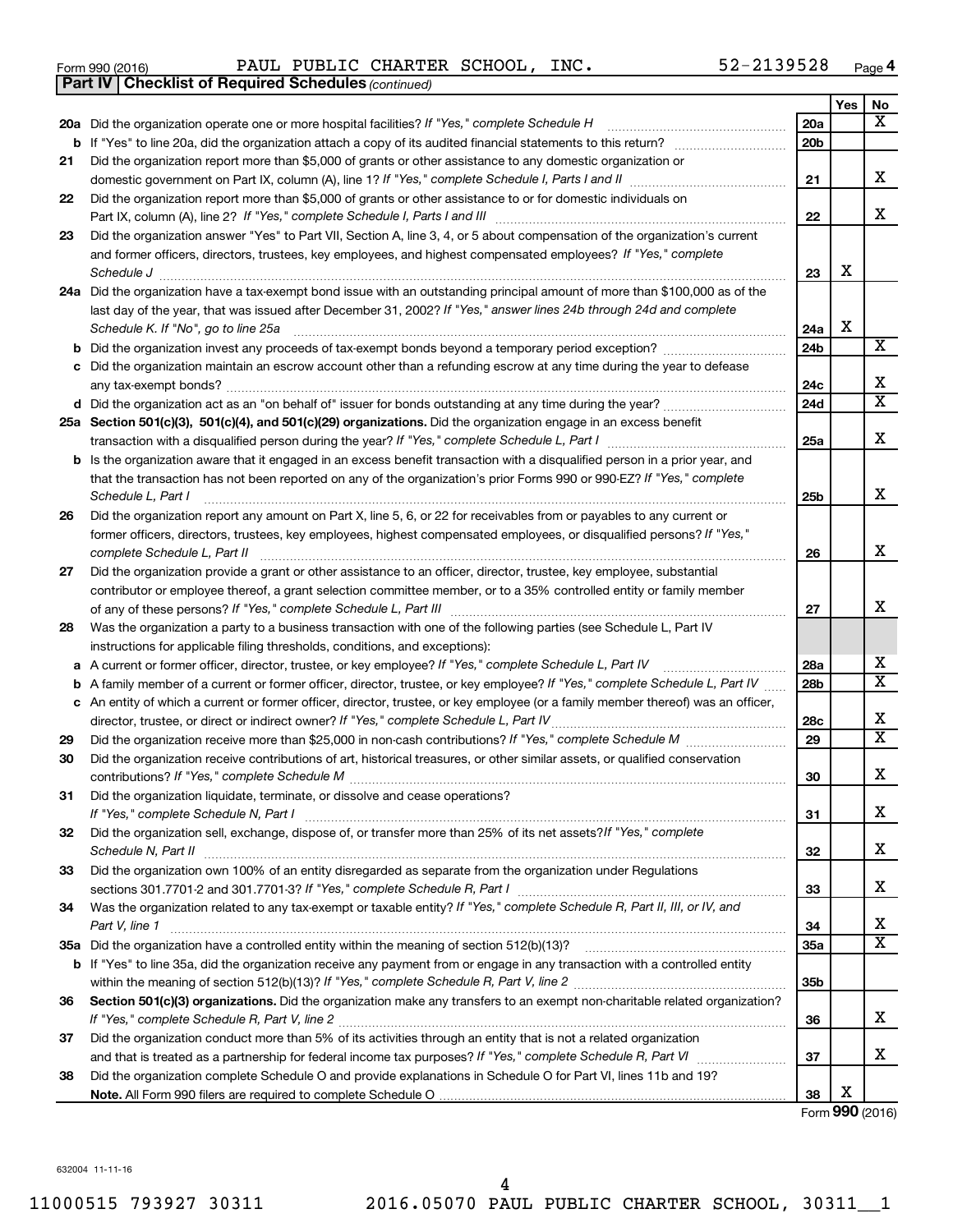|    | Part V<br><b>Statements Regarding Other IRS Filings and Tax Compliance</b><br>Check if Schedule O contains a response or note to any line in this Part V |                |     |                |     |                 |
|----|----------------------------------------------------------------------------------------------------------------------------------------------------------|----------------|-----|----------------|-----|-----------------|
|    |                                                                                                                                                          |                |     |                | Yes | No              |
|    |                                                                                                                                                          | 1a             | 86  |                |     |                 |
|    | Enter the number of Forms W-2G included in line 1a. Enter -0- if not applicable                                                                          | 1 <sub>b</sub> | 0l  |                |     |                 |
|    | Did the organization comply with backup withholding rules for reportable payments to vendors and reportable gaming                                       |                |     |                |     |                 |
|    |                                                                                                                                                          |                |     | 1c             | х   |                 |
|    | 2a Enter the number of employees reported on Form W-3, Transmittal of Wage and Tax Statements,                                                           |                |     |                |     |                 |
|    | filed for the calendar year ending with or within the year covered by this return <i>manumumumum</i>                                                     | 2a             | 151 |                |     |                 |
|    |                                                                                                                                                          |                |     | 2 <sub>b</sub> | X   |                 |
|    |                                                                                                                                                          |                |     |                |     |                 |
|    | 3a Did the organization have unrelated business gross income of \$1,000 or more during the year?                                                         |                |     | За             |     | х               |
|    |                                                                                                                                                          |                |     | 3b             |     |                 |
|    | 4a At any time during the calendar year, did the organization have an interest in, or a signature or other authority over, a                             |                |     |                |     |                 |
|    | financial account in a foreign country (such as a bank account, securities account, or other financial account)?                                         |                |     | 4a             |     | x               |
|    | <b>b</b> If "Yes," enter the name of the foreign country: $\blacktriangleright$                                                                          |                |     |                |     |                 |
|    | See instructions for filing requirements for FinCEN Form 114, Report of Foreign Bank and Financial Accounts (FBAR).                                      |                |     |                |     |                 |
|    |                                                                                                                                                          |                |     | 5а             |     | х               |
|    |                                                                                                                                                          |                |     | 5b             |     | X               |
|    |                                                                                                                                                          |                |     | 5с             |     |                 |
|    | 6a Does the organization have annual gross receipts that are normally greater than \$100,000, and did the organization solicit                           |                |     |                |     |                 |
|    |                                                                                                                                                          |                |     | 6a             |     | x               |
|    | <b>b</b> If "Yes," did the organization include with every solicitation an express statement that such contributions or gifts                            |                |     |                |     |                 |
|    |                                                                                                                                                          |                |     | 6b             |     |                 |
| 7  | Organizations that may receive deductible contributions under section 170(c).                                                                            |                |     |                |     |                 |
|    | Did the organization receive a payment in excess of \$75 made partly as a contribution and partly for goods and services provided to the payor?          |                |     | 7a             |     | x               |
|    |                                                                                                                                                          |                |     | 7b             |     |                 |
|    | c Did the organization sell, exchange, or otherwise dispose of tangible personal property for which it was required                                      |                |     |                |     |                 |
|    |                                                                                                                                                          |                |     | 7c             |     | х               |
|    |                                                                                                                                                          | 7d             |     |                |     |                 |
|    | Did the organization receive any funds, directly or indirectly, to pay premiums on a personal benefit contract?                                          |                |     | 7е             |     | х               |
| f. | Did the organization, during the year, pay premiums, directly or indirectly, on a personal benefit contract?                                             |                |     | 7f             |     | X               |
|    | If the organization received a contribution of qualified intellectual property, did the organization file Form 8899 as required?                         |                |     | 7g             |     |                 |
|    | h If the organization received a contribution of cars, boats, airplanes, or other vehicles, did the organization file a Form 1098-C?                     |                |     | 7h             |     |                 |
| 8  | Sponsoring organizations maintaining donor advised funds. Did a donor advised fund maintained by the                                                     |                |     |                |     |                 |
|    |                                                                                                                                                          |                |     | 8              |     |                 |
| 9  | Sponsoring organizations maintaining donor advised funds.                                                                                                |                |     |                |     |                 |
|    |                                                                                                                                                          |                |     | эа             |     |                 |
|    | <b>b</b> Did the sponsoring organization make a distribution to a donor, donor advisor, or related person?                                               |                |     | 9b             |     |                 |
| 10 | Section 501(c)(7) organizations. Enter:                                                                                                                  |                |     |                |     |                 |
| а  |                                                                                                                                                          | 10a            |     |                |     |                 |
| b  | Gross receipts, included on Form 990, Part VIII, line 12, for public use of club facilities                                                              | 10b            |     |                |     |                 |
| 11 | Section 501(c)(12) organizations. Enter:                                                                                                                 |                |     |                |     |                 |
| а  |                                                                                                                                                          | 11a            |     |                |     |                 |
|    | <b>b</b> Gross income from other sources (Do not net amounts due or paid to other sources against                                                        |                |     |                |     |                 |
|    |                                                                                                                                                          | 11b            |     |                |     |                 |
|    | 12a Section 4947(a)(1) non-exempt charitable trusts. Is the organization filing Form 990 in lieu of Form 1041?                                           |                |     | 12a            |     |                 |
|    | <b>b</b> If "Yes," enter the amount of tax-exempt interest received or accrued during the year                                                           | 12b            |     |                |     |                 |
| 13 | Section 501(c)(29) qualified nonprofit health insurance issuers.                                                                                         |                |     |                |     |                 |
|    | a Is the organization licensed to issue qualified health plans in more than one state?                                                                   |                |     | 1За            |     |                 |
|    | Note. See the instructions for additional information the organization must report on Schedule O.                                                        |                |     |                |     |                 |
|    | <b>b</b> Enter the amount of reserves the organization is required to maintain by the states in which the                                                |                |     |                |     |                 |
|    |                                                                                                                                                          | 13b            |     |                |     |                 |
| c  |                                                                                                                                                          | 13с            |     |                |     | x               |
|    | 14a Did the organization receive any payments for indoor tanning services during the tax year?                                                           |                |     | 14a            |     |                 |
|    |                                                                                                                                                          |                |     | 14b            |     | $000 \text{ m}$ |

Form 990 (2016) Page PAUL PUBLIC CHARTER SCHOOL, INC. 52-2139528

| Form 990 (2016) |  |  |
|-----------------|--|--|
|-----------------|--|--|

52-2139528 Page 5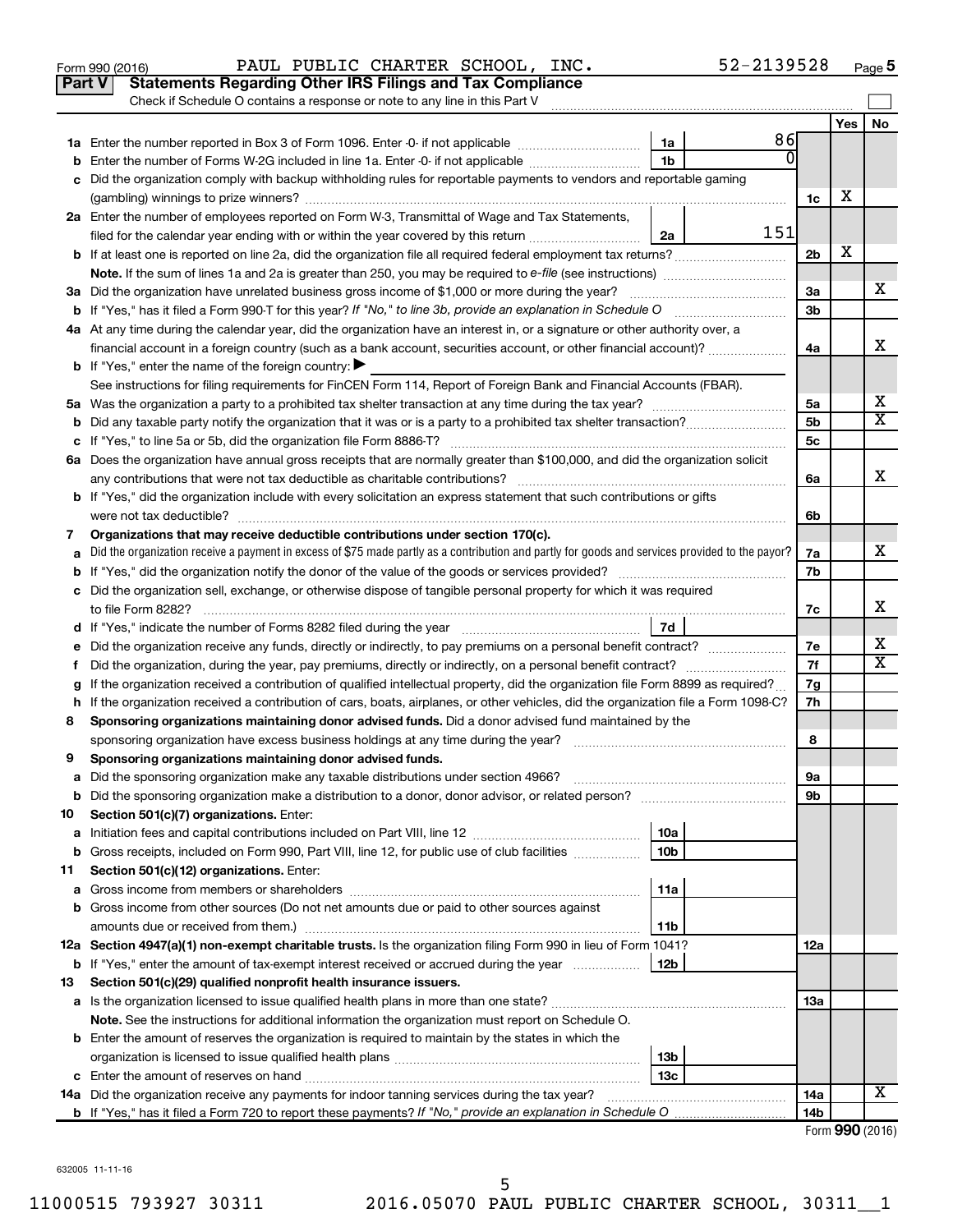| Form 990 (2016) |  |  |  |  |
|-----------------|--|--|--|--|
|-----------------|--|--|--|--|

Form 990 (2016) Page PAUL PUBLIC CHARTER SCHOOL, INC. 52-2139528

**6**

**Part VI** Governance, Management, and Disclosure For each "Yes" response to lines 2 through 7b below, and for a "No" response *to line 8a, 8b, or 10b below, describe the circumstances, processes, or changes in Schedule O. See instructions.*

| <b>Section A. Governing Body and Management</b><br>Yes<br>15<br>1a Enter the number of voting members of the governing body at the end of the tax year<br>1a<br>If there are material differences in voting rights among members of the governing body, or if the governing<br>body delegated broad authority to an executive committee or similar committee, explain in Schedule O.<br>15<br>Enter the number of voting members included in line 1a, above, who are independent <i>manumum</i><br>1b<br>b<br>Did any officer, director, trustee, or key employee have a family relationship or a business relationship with any other<br>х<br>$\mathbf{2}$<br>officer, director, trustee, or key employee?<br>Did the organization delegate control over management duties customarily performed by or under the direct supervision<br>х<br>3<br>$\overline{\textbf{x}}$<br>4<br>Did the organization make any significant changes to its governing documents since the prior Form 990 was filed?<br>$\overline{\mathbf{X}}$<br>5<br>$\overline{\mathbf{X}}$<br>6<br>6<br>Did the organization have members, stockholders, or other persons who had the power to elect or appoint one or<br>7a<br>x<br>7a<br>Are any governance decisions of the organization reserved to (or subject to approval by) members, stockholders, or<br>b<br>x<br>7b<br>Did the organization contemporaneously document the meetings held or written actions undertaken during the year by the following:<br>8<br>х<br>8а<br>а<br>$\overline{\textbf{x}}$<br>8b<br>b<br>Is there any officer, director, trustee, or key employee listed in Part VII, Section A, who cannot be reached at the<br>9<br>x<br>9<br><b>Section B. Policies</b> (This Section B requests information about policies not required by the Internal Revenue Code.)<br>Yes<br>No<br>x<br>10a<br><b>b</b> If "Yes," did the organization have written policies and procedures governing the activities of such chapters, affiliates,<br>10b<br>X<br>11a Has the organization provided a complete copy of this Form 990 to all members of its governing body before filing the form?<br>11a<br><b>b</b> Describe in Schedule O the process, if any, used by the organization to review this Form 990.<br>х<br>12a<br>Did the organization have a written conflict of interest policy? If "No," go to line 13<br>12a<br>$\overline{\mathbf{X}}$<br>Were officers, directors, or trustees, and key employees required to disclose annually interests that could give rise to conflicts?<br>12 <sub>b</sub><br>b<br>Did the organization regularly and consistently monitor and enforce compliance with the policy? If "Yes," describe<br>с<br>Х<br>12c<br>$\overline{\mathbf{X}}$<br>13<br>13<br>$\overline{\mathbf{X}}$<br>14<br>Did the organization have a written document retention and destruction policy? [11] manufaction manufaction in<br>14<br>Did the process for determining compensation of the following persons include a review and approval by independent<br>15<br>persons, comparability data, and contemporaneous substantiation of the deliberation and decision?<br>х<br>The organization's CEO, Executive Director, or top management official manufactured content of the organization's CEO, Executive Director, or top management official manufactured content of the organization's<br>15a<br>а<br>$\overline{\textbf{x}}$<br>15 <sub>b</sub><br>If "Yes" to line 15a or 15b, describe the process in Schedule O (see instructions).<br>16a Did the organization invest in, contribute assets to, or participate in a joint venture or similar arrangement with a<br>х<br>taxable entity during the year?<br>16a<br>b If "Yes," did the organization follow a written policy or procedure requiring the organization to evaluate its participation<br>in joint venture arrangements under applicable federal tax law, and take steps to safeguard the organization's<br>exempt status with respect to such arrangements?<br>16b<br><b>Section C. Disclosure</b><br><b>NONE</b><br>List the states with which a copy of this Form 990 is required to be filed $\blacktriangleright$<br>17<br>Section 6104 requires an organization to make its Forms 1023 (or 1024 if applicable), 990, and 990-T (Section 501(c)(3)s only) available<br>18<br>for public inspection. Indicate how you made these available. Check all that apply.<br>$\lfloor x \rfloor$ Upon request<br>Another's website<br>Other (explain in Schedule O)<br>Own website<br>Describe in Schedule O whether (and if so, how) the organization made its governing documents, conflict of interest policy, and financial<br>19<br>statements available to the public during the tax year.<br>State the name, address, and telephone number of the person who possesses the organization's books and records:<br>20<br>THE ORGANIZATION - 202-291-7499<br>20011<br>5800 8TH STREET,<br>NW, WASHINGTON,<br>DC<br>Form 990 (2016)<br>632006 11-11-16<br>6 |   | Check if Schedule O contains a response or note to any line in this Part VI [1] [1] [1] [1] [1] [1] [1] [1] [1 |  |  |  |  | $\mathbf{X}$ |
|--------------------------------------------------------------------------------------------------------------------------------------------------------------------------------------------------------------------------------------------------------------------------------------------------------------------------------------------------------------------------------------------------------------------------------------------------------------------------------------------------------------------------------------------------------------------------------------------------------------------------------------------------------------------------------------------------------------------------------------------------------------------------------------------------------------------------------------------------------------------------------------------------------------------------------------------------------------------------------------------------------------------------------------------------------------------------------------------------------------------------------------------------------------------------------------------------------------------------------------------------------------------------------------------------------------------------------------------------------------------------------------------------------------------------------------------------------------------------------------------------------------------------------------------------------------------------------------------------------------------------------------------------------------------------------------------------------------------------------------------------------------------------------------------------------------------------------------------------------------------------------------------------------------------------------------------------------------------------------------------------------------------------------------------------------------------------------------------------------------------------------------------------------------------------------------------------------------------------------------------------------------------------------------------------------------------------------------------------------------------------------------------------------------------------------------------------------------------------------------------------------------------------------------------------------------------------------------------------------------------------------------------------------------------------------------------------------------------------------------------------------------------------------------------------------------------------------------------------------------------------------------------------------------------------------------------------------------------------------------------------------------------------------------------------------------------------------------------------------------------------------------------------------------------------------------------------------------------------------------------------------------------------------------------------------------------------------------------------------------------------------------------------------------------------------------------------------------------------------------------------------------------------------------------------------------------------------------------------------------------------------------------------------------------------------------------------------------------------------------------------------------------------------------------------------------------------------------------------------------------------------------------------------------------------------------------------------------------------------------------------------------------------------------------------------------------------------------------------------------------------------------------------------------------------------------------------------------------------------------------------------------------------------------------------------------------------------------------------------------------------------------------------------------------------------------------------------------------------------------------------------------------------------------------------------------------------------------------------------------------------------------------------------------------------------------------------------------------------------------------------------------------------------------------------------------------------------------------------------------------------------------------------------------------------------------------------------------------------------------------------|---|----------------------------------------------------------------------------------------------------------------|--|--|--|--|--------------|
|                                                                                                                                                                                                                                                                                                                                                                                                                                                                                                                                                                                                                                                                                                                                                                                                                                                                                                                                                                                                                                                                                                                                                                                                                                                                                                                                                                                                                                                                                                                                                                                                                                                                                                                                                                                                                                                                                                                                                                                                                                                                                                                                                                                                                                                                                                                                                                                                                                                                                                                                                                                                                                                                                                                                                                                                                                                                                                                                                                                                                                                                                                                                                                                                                                                                                                                                                                                                                                                                                                                                                                                                                                                                                                                                                                                                                                                                                                                                                                                                                                                                                                                                                                                                                                                                                                                                                                                                                                                                                                                                                                                                                                                                                                                                                                                                                                                                                                                                                                                                  |   |                                                                                                                |  |  |  |  |              |
|                                                                                                                                                                                                                                                                                                                                                                                                                                                                                                                                                                                                                                                                                                                                                                                                                                                                                                                                                                                                                                                                                                                                                                                                                                                                                                                                                                                                                                                                                                                                                                                                                                                                                                                                                                                                                                                                                                                                                                                                                                                                                                                                                                                                                                                                                                                                                                                                                                                                                                                                                                                                                                                                                                                                                                                                                                                                                                                                                                                                                                                                                                                                                                                                                                                                                                                                                                                                                                                                                                                                                                                                                                                                                                                                                                                                                                                                                                                                                                                                                                                                                                                                                                                                                                                                                                                                                                                                                                                                                                                                                                                                                                                                                                                                                                                                                                                                                                                                                                                                  |   |                                                                                                                |  |  |  |  | No           |
|                                                                                                                                                                                                                                                                                                                                                                                                                                                                                                                                                                                                                                                                                                                                                                                                                                                                                                                                                                                                                                                                                                                                                                                                                                                                                                                                                                                                                                                                                                                                                                                                                                                                                                                                                                                                                                                                                                                                                                                                                                                                                                                                                                                                                                                                                                                                                                                                                                                                                                                                                                                                                                                                                                                                                                                                                                                                                                                                                                                                                                                                                                                                                                                                                                                                                                                                                                                                                                                                                                                                                                                                                                                                                                                                                                                                                                                                                                                                                                                                                                                                                                                                                                                                                                                                                                                                                                                                                                                                                                                                                                                                                                                                                                                                                                                                                                                                                                                                                                                                  |   |                                                                                                                |  |  |  |  |              |
|                                                                                                                                                                                                                                                                                                                                                                                                                                                                                                                                                                                                                                                                                                                                                                                                                                                                                                                                                                                                                                                                                                                                                                                                                                                                                                                                                                                                                                                                                                                                                                                                                                                                                                                                                                                                                                                                                                                                                                                                                                                                                                                                                                                                                                                                                                                                                                                                                                                                                                                                                                                                                                                                                                                                                                                                                                                                                                                                                                                                                                                                                                                                                                                                                                                                                                                                                                                                                                                                                                                                                                                                                                                                                                                                                                                                                                                                                                                                                                                                                                                                                                                                                                                                                                                                                                                                                                                                                                                                                                                                                                                                                                                                                                                                                                                                                                                                                                                                                                                                  |   |                                                                                                                |  |  |  |  |              |
|                                                                                                                                                                                                                                                                                                                                                                                                                                                                                                                                                                                                                                                                                                                                                                                                                                                                                                                                                                                                                                                                                                                                                                                                                                                                                                                                                                                                                                                                                                                                                                                                                                                                                                                                                                                                                                                                                                                                                                                                                                                                                                                                                                                                                                                                                                                                                                                                                                                                                                                                                                                                                                                                                                                                                                                                                                                                                                                                                                                                                                                                                                                                                                                                                                                                                                                                                                                                                                                                                                                                                                                                                                                                                                                                                                                                                                                                                                                                                                                                                                                                                                                                                                                                                                                                                                                                                                                                                                                                                                                                                                                                                                                                                                                                                                                                                                                                                                                                                                                                  |   |                                                                                                                |  |  |  |  |              |
|                                                                                                                                                                                                                                                                                                                                                                                                                                                                                                                                                                                                                                                                                                                                                                                                                                                                                                                                                                                                                                                                                                                                                                                                                                                                                                                                                                                                                                                                                                                                                                                                                                                                                                                                                                                                                                                                                                                                                                                                                                                                                                                                                                                                                                                                                                                                                                                                                                                                                                                                                                                                                                                                                                                                                                                                                                                                                                                                                                                                                                                                                                                                                                                                                                                                                                                                                                                                                                                                                                                                                                                                                                                                                                                                                                                                                                                                                                                                                                                                                                                                                                                                                                                                                                                                                                                                                                                                                                                                                                                                                                                                                                                                                                                                                                                                                                                                                                                                                                                                  |   |                                                                                                                |  |  |  |  |              |
|                                                                                                                                                                                                                                                                                                                                                                                                                                                                                                                                                                                                                                                                                                                                                                                                                                                                                                                                                                                                                                                                                                                                                                                                                                                                                                                                                                                                                                                                                                                                                                                                                                                                                                                                                                                                                                                                                                                                                                                                                                                                                                                                                                                                                                                                                                                                                                                                                                                                                                                                                                                                                                                                                                                                                                                                                                                                                                                                                                                                                                                                                                                                                                                                                                                                                                                                                                                                                                                                                                                                                                                                                                                                                                                                                                                                                                                                                                                                                                                                                                                                                                                                                                                                                                                                                                                                                                                                                                                                                                                                                                                                                                                                                                                                                                                                                                                                                                                                                                                                  | 2 |                                                                                                                |  |  |  |  |              |
|                                                                                                                                                                                                                                                                                                                                                                                                                                                                                                                                                                                                                                                                                                                                                                                                                                                                                                                                                                                                                                                                                                                                                                                                                                                                                                                                                                                                                                                                                                                                                                                                                                                                                                                                                                                                                                                                                                                                                                                                                                                                                                                                                                                                                                                                                                                                                                                                                                                                                                                                                                                                                                                                                                                                                                                                                                                                                                                                                                                                                                                                                                                                                                                                                                                                                                                                                                                                                                                                                                                                                                                                                                                                                                                                                                                                                                                                                                                                                                                                                                                                                                                                                                                                                                                                                                                                                                                                                                                                                                                                                                                                                                                                                                                                                                                                                                                                                                                                                                                                  |   |                                                                                                                |  |  |  |  |              |
|                                                                                                                                                                                                                                                                                                                                                                                                                                                                                                                                                                                                                                                                                                                                                                                                                                                                                                                                                                                                                                                                                                                                                                                                                                                                                                                                                                                                                                                                                                                                                                                                                                                                                                                                                                                                                                                                                                                                                                                                                                                                                                                                                                                                                                                                                                                                                                                                                                                                                                                                                                                                                                                                                                                                                                                                                                                                                                                                                                                                                                                                                                                                                                                                                                                                                                                                                                                                                                                                                                                                                                                                                                                                                                                                                                                                                                                                                                                                                                                                                                                                                                                                                                                                                                                                                                                                                                                                                                                                                                                                                                                                                                                                                                                                                                                                                                                                                                                                                                                                  | 3 |                                                                                                                |  |  |  |  |              |
|                                                                                                                                                                                                                                                                                                                                                                                                                                                                                                                                                                                                                                                                                                                                                                                                                                                                                                                                                                                                                                                                                                                                                                                                                                                                                                                                                                                                                                                                                                                                                                                                                                                                                                                                                                                                                                                                                                                                                                                                                                                                                                                                                                                                                                                                                                                                                                                                                                                                                                                                                                                                                                                                                                                                                                                                                                                                                                                                                                                                                                                                                                                                                                                                                                                                                                                                                                                                                                                                                                                                                                                                                                                                                                                                                                                                                                                                                                                                                                                                                                                                                                                                                                                                                                                                                                                                                                                                                                                                                                                                                                                                                                                                                                                                                                                                                                                                                                                                                                                                  |   |                                                                                                                |  |  |  |  |              |
|                                                                                                                                                                                                                                                                                                                                                                                                                                                                                                                                                                                                                                                                                                                                                                                                                                                                                                                                                                                                                                                                                                                                                                                                                                                                                                                                                                                                                                                                                                                                                                                                                                                                                                                                                                                                                                                                                                                                                                                                                                                                                                                                                                                                                                                                                                                                                                                                                                                                                                                                                                                                                                                                                                                                                                                                                                                                                                                                                                                                                                                                                                                                                                                                                                                                                                                                                                                                                                                                                                                                                                                                                                                                                                                                                                                                                                                                                                                                                                                                                                                                                                                                                                                                                                                                                                                                                                                                                                                                                                                                                                                                                                                                                                                                                                                                                                                                                                                                                                                                  | 4 |                                                                                                                |  |  |  |  |              |
|                                                                                                                                                                                                                                                                                                                                                                                                                                                                                                                                                                                                                                                                                                                                                                                                                                                                                                                                                                                                                                                                                                                                                                                                                                                                                                                                                                                                                                                                                                                                                                                                                                                                                                                                                                                                                                                                                                                                                                                                                                                                                                                                                                                                                                                                                                                                                                                                                                                                                                                                                                                                                                                                                                                                                                                                                                                                                                                                                                                                                                                                                                                                                                                                                                                                                                                                                                                                                                                                                                                                                                                                                                                                                                                                                                                                                                                                                                                                                                                                                                                                                                                                                                                                                                                                                                                                                                                                                                                                                                                                                                                                                                                                                                                                                                                                                                                                                                                                                                                                  | 5 |                                                                                                                |  |  |  |  |              |
|                                                                                                                                                                                                                                                                                                                                                                                                                                                                                                                                                                                                                                                                                                                                                                                                                                                                                                                                                                                                                                                                                                                                                                                                                                                                                                                                                                                                                                                                                                                                                                                                                                                                                                                                                                                                                                                                                                                                                                                                                                                                                                                                                                                                                                                                                                                                                                                                                                                                                                                                                                                                                                                                                                                                                                                                                                                                                                                                                                                                                                                                                                                                                                                                                                                                                                                                                                                                                                                                                                                                                                                                                                                                                                                                                                                                                                                                                                                                                                                                                                                                                                                                                                                                                                                                                                                                                                                                                                                                                                                                                                                                                                                                                                                                                                                                                                                                                                                                                                                                  |   |                                                                                                                |  |  |  |  |              |
|                                                                                                                                                                                                                                                                                                                                                                                                                                                                                                                                                                                                                                                                                                                                                                                                                                                                                                                                                                                                                                                                                                                                                                                                                                                                                                                                                                                                                                                                                                                                                                                                                                                                                                                                                                                                                                                                                                                                                                                                                                                                                                                                                                                                                                                                                                                                                                                                                                                                                                                                                                                                                                                                                                                                                                                                                                                                                                                                                                                                                                                                                                                                                                                                                                                                                                                                                                                                                                                                                                                                                                                                                                                                                                                                                                                                                                                                                                                                                                                                                                                                                                                                                                                                                                                                                                                                                                                                                                                                                                                                                                                                                                                                                                                                                                                                                                                                                                                                                                                                  |   |                                                                                                                |  |  |  |  |              |
|                                                                                                                                                                                                                                                                                                                                                                                                                                                                                                                                                                                                                                                                                                                                                                                                                                                                                                                                                                                                                                                                                                                                                                                                                                                                                                                                                                                                                                                                                                                                                                                                                                                                                                                                                                                                                                                                                                                                                                                                                                                                                                                                                                                                                                                                                                                                                                                                                                                                                                                                                                                                                                                                                                                                                                                                                                                                                                                                                                                                                                                                                                                                                                                                                                                                                                                                                                                                                                                                                                                                                                                                                                                                                                                                                                                                                                                                                                                                                                                                                                                                                                                                                                                                                                                                                                                                                                                                                                                                                                                                                                                                                                                                                                                                                                                                                                                                                                                                                                                                  |   |                                                                                                                |  |  |  |  |              |
|                                                                                                                                                                                                                                                                                                                                                                                                                                                                                                                                                                                                                                                                                                                                                                                                                                                                                                                                                                                                                                                                                                                                                                                                                                                                                                                                                                                                                                                                                                                                                                                                                                                                                                                                                                                                                                                                                                                                                                                                                                                                                                                                                                                                                                                                                                                                                                                                                                                                                                                                                                                                                                                                                                                                                                                                                                                                                                                                                                                                                                                                                                                                                                                                                                                                                                                                                                                                                                                                                                                                                                                                                                                                                                                                                                                                                                                                                                                                                                                                                                                                                                                                                                                                                                                                                                                                                                                                                                                                                                                                                                                                                                                                                                                                                                                                                                                                                                                                                                                                  |   |                                                                                                                |  |  |  |  |              |
|                                                                                                                                                                                                                                                                                                                                                                                                                                                                                                                                                                                                                                                                                                                                                                                                                                                                                                                                                                                                                                                                                                                                                                                                                                                                                                                                                                                                                                                                                                                                                                                                                                                                                                                                                                                                                                                                                                                                                                                                                                                                                                                                                                                                                                                                                                                                                                                                                                                                                                                                                                                                                                                                                                                                                                                                                                                                                                                                                                                                                                                                                                                                                                                                                                                                                                                                                                                                                                                                                                                                                                                                                                                                                                                                                                                                                                                                                                                                                                                                                                                                                                                                                                                                                                                                                                                                                                                                                                                                                                                                                                                                                                                                                                                                                                                                                                                                                                                                                                                                  |   |                                                                                                                |  |  |  |  |              |
|                                                                                                                                                                                                                                                                                                                                                                                                                                                                                                                                                                                                                                                                                                                                                                                                                                                                                                                                                                                                                                                                                                                                                                                                                                                                                                                                                                                                                                                                                                                                                                                                                                                                                                                                                                                                                                                                                                                                                                                                                                                                                                                                                                                                                                                                                                                                                                                                                                                                                                                                                                                                                                                                                                                                                                                                                                                                                                                                                                                                                                                                                                                                                                                                                                                                                                                                                                                                                                                                                                                                                                                                                                                                                                                                                                                                                                                                                                                                                                                                                                                                                                                                                                                                                                                                                                                                                                                                                                                                                                                                                                                                                                                                                                                                                                                                                                                                                                                                                                                                  |   |                                                                                                                |  |  |  |  |              |
|                                                                                                                                                                                                                                                                                                                                                                                                                                                                                                                                                                                                                                                                                                                                                                                                                                                                                                                                                                                                                                                                                                                                                                                                                                                                                                                                                                                                                                                                                                                                                                                                                                                                                                                                                                                                                                                                                                                                                                                                                                                                                                                                                                                                                                                                                                                                                                                                                                                                                                                                                                                                                                                                                                                                                                                                                                                                                                                                                                                                                                                                                                                                                                                                                                                                                                                                                                                                                                                                                                                                                                                                                                                                                                                                                                                                                                                                                                                                                                                                                                                                                                                                                                                                                                                                                                                                                                                                                                                                                                                                                                                                                                                                                                                                                                                                                                                                                                                                                                                                  |   |                                                                                                                |  |  |  |  |              |
|                                                                                                                                                                                                                                                                                                                                                                                                                                                                                                                                                                                                                                                                                                                                                                                                                                                                                                                                                                                                                                                                                                                                                                                                                                                                                                                                                                                                                                                                                                                                                                                                                                                                                                                                                                                                                                                                                                                                                                                                                                                                                                                                                                                                                                                                                                                                                                                                                                                                                                                                                                                                                                                                                                                                                                                                                                                                                                                                                                                                                                                                                                                                                                                                                                                                                                                                                                                                                                                                                                                                                                                                                                                                                                                                                                                                                                                                                                                                                                                                                                                                                                                                                                                                                                                                                                                                                                                                                                                                                                                                                                                                                                                                                                                                                                                                                                                                                                                                                                                                  |   |                                                                                                                |  |  |  |  |              |
|                                                                                                                                                                                                                                                                                                                                                                                                                                                                                                                                                                                                                                                                                                                                                                                                                                                                                                                                                                                                                                                                                                                                                                                                                                                                                                                                                                                                                                                                                                                                                                                                                                                                                                                                                                                                                                                                                                                                                                                                                                                                                                                                                                                                                                                                                                                                                                                                                                                                                                                                                                                                                                                                                                                                                                                                                                                                                                                                                                                                                                                                                                                                                                                                                                                                                                                                                                                                                                                                                                                                                                                                                                                                                                                                                                                                                                                                                                                                                                                                                                                                                                                                                                                                                                                                                                                                                                                                                                                                                                                                                                                                                                                                                                                                                                                                                                                                                                                                                                                                  |   |                                                                                                                |  |  |  |  |              |
|                                                                                                                                                                                                                                                                                                                                                                                                                                                                                                                                                                                                                                                                                                                                                                                                                                                                                                                                                                                                                                                                                                                                                                                                                                                                                                                                                                                                                                                                                                                                                                                                                                                                                                                                                                                                                                                                                                                                                                                                                                                                                                                                                                                                                                                                                                                                                                                                                                                                                                                                                                                                                                                                                                                                                                                                                                                                                                                                                                                                                                                                                                                                                                                                                                                                                                                                                                                                                                                                                                                                                                                                                                                                                                                                                                                                                                                                                                                                                                                                                                                                                                                                                                                                                                                                                                                                                                                                                                                                                                                                                                                                                                                                                                                                                                                                                                                                                                                                                                                                  |   |                                                                                                                |  |  |  |  |              |
|                                                                                                                                                                                                                                                                                                                                                                                                                                                                                                                                                                                                                                                                                                                                                                                                                                                                                                                                                                                                                                                                                                                                                                                                                                                                                                                                                                                                                                                                                                                                                                                                                                                                                                                                                                                                                                                                                                                                                                                                                                                                                                                                                                                                                                                                                                                                                                                                                                                                                                                                                                                                                                                                                                                                                                                                                                                                                                                                                                                                                                                                                                                                                                                                                                                                                                                                                                                                                                                                                                                                                                                                                                                                                                                                                                                                                                                                                                                                                                                                                                                                                                                                                                                                                                                                                                                                                                                                                                                                                                                                                                                                                                                                                                                                                                                                                                                                                                                                                                                                  |   |                                                                                                                |  |  |  |  |              |
|                                                                                                                                                                                                                                                                                                                                                                                                                                                                                                                                                                                                                                                                                                                                                                                                                                                                                                                                                                                                                                                                                                                                                                                                                                                                                                                                                                                                                                                                                                                                                                                                                                                                                                                                                                                                                                                                                                                                                                                                                                                                                                                                                                                                                                                                                                                                                                                                                                                                                                                                                                                                                                                                                                                                                                                                                                                                                                                                                                                                                                                                                                                                                                                                                                                                                                                                                                                                                                                                                                                                                                                                                                                                                                                                                                                                                                                                                                                                                                                                                                                                                                                                                                                                                                                                                                                                                                                                                                                                                                                                                                                                                                                                                                                                                                                                                                                                                                                                                                                                  |   |                                                                                                                |  |  |  |  |              |
|                                                                                                                                                                                                                                                                                                                                                                                                                                                                                                                                                                                                                                                                                                                                                                                                                                                                                                                                                                                                                                                                                                                                                                                                                                                                                                                                                                                                                                                                                                                                                                                                                                                                                                                                                                                                                                                                                                                                                                                                                                                                                                                                                                                                                                                                                                                                                                                                                                                                                                                                                                                                                                                                                                                                                                                                                                                                                                                                                                                                                                                                                                                                                                                                                                                                                                                                                                                                                                                                                                                                                                                                                                                                                                                                                                                                                                                                                                                                                                                                                                                                                                                                                                                                                                                                                                                                                                                                                                                                                                                                                                                                                                                                                                                                                                                                                                                                                                                                                                                                  |   |                                                                                                                |  |  |  |  |              |
|                                                                                                                                                                                                                                                                                                                                                                                                                                                                                                                                                                                                                                                                                                                                                                                                                                                                                                                                                                                                                                                                                                                                                                                                                                                                                                                                                                                                                                                                                                                                                                                                                                                                                                                                                                                                                                                                                                                                                                                                                                                                                                                                                                                                                                                                                                                                                                                                                                                                                                                                                                                                                                                                                                                                                                                                                                                                                                                                                                                                                                                                                                                                                                                                                                                                                                                                                                                                                                                                                                                                                                                                                                                                                                                                                                                                                                                                                                                                                                                                                                                                                                                                                                                                                                                                                                                                                                                                                                                                                                                                                                                                                                                                                                                                                                                                                                                                                                                                                                                                  |   |                                                                                                                |  |  |  |  |              |
|                                                                                                                                                                                                                                                                                                                                                                                                                                                                                                                                                                                                                                                                                                                                                                                                                                                                                                                                                                                                                                                                                                                                                                                                                                                                                                                                                                                                                                                                                                                                                                                                                                                                                                                                                                                                                                                                                                                                                                                                                                                                                                                                                                                                                                                                                                                                                                                                                                                                                                                                                                                                                                                                                                                                                                                                                                                                                                                                                                                                                                                                                                                                                                                                                                                                                                                                                                                                                                                                                                                                                                                                                                                                                                                                                                                                                                                                                                                                                                                                                                                                                                                                                                                                                                                                                                                                                                                                                                                                                                                                                                                                                                                                                                                                                                                                                                                                                                                                                                                                  |   |                                                                                                                |  |  |  |  |              |
|                                                                                                                                                                                                                                                                                                                                                                                                                                                                                                                                                                                                                                                                                                                                                                                                                                                                                                                                                                                                                                                                                                                                                                                                                                                                                                                                                                                                                                                                                                                                                                                                                                                                                                                                                                                                                                                                                                                                                                                                                                                                                                                                                                                                                                                                                                                                                                                                                                                                                                                                                                                                                                                                                                                                                                                                                                                                                                                                                                                                                                                                                                                                                                                                                                                                                                                                                                                                                                                                                                                                                                                                                                                                                                                                                                                                                                                                                                                                                                                                                                                                                                                                                                                                                                                                                                                                                                                                                                                                                                                                                                                                                                                                                                                                                                                                                                                                                                                                                                                                  |   |                                                                                                                |  |  |  |  |              |
|                                                                                                                                                                                                                                                                                                                                                                                                                                                                                                                                                                                                                                                                                                                                                                                                                                                                                                                                                                                                                                                                                                                                                                                                                                                                                                                                                                                                                                                                                                                                                                                                                                                                                                                                                                                                                                                                                                                                                                                                                                                                                                                                                                                                                                                                                                                                                                                                                                                                                                                                                                                                                                                                                                                                                                                                                                                                                                                                                                                                                                                                                                                                                                                                                                                                                                                                                                                                                                                                                                                                                                                                                                                                                                                                                                                                                                                                                                                                                                                                                                                                                                                                                                                                                                                                                                                                                                                                                                                                                                                                                                                                                                                                                                                                                                                                                                                                                                                                                                                                  |   |                                                                                                                |  |  |  |  |              |
|                                                                                                                                                                                                                                                                                                                                                                                                                                                                                                                                                                                                                                                                                                                                                                                                                                                                                                                                                                                                                                                                                                                                                                                                                                                                                                                                                                                                                                                                                                                                                                                                                                                                                                                                                                                                                                                                                                                                                                                                                                                                                                                                                                                                                                                                                                                                                                                                                                                                                                                                                                                                                                                                                                                                                                                                                                                                                                                                                                                                                                                                                                                                                                                                                                                                                                                                                                                                                                                                                                                                                                                                                                                                                                                                                                                                                                                                                                                                                                                                                                                                                                                                                                                                                                                                                                                                                                                                                                                                                                                                                                                                                                                                                                                                                                                                                                                                                                                                                                                                  |   |                                                                                                                |  |  |  |  |              |
|                                                                                                                                                                                                                                                                                                                                                                                                                                                                                                                                                                                                                                                                                                                                                                                                                                                                                                                                                                                                                                                                                                                                                                                                                                                                                                                                                                                                                                                                                                                                                                                                                                                                                                                                                                                                                                                                                                                                                                                                                                                                                                                                                                                                                                                                                                                                                                                                                                                                                                                                                                                                                                                                                                                                                                                                                                                                                                                                                                                                                                                                                                                                                                                                                                                                                                                                                                                                                                                                                                                                                                                                                                                                                                                                                                                                                                                                                                                                                                                                                                                                                                                                                                                                                                                                                                                                                                                                                                                                                                                                                                                                                                                                                                                                                                                                                                                                                                                                                                                                  |   |                                                                                                                |  |  |  |  |              |
|                                                                                                                                                                                                                                                                                                                                                                                                                                                                                                                                                                                                                                                                                                                                                                                                                                                                                                                                                                                                                                                                                                                                                                                                                                                                                                                                                                                                                                                                                                                                                                                                                                                                                                                                                                                                                                                                                                                                                                                                                                                                                                                                                                                                                                                                                                                                                                                                                                                                                                                                                                                                                                                                                                                                                                                                                                                                                                                                                                                                                                                                                                                                                                                                                                                                                                                                                                                                                                                                                                                                                                                                                                                                                                                                                                                                                                                                                                                                                                                                                                                                                                                                                                                                                                                                                                                                                                                                                                                                                                                                                                                                                                                                                                                                                                                                                                                                                                                                                                                                  |   |                                                                                                                |  |  |  |  |              |
|                                                                                                                                                                                                                                                                                                                                                                                                                                                                                                                                                                                                                                                                                                                                                                                                                                                                                                                                                                                                                                                                                                                                                                                                                                                                                                                                                                                                                                                                                                                                                                                                                                                                                                                                                                                                                                                                                                                                                                                                                                                                                                                                                                                                                                                                                                                                                                                                                                                                                                                                                                                                                                                                                                                                                                                                                                                                                                                                                                                                                                                                                                                                                                                                                                                                                                                                                                                                                                                                                                                                                                                                                                                                                                                                                                                                                                                                                                                                                                                                                                                                                                                                                                                                                                                                                                                                                                                                                                                                                                                                                                                                                                                                                                                                                                                                                                                                                                                                                                                                  |   |                                                                                                                |  |  |  |  |              |
|                                                                                                                                                                                                                                                                                                                                                                                                                                                                                                                                                                                                                                                                                                                                                                                                                                                                                                                                                                                                                                                                                                                                                                                                                                                                                                                                                                                                                                                                                                                                                                                                                                                                                                                                                                                                                                                                                                                                                                                                                                                                                                                                                                                                                                                                                                                                                                                                                                                                                                                                                                                                                                                                                                                                                                                                                                                                                                                                                                                                                                                                                                                                                                                                                                                                                                                                                                                                                                                                                                                                                                                                                                                                                                                                                                                                                                                                                                                                                                                                                                                                                                                                                                                                                                                                                                                                                                                                                                                                                                                                                                                                                                                                                                                                                                                                                                                                                                                                                                                                  |   |                                                                                                                |  |  |  |  |              |
|                                                                                                                                                                                                                                                                                                                                                                                                                                                                                                                                                                                                                                                                                                                                                                                                                                                                                                                                                                                                                                                                                                                                                                                                                                                                                                                                                                                                                                                                                                                                                                                                                                                                                                                                                                                                                                                                                                                                                                                                                                                                                                                                                                                                                                                                                                                                                                                                                                                                                                                                                                                                                                                                                                                                                                                                                                                                                                                                                                                                                                                                                                                                                                                                                                                                                                                                                                                                                                                                                                                                                                                                                                                                                                                                                                                                                                                                                                                                                                                                                                                                                                                                                                                                                                                                                                                                                                                                                                                                                                                                                                                                                                                                                                                                                                                                                                                                                                                                                                                                  |   |                                                                                                                |  |  |  |  |              |
|                                                                                                                                                                                                                                                                                                                                                                                                                                                                                                                                                                                                                                                                                                                                                                                                                                                                                                                                                                                                                                                                                                                                                                                                                                                                                                                                                                                                                                                                                                                                                                                                                                                                                                                                                                                                                                                                                                                                                                                                                                                                                                                                                                                                                                                                                                                                                                                                                                                                                                                                                                                                                                                                                                                                                                                                                                                                                                                                                                                                                                                                                                                                                                                                                                                                                                                                                                                                                                                                                                                                                                                                                                                                                                                                                                                                                                                                                                                                                                                                                                                                                                                                                                                                                                                                                                                                                                                                                                                                                                                                                                                                                                                                                                                                                                                                                                                                                                                                                                                                  |   |                                                                                                                |  |  |  |  |              |
|                                                                                                                                                                                                                                                                                                                                                                                                                                                                                                                                                                                                                                                                                                                                                                                                                                                                                                                                                                                                                                                                                                                                                                                                                                                                                                                                                                                                                                                                                                                                                                                                                                                                                                                                                                                                                                                                                                                                                                                                                                                                                                                                                                                                                                                                                                                                                                                                                                                                                                                                                                                                                                                                                                                                                                                                                                                                                                                                                                                                                                                                                                                                                                                                                                                                                                                                                                                                                                                                                                                                                                                                                                                                                                                                                                                                                                                                                                                                                                                                                                                                                                                                                                                                                                                                                                                                                                                                                                                                                                                                                                                                                                                                                                                                                                                                                                                                                                                                                                                                  |   |                                                                                                                |  |  |  |  |              |
|                                                                                                                                                                                                                                                                                                                                                                                                                                                                                                                                                                                                                                                                                                                                                                                                                                                                                                                                                                                                                                                                                                                                                                                                                                                                                                                                                                                                                                                                                                                                                                                                                                                                                                                                                                                                                                                                                                                                                                                                                                                                                                                                                                                                                                                                                                                                                                                                                                                                                                                                                                                                                                                                                                                                                                                                                                                                                                                                                                                                                                                                                                                                                                                                                                                                                                                                                                                                                                                                                                                                                                                                                                                                                                                                                                                                                                                                                                                                                                                                                                                                                                                                                                                                                                                                                                                                                                                                                                                                                                                                                                                                                                                                                                                                                                                                                                                                                                                                                                                                  |   |                                                                                                                |  |  |  |  |              |
|                                                                                                                                                                                                                                                                                                                                                                                                                                                                                                                                                                                                                                                                                                                                                                                                                                                                                                                                                                                                                                                                                                                                                                                                                                                                                                                                                                                                                                                                                                                                                                                                                                                                                                                                                                                                                                                                                                                                                                                                                                                                                                                                                                                                                                                                                                                                                                                                                                                                                                                                                                                                                                                                                                                                                                                                                                                                                                                                                                                                                                                                                                                                                                                                                                                                                                                                                                                                                                                                                                                                                                                                                                                                                                                                                                                                                                                                                                                                                                                                                                                                                                                                                                                                                                                                                                                                                                                                                                                                                                                                                                                                                                                                                                                                                                                                                                                                                                                                                                                                  |   |                                                                                                                |  |  |  |  |              |
|                                                                                                                                                                                                                                                                                                                                                                                                                                                                                                                                                                                                                                                                                                                                                                                                                                                                                                                                                                                                                                                                                                                                                                                                                                                                                                                                                                                                                                                                                                                                                                                                                                                                                                                                                                                                                                                                                                                                                                                                                                                                                                                                                                                                                                                                                                                                                                                                                                                                                                                                                                                                                                                                                                                                                                                                                                                                                                                                                                                                                                                                                                                                                                                                                                                                                                                                                                                                                                                                                                                                                                                                                                                                                                                                                                                                                                                                                                                                                                                                                                                                                                                                                                                                                                                                                                                                                                                                                                                                                                                                                                                                                                                                                                                                                                                                                                                                                                                                                                                                  |   |                                                                                                                |  |  |  |  |              |
|                                                                                                                                                                                                                                                                                                                                                                                                                                                                                                                                                                                                                                                                                                                                                                                                                                                                                                                                                                                                                                                                                                                                                                                                                                                                                                                                                                                                                                                                                                                                                                                                                                                                                                                                                                                                                                                                                                                                                                                                                                                                                                                                                                                                                                                                                                                                                                                                                                                                                                                                                                                                                                                                                                                                                                                                                                                                                                                                                                                                                                                                                                                                                                                                                                                                                                                                                                                                                                                                                                                                                                                                                                                                                                                                                                                                                                                                                                                                                                                                                                                                                                                                                                                                                                                                                                                                                                                                                                                                                                                                                                                                                                                                                                                                                                                                                                                                                                                                                                                                  |   |                                                                                                                |  |  |  |  |              |
|                                                                                                                                                                                                                                                                                                                                                                                                                                                                                                                                                                                                                                                                                                                                                                                                                                                                                                                                                                                                                                                                                                                                                                                                                                                                                                                                                                                                                                                                                                                                                                                                                                                                                                                                                                                                                                                                                                                                                                                                                                                                                                                                                                                                                                                                                                                                                                                                                                                                                                                                                                                                                                                                                                                                                                                                                                                                                                                                                                                                                                                                                                                                                                                                                                                                                                                                                                                                                                                                                                                                                                                                                                                                                                                                                                                                                                                                                                                                                                                                                                                                                                                                                                                                                                                                                                                                                                                                                                                                                                                                                                                                                                                                                                                                                                                                                                                                                                                                                                                                  |   |                                                                                                                |  |  |  |  |              |
|                                                                                                                                                                                                                                                                                                                                                                                                                                                                                                                                                                                                                                                                                                                                                                                                                                                                                                                                                                                                                                                                                                                                                                                                                                                                                                                                                                                                                                                                                                                                                                                                                                                                                                                                                                                                                                                                                                                                                                                                                                                                                                                                                                                                                                                                                                                                                                                                                                                                                                                                                                                                                                                                                                                                                                                                                                                                                                                                                                                                                                                                                                                                                                                                                                                                                                                                                                                                                                                                                                                                                                                                                                                                                                                                                                                                                                                                                                                                                                                                                                                                                                                                                                                                                                                                                                                                                                                                                                                                                                                                                                                                                                                                                                                                                                                                                                                                                                                                                                                                  |   |                                                                                                                |  |  |  |  |              |
|                                                                                                                                                                                                                                                                                                                                                                                                                                                                                                                                                                                                                                                                                                                                                                                                                                                                                                                                                                                                                                                                                                                                                                                                                                                                                                                                                                                                                                                                                                                                                                                                                                                                                                                                                                                                                                                                                                                                                                                                                                                                                                                                                                                                                                                                                                                                                                                                                                                                                                                                                                                                                                                                                                                                                                                                                                                                                                                                                                                                                                                                                                                                                                                                                                                                                                                                                                                                                                                                                                                                                                                                                                                                                                                                                                                                                                                                                                                                                                                                                                                                                                                                                                                                                                                                                                                                                                                                                                                                                                                                                                                                                                                                                                                                                                                                                                                                                                                                                                                                  |   |                                                                                                                |  |  |  |  |              |
|                                                                                                                                                                                                                                                                                                                                                                                                                                                                                                                                                                                                                                                                                                                                                                                                                                                                                                                                                                                                                                                                                                                                                                                                                                                                                                                                                                                                                                                                                                                                                                                                                                                                                                                                                                                                                                                                                                                                                                                                                                                                                                                                                                                                                                                                                                                                                                                                                                                                                                                                                                                                                                                                                                                                                                                                                                                                                                                                                                                                                                                                                                                                                                                                                                                                                                                                                                                                                                                                                                                                                                                                                                                                                                                                                                                                                                                                                                                                                                                                                                                                                                                                                                                                                                                                                                                                                                                                                                                                                                                                                                                                                                                                                                                                                                                                                                                                                                                                                                                                  |   |                                                                                                                |  |  |  |  |              |
|                                                                                                                                                                                                                                                                                                                                                                                                                                                                                                                                                                                                                                                                                                                                                                                                                                                                                                                                                                                                                                                                                                                                                                                                                                                                                                                                                                                                                                                                                                                                                                                                                                                                                                                                                                                                                                                                                                                                                                                                                                                                                                                                                                                                                                                                                                                                                                                                                                                                                                                                                                                                                                                                                                                                                                                                                                                                                                                                                                                                                                                                                                                                                                                                                                                                                                                                                                                                                                                                                                                                                                                                                                                                                                                                                                                                                                                                                                                                                                                                                                                                                                                                                                                                                                                                                                                                                                                                                                                                                                                                                                                                                                                                                                                                                                                                                                                                                                                                                                                                  |   |                                                                                                                |  |  |  |  |              |
|                                                                                                                                                                                                                                                                                                                                                                                                                                                                                                                                                                                                                                                                                                                                                                                                                                                                                                                                                                                                                                                                                                                                                                                                                                                                                                                                                                                                                                                                                                                                                                                                                                                                                                                                                                                                                                                                                                                                                                                                                                                                                                                                                                                                                                                                                                                                                                                                                                                                                                                                                                                                                                                                                                                                                                                                                                                                                                                                                                                                                                                                                                                                                                                                                                                                                                                                                                                                                                                                                                                                                                                                                                                                                                                                                                                                                                                                                                                                                                                                                                                                                                                                                                                                                                                                                                                                                                                                                                                                                                                                                                                                                                                                                                                                                                                                                                                                                                                                                                                                  |   |                                                                                                                |  |  |  |  |              |
|                                                                                                                                                                                                                                                                                                                                                                                                                                                                                                                                                                                                                                                                                                                                                                                                                                                                                                                                                                                                                                                                                                                                                                                                                                                                                                                                                                                                                                                                                                                                                                                                                                                                                                                                                                                                                                                                                                                                                                                                                                                                                                                                                                                                                                                                                                                                                                                                                                                                                                                                                                                                                                                                                                                                                                                                                                                                                                                                                                                                                                                                                                                                                                                                                                                                                                                                                                                                                                                                                                                                                                                                                                                                                                                                                                                                                                                                                                                                                                                                                                                                                                                                                                                                                                                                                                                                                                                                                                                                                                                                                                                                                                                                                                                                                                                                                                                                                                                                                                                                  |   |                                                                                                                |  |  |  |  |              |
|                                                                                                                                                                                                                                                                                                                                                                                                                                                                                                                                                                                                                                                                                                                                                                                                                                                                                                                                                                                                                                                                                                                                                                                                                                                                                                                                                                                                                                                                                                                                                                                                                                                                                                                                                                                                                                                                                                                                                                                                                                                                                                                                                                                                                                                                                                                                                                                                                                                                                                                                                                                                                                                                                                                                                                                                                                                                                                                                                                                                                                                                                                                                                                                                                                                                                                                                                                                                                                                                                                                                                                                                                                                                                                                                                                                                                                                                                                                                                                                                                                                                                                                                                                                                                                                                                                                                                                                                                                                                                                                                                                                                                                                                                                                                                                                                                                                                                                                                                                                                  |   |                                                                                                                |  |  |  |  |              |
|                                                                                                                                                                                                                                                                                                                                                                                                                                                                                                                                                                                                                                                                                                                                                                                                                                                                                                                                                                                                                                                                                                                                                                                                                                                                                                                                                                                                                                                                                                                                                                                                                                                                                                                                                                                                                                                                                                                                                                                                                                                                                                                                                                                                                                                                                                                                                                                                                                                                                                                                                                                                                                                                                                                                                                                                                                                                                                                                                                                                                                                                                                                                                                                                                                                                                                                                                                                                                                                                                                                                                                                                                                                                                                                                                                                                                                                                                                                                                                                                                                                                                                                                                                                                                                                                                                                                                                                                                                                                                                                                                                                                                                                                                                                                                                                                                                                                                                                                                                                                  |   |                                                                                                                |  |  |  |  |              |
|                                                                                                                                                                                                                                                                                                                                                                                                                                                                                                                                                                                                                                                                                                                                                                                                                                                                                                                                                                                                                                                                                                                                                                                                                                                                                                                                                                                                                                                                                                                                                                                                                                                                                                                                                                                                                                                                                                                                                                                                                                                                                                                                                                                                                                                                                                                                                                                                                                                                                                                                                                                                                                                                                                                                                                                                                                                                                                                                                                                                                                                                                                                                                                                                                                                                                                                                                                                                                                                                                                                                                                                                                                                                                                                                                                                                                                                                                                                                                                                                                                                                                                                                                                                                                                                                                                                                                                                                                                                                                                                                                                                                                                                                                                                                                                                                                                                                                                                                                                                                  |   |                                                                                                                |  |  |  |  |              |
|                                                                                                                                                                                                                                                                                                                                                                                                                                                                                                                                                                                                                                                                                                                                                                                                                                                                                                                                                                                                                                                                                                                                                                                                                                                                                                                                                                                                                                                                                                                                                                                                                                                                                                                                                                                                                                                                                                                                                                                                                                                                                                                                                                                                                                                                                                                                                                                                                                                                                                                                                                                                                                                                                                                                                                                                                                                                                                                                                                                                                                                                                                                                                                                                                                                                                                                                                                                                                                                                                                                                                                                                                                                                                                                                                                                                                                                                                                                                                                                                                                                                                                                                                                                                                                                                                                                                                                                                                                                                                                                                                                                                                                                                                                                                                                                                                                                                                                                                                                                                  |   |                                                                                                                |  |  |  |  |              |
|                                                                                                                                                                                                                                                                                                                                                                                                                                                                                                                                                                                                                                                                                                                                                                                                                                                                                                                                                                                                                                                                                                                                                                                                                                                                                                                                                                                                                                                                                                                                                                                                                                                                                                                                                                                                                                                                                                                                                                                                                                                                                                                                                                                                                                                                                                                                                                                                                                                                                                                                                                                                                                                                                                                                                                                                                                                                                                                                                                                                                                                                                                                                                                                                                                                                                                                                                                                                                                                                                                                                                                                                                                                                                                                                                                                                                                                                                                                                                                                                                                                                                                                                                                                                                                                                                                                                                                                                                                                                                                                                                                                                                                                                                                                                                                                                                                                                                                                                                                                                  |   |                                                                                                                |  |  |  |  |              |
|                                                                                                                                                                                                                                                                                                                                                                                                                                                                                                                                                                                                                                                                                                                                                                                                                                                                                                                                                                                                                                                                                                                                                                                                                                                                                                                                                                                                                                                                                                                                                                                                                                                                                                                                                                                                                                                                                                                                                                                                                                                                                                                                                                                                                                                                                                                                                                                                                                                                                                                                                                                                                                                                                                                                                                                                                                                                                                                                                                                                                                                                                                                                                                                                                                                                                                                                                                                                                                                                                                                                                                                                                                                                                                                                                                                                                                                                                                                                                                                                                                                                                                                                                                                                                                                                                                                                                                                                                                                                                                                                                                                                                                                                                                                                                                                                                                                                                                                                                                                                  |   |                                                                                                                |  |  |  |  |              |
|                                                                                                                                                                                                                                                                                                                                                                                                                                                                                                                                                                                                                                                                                                                                                                                                                                                                                                                                                                                                                                                                                                                                                                                                                                                                                                                                                                                                                                                                                                                                                                                                                                                                                                                                                                                                                                                                                                                                                                                                                                                                                                                                                                                                                                                                                                                                                                                                                                                                                                                                                                                                                                                                                                                                                                                                                                                                                                                                                                                                                                                                                                                                                                                                                                                                                                                                                                                                                                                                                                                                                                                                                                                                                                                                                                                                                                                                                                                                                                                                                                                                                                                                                                                                                                                                                                                                                                                                                                                                                                                                                                                                                                                                                                                                                                                                                                                                                                                                                                                                  |   |                                                                                                                |  |  |  |  |              |
|                                                                                                                                                                                                                                                                                                                                                                                                                                                                                                                                                                                                                                                                                                                                                                                                                                                                                                                                                                                                                                                                                                                                                                                                                                                                                                                                                                                                                                                                                                                                                                                                                                                                                                                                                                                                                                                                                                                                                                                                                                                                                                                                                                                                                                                                                                                                                                                                                                                                                                                                                                                                                                                                                                                                                                                                                                                                                                                                                                                                                                                                                                                                                                                                                                                                                                                                                                                                                                                                                                                                                                                                                                                                                                                                                                                                                                                                                                                                                                                                                                                                                                                                                                                                                                                                                                                                                                                                                                                                                                                                                                                                                                                                                                                                                                                                                                                                                                                                                                                                  |   |                                                                                                                |  |  |  |  |              |
|                                                                                                                                                                                                                                                                                                                                                                                                                                                                                                                                                                                                                                                                                                                                                                                                                                                                                                                                                                                                                                                                                                                                                                                                                                                                                                                                                                                                                                                                                                                                                                                                                                                                                                                                                                                                                                                                                                                                                                                                                                                                                                                                                                                                                                                                                                                                                                                                                                                                                                                                                                                                                                                                                                                                                                                                                                                                                                                                                                                                                                                                                                                                                                                                                                                                                                                                                                                                                                                                                                                                                                                                                                                                                                                                                                                                                                                                                                                                                                                                                                                                                                                                                                                                                                                                                                                                                                                                                                                                                                                                                                                                                                                                                                                                                                                                                                                                                                                                                                                                  |   |                                                                                                                |  |  |  |  |              |
|                                                                                                                                                                                                                                                                                                                                                                                                                                                                                                                                                                                                                                                                                                                                                                                                                                                                                                                                                                                                                                                                                                                                                                                                                                                                                                                                                                                                                                                                                                                                                                                                                                                                                                                                                                                                                                                                                                                                                                                                                                                                                                                                                                                                                                                                                                                                                                                                                                                                                                                                                                                                                                                                                                                                                                                                                                                                                                                                                                                                                                                                                                                                                                                                                                                                                                                                                                                                                                                                                                                                                                                                                                                                                                                                                                                                                                                                                                                                                                                                                                                                                                                                                                                                                                                                                                                                                                                                                                                                                                                                                                                                                                                                                                                                                                                                                                                                                                                                                                                                  |   |                                                                                                                |  |  |  |  |              |
|                                                                                                                                                                                                                                                                                                                                                                                                                                                                                                                                                                                                                                                                                                                                                                                                                                                                                                                                                                                                                                                                                                                                                                                                                                                                                                                                                                                                                                                                                                                                                                                                                                                                                                                                                                                                                                                                                                                                                                                                                                                                                                                                                                                                                                                                                                                                                                                                                                                                                                                                                                                                                                                                                                                                                                                                                                                                                                                                                                                                                                                                                                                                                                                                                                                                                                                                                                                                                                                                                                                                                                                                                                                                                                                                                                                                                                                                                                                                                                                                                                                                                                                                                                                                                                                                                                                                                                                                                                                                                                                                                                                                                                                                                                                                                                                                                                                                                                                                                                                                  |   |                                                                                                                |  |  |  |  |              |
| 2016.05070 PAUL PUBLIC CHARTER SCHOOL, 30311_1                                                                                                                                                                                                                                                                                                                                                                                                                                                                                                                                                                                                                                                                                                                                                                                                                                                                                                                                                                                                                                                                                                                                                                                                                                                                                                                                                                                                                                                                                                                                                                                                                                                                                                                                                                                                                                                                                                                                                                                                                                                                                                                                                                                                                                                                                                                                                                                                                                                                                                                                                                                                                                                                                                                                                                                                                                                                                                                                                                                                                                                                                                                                                                                                                                                                                                                                                                                                                                                                                                                                                                                                                                                                                                                                                                                                                                                                                                                                                                                                                                                                                                                                                                                                                                                                                                                                                                                                                                                                                                                                                                                                                                                                                                                                                                                                                                                                                                                                                   |   | 11000515 793927 30311                                                                                          |  |  |  |  |              |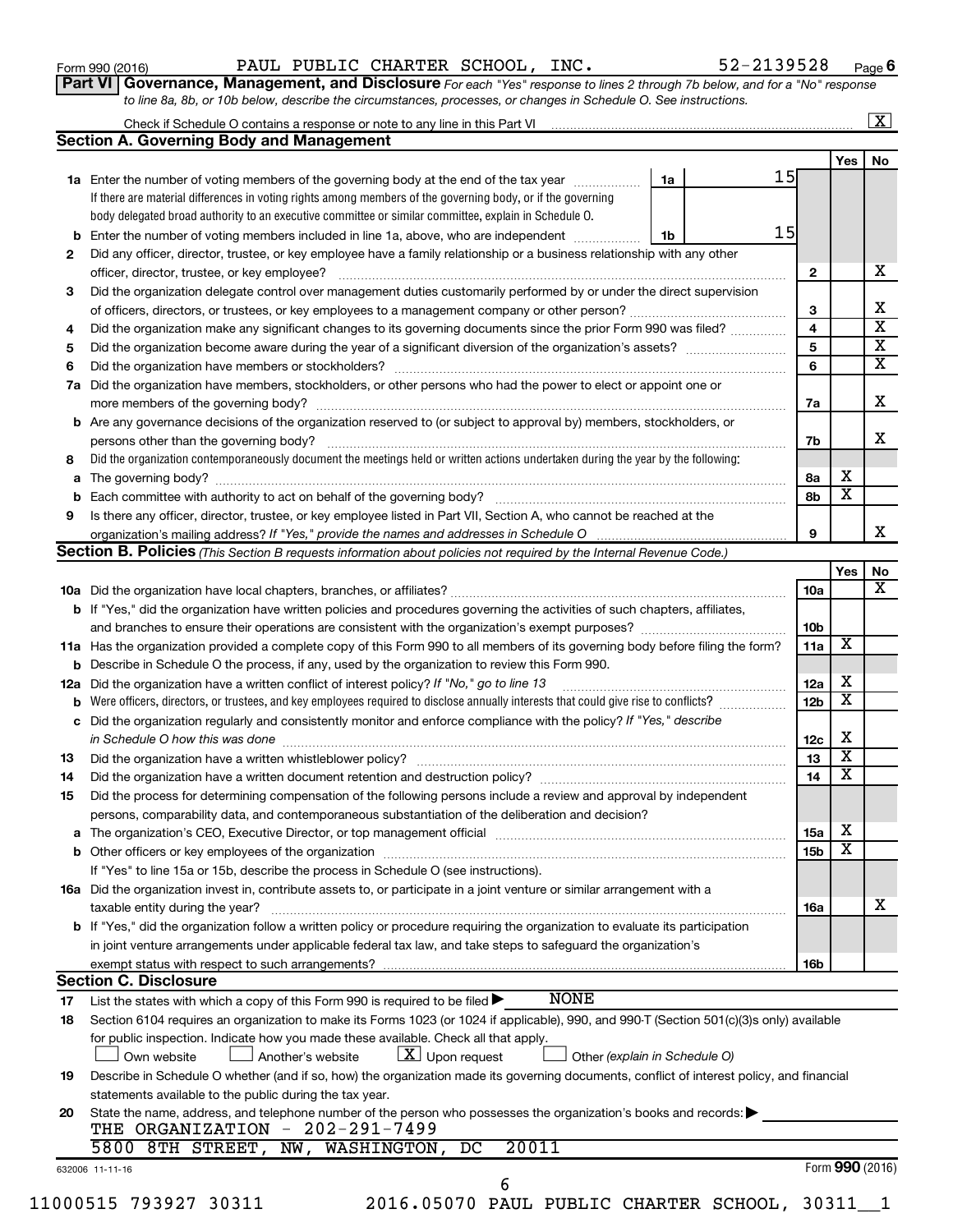$\Box$ 

| Part VII Compensation of Officers, Directors, Trustees, Key Employees, Highest Compensated |  |  |  |
|--------------------------------------------------------------------------------------------|--|--|--|
| <b>Employees, and Independent Contractors</b>                                              |  |  |  |

Check if Schedule O contains a response or note to any line in this Part VII

**Section A. Officers, Directors, Trustees, Key Employees, and Highest Compensated Employees**

**1a**  Complete this table for all persons required to be listed. Report compensation for the calendar year ending with or within the organization's tax year.

**•** List all of the organization's current officers, directors, trustees (whether individuals or organizations), regardless of amount of compensation. Enter -0- in columns  $(D)$ ,  $(E)$ , and  $(F)$  if no compensation was paid.

**•** List all of the organization's **current** key employees, if any. See instructions for definition of "key employee."

**•** List the organization's five current highest compensated employees (other than an officer, director, trustee, or key employee) who received reportable compensation (Box 5 of Form W-2 and/or Box 7 of Form 1099-MISC) of more than \$100,000 from the organization and any related organizations.

**•** List all of the organization's former officers, key employees, and highest compensated employees who received more than \$100,000 of reportable compensation from the organization and any related organizations.

**•** List all of the organization's former directors or trustees that received, in the capacity as a former director or trustee of the organization, more than \$10,000 of reportable compensation from the organization and any related organizations.

List persons in the following order: individual trustees or directors; institutional trustees; officers; key employees; highest compensated employees; and former such persons.

Check this box if neither the organization nor any related organization compensated any current officer, director, or trustee.  $\Box$ 

| (A)                     | (B)                    |                                |                                                                  | (C)                     |              |                                 |        | (D)                             | (E)                              | (F)                      |
|-------------------------|------------------------|--------------------------------|------------------------------------------------------------------|-------------------------|--------------|---------------------------------|--------|---------------------------------|----------------------------------|--------------------------|
| Name and Title          | Average                |                                | (do not check more than one                                      | Position                |              |                                 |        | Reportable                      | Reportable                       | Estimated                |
|                         | hours per              |                                | box, unless person is both an<br>officer and a director/trustee) |                         |              |                                 |        | compensation                    | compensation                     | amount of                |
|                         | week                   |                                |                                                                  |                         |              |                                 |        | from                            | from related                     | other                    |
|                         | (list any<br>hours for |                                |                                                                  |                         |              |                                 |        | the                             | organizations<br>(W-2/1099-MISC) | compensation<br>from the |
|                         | related                |                                |                                                                  |                         |              |                                 |        | organization<br>(W-2/1099-MISC) |                                  | organization             |
|                         | organizations          |                                |                                                                  |                         |              |                                 |        |                                 |                                  | and related              |
|                         | below                  |                                |                                                                  |                         |              |                                 |        |                                 |                                  | organizations            |
|                         | line)                  | Individual trustee or director | Institutional trustee                                            | Officer                 | Key employee | Highest compensated<br>employee | Former |                                 |                                  |                          |
| (1)<br>ROBERTA COLTON   | 2.00                   |                                |                                                                  |                         |              |                                 |        |                                 |                                  |                          |
| <b>CHAIR</b>            |                        | $\mathbf X$                    |                                                                  | $\mathbf X$             |              |                                 |        | 0.                              | 0.                               | $\mathbf 0$ .            |
| (2)<br>STERLING A. WARD | 2.00                   |                                |                                                                  |                         |              |                                 |        |                                 |                                  |                          |
| VICE-CHAIR              |                        | $\mathbf X$                    |                                                                  | $\rm X$                 |              |                                 |        | $\mathbf 0$ .                   | $\mathbf 0$ .                    | $\mathbf 0$ .            |
| DANIEL FINE<br>(3)      | 2.00                   |                                |                                                                  |                         |              |                                 |        |                                 |                                  |                          |
| <b>TREASURER</b>        |                        | X                              |                                                                  | $\mathbf X$             |              |                                 |        | $\mathbf 0$ .                   | $\mathbf 0$ .                    | $\boldsymbol{0}$ .       |
| ERIN ALBRIGHT<br>(4)    | 2.00                   |                                |                                                                  |                         |              |                                 |        |                                 |                                  |                          |
| TRUSTEE                 |                        | $\mathbf X$                    |                                                                  |                         |              |                                 |        | $\mathbf 0$ .                   | $\mathbf 0$ .                    | $\mathbf 0$ .            |
| MANNONE BUTLER<br>(5)   | 2.00                   |                                |                                                                  |                         |              |                                 |        |                                 |                                  |                          |
| <b>TRUSTEE</b>          |                        | X                              |                                                                  |                         |              |                                 |        | $\mathbf 0$                     | $\mathbf 0$ .                    | $\mathbf 0$ .            |
| (6)<br>WALTER CRAWFORD  | 2.00                   |                                |                                                                  |                         |              |                                 |        |                                 |                                  |                          |
| TRUSTEE                 |                        | $\mathbf X$                    |                                                                  |                         |              |                                 |        | $\mathbf 0$                     | $\mathbf 0$ .                    | $0$ .                    |
| YOHANCE FULLER<br>(7)   | 2.00                   |                                |                                                                  |                         |              |                                 |        |                                 |                                  |                          |
| <b>TRUSTEE</b>          |                        | X                              |                                                                  |                         |              |                                 |        | $\mathbf 0$                     | $\mathbf 0$ .                    | $\mathbf 0$ .            |
| (8)<br>PAMELA TAYLOR    | 2.00                   |                                |                                                                  |                         |              |                                 |        |                                 |                                  |                          |
| <b>TRUSTEE</b>          |                        | $\mathbf X$                    |                                                                  |                         |              |                                 |        | $\mathbf 0$                     | $\mathbf 0$ .                    | $\mathbf 0$ .            |
| (9)<br>AURELIA WILLIAMS | 2.00                   |                                |                                                                  |                         |              |                                 |        |                                 |                                  |                          |
| PARENT TRUSTEE          |                        | $\mathbf X$                    |                                                                  |                         |              |                                 |        | $\mathbf 0$                     | $\mathbf 0$ .                    | $\mathbf 0$ .            |
| (10) JACKIE BEATTY      | 2.00                   |                                |                                                                  |                         |              |                                 |        |                                 |                                  |                          |
| <b>TRUSTEE</b>          |                        | $\rm X$                        |                                                                  |                         |              |                                 |        | $\mathbf 0$                     | $\mathbf 0$ .                    | $\mathbf 0$ .            |
| (11) BOB CULLEN         | 2.00                   |                                |                                                                  |                         |              |                                 |        |                                 |                                  |                          |
| <b>TRUSTEE</b>          |                        | X                              |                                                                  |                         |              |                                 |        | 0                               | $\mathbf 0$ .                    | $\mathbf 0$ .            |
| (12) GINA MAHONY        | 2.00                   |                                |                                                                  |                         |              |                                 |        |                                 |                                  |                          |
| <b>TRUSTEE</b>          |                        | $\mathbf X$                    |                                                                  |                         |              |                                 |        | $\mathbf 0$                     | $\mathbf 0$ .                    | $\mathbf 0$ .            |
| (13) JACQUELINE GREER   | 2.00                   |                                |                                                                  |                         |              |                                 |        |                                 |                                  |                          |
| TRUSTEE                 |                        | X                              |                                                                  |                         |              |                                 |        | $\mathbf 0$                     | $\mathbf 0$ .                    | $\boldsymbol{0}$ .       |
| (14) PHYLLIS HILLWIG    | 2.00                   |                                |                                                                  |                         |              |                                 |        |                                 |                                  |                          |
| TRUSTEE                 |                        | $\mathbf X$                    |                                                                  |                         |              |                                 |        | $\mathbf 0$                     | $\mathbf 0$ .                    | 0.                       |
| (15) GINNY RICE         | 2.00                   |                                |                                                                  |                         |              |                                 |        |                                 |                                  |                          |
| <b>TRUSTEE</b>          |                        | $\mathbf X$                    |                                                                  |                         |              |                                 |        | 0.                              | $\mathbf 0$ .                    | 0.                       |
| (16) MONYA BUNDY        | 2.00                   |                                |                                                                  |                         |              |                                 |        |                                 |                                  |                          |
| <b>SSECRETARY</b>       |                        |                                |                                                                  | $\mathbf X$             |              |                                 |        | 11,843.                         | $\mathbf 0$ .                    | 0.                       |
| (17) JAMI DUNHAM        | 40.00                  |                                |                                                                  |                         |              |                                 |        |                                 |                                  |                          |
| CEO                     |                        |                                |                                                                  | $\overline{\mathbf{X}}$ |              |                                 |        | 141,331.                        | 0.                               | 18,932.                  |

632007 11-11-16

7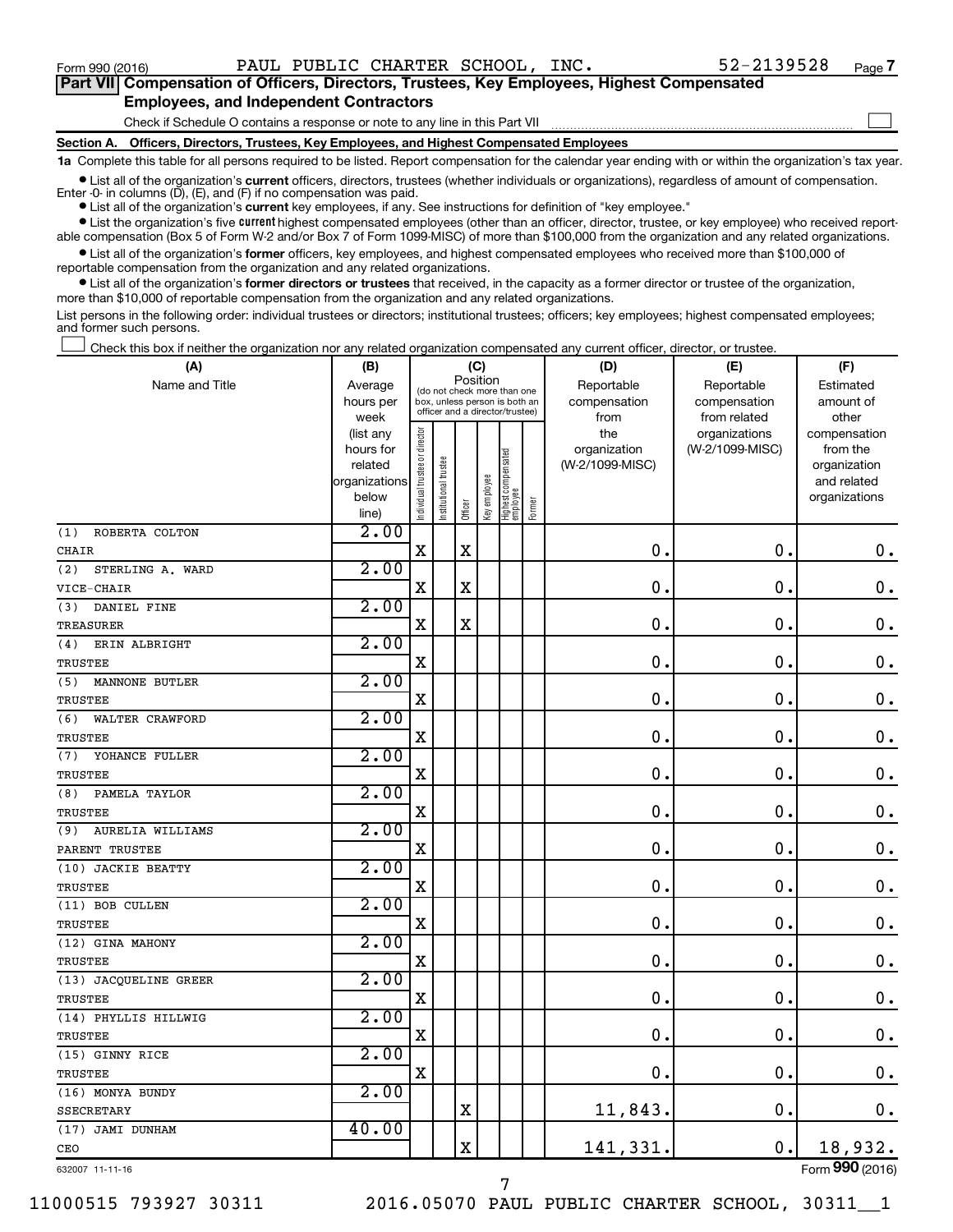| PAUL PUBLIC CHARTER SCHOOL, INC.<br>Form 990 (2016)                                                                                                                                                                                            |                                                                      |                                |                                                                                                                                                                 |         |              |                                 |        |                                                   | 52-2139528                       |                                        |              | Page 8                                                                   |
|------------------------------------------------------------------------------------------------------------------------------------------------------------------------------------------------------------------------------------------------|----------------------------------------------------------------------|--------------------------------|-----------------------------------------------------------------------------------------------------------------------------------------------------------------|---------|--------------|---------------------------------|--------|---------------------------------------------------|----------------------------------|----------------------------------------|--------------|--------------------------------------------------------------------------|
| Part VII Section A. Officers, Directors, Trustees, Key Employees, and Highest Compensated Employees (continued)                                                                                                                                |                                                                      |                                |                                                                                                                                                                 |         |              |                                 |        |                                                   |                                  |                                        |              |                                                                          |
| (A)<br>Name and title                                                                                                                                                                                                                          | (B)<br>Average<br>hours per<br>week                                  |                                | (C)<br>(D)<br>Position<br>Reportable<br>(do not check more than one<br>compensation<br>box, unless person is both an<br>officer and a director/trustee)<br>from |         |              |                                 |        | (E)<br>Reportable<br>compensation<br>from related |                                  | (F)<br>Estimated<br>amount of<br>other |              |                                                                          |
|                                                                                                                                                                                                                                                | (list any<br>hours for<br>related<br>organizations<br>below<br>line) | Individual trustee or director | Institutional trustee                                                                                                                                           | Officer | Key employee | Highest compensated<br>employee | Former | the<br>organization<br>(W-2/1099-MISC)            | organizations<br>(W-2/1099-MISC) |                                        |              | compensation<br>from the<br>organization<br>and related<br>organizations |
| (18) ROSEMARIE RAGIN                                                                                                                                                                                                                           | 40.00                                                                |                                |                                                                                                                                                                 |         |              |                                 |        |                                                   |                                  |                                        |              |                                                                          |
| DIRECTOR OF STUDENT SERVICE                                                                                                                                                                                                                    | 40.00                                                                |                                |                                                                                                                                                                 |         |              | X                               |        | 135,266.                                          |                                  | 0.                                     |              | 0.                                                                       |
| (19) DANIELLE A. SINGH<br>MS PRINCIPAL                                                                                                                                                                                                         |                                                                      |                                |                                                                                                                                                                 |         |              | X                               |        | 104,552.                                          |                                  | 0.                                     |              | 17,096.                                                                  |
| (20) NEELY WATERS                                                                                                                                                                                                                              | 40.00                                                                |                                |                                                                                                                                                                 |         |              |                                 |        |                                                   |                                  |                                        |              |                                                                          |
| SCHOOL PSYCHOLOGIST                                                                                                                                                                                                                            |                                                                      |                                |                                                                                                                                                                 |         |              | X                               |        | 104,840.                                          |                                  | 0.                                     |              | 6, 267.                                                                  |
|                                                                                                                                                                                                                                                |                                                                      |                                |                                                                                                                                                                 |         |              |                                 |        |                                                   |                                  |                                        |              |                                                                          |
|                                                                                                                                                                                                                                                |                                                                      |                                |                                                                                                                                                                 |         |              |                                 |        |                                                   |                                  |                                        |              |                                                                          |
|                                                                                                                                                                                                                                                |                                                                      |                                |                                                                                                                                                                 |         |              |                                 |        |                                                   |                                  |                                        |              |                                                                          |
|                                                                                                                                                                                                                                                |                                                                      |                                |                                                                                                                                                                 |         |              |                                 |        |                                                   |                                  |                                        |              |                                                                          |
|                                                                                                                                                                                                                                                |                                                                      |                                |                                                                                                                                                                 |         |              |                                 |        |                                                   |                                  |                                        |              |                                                                          |
|                                                                                                                                                                                                                                                |                                                                      |                                |                                                                                                                                                                 |         |              |                                 |        |                                                   |                                  |                                        |              |                                                                          |
|                                                                                                                                                                                                                                                | 497,832.                                                             |                                |                                                                                                                                                                 |         |              |                                 |        | $\overline{0}$ .                                  |                                  | 42,295.                                |              |                                                                          |
|                                                                                                                                                                                                                                                |                                                                      |                                |                                                                                                                                                                 |         |              |                                 |        | σ.<br>497,832.                                    |                                  | $\overline{0}$ .<br>σ.                 |              | Ο.<br>42, 295.                                                           |
| Total number of individuals (including but not limited to those listed above) who received more than \$100,000 of reportable<br>$\mathbf{2}$                                                                                                   |                                                                      |                                |                                                                                                                                                                 |         |              |                                 |        |                                                   |                                  |                                        |              |                                                                          |
| compensation from the organization $\blacktriangleright$                                                                                                                                                                                       |                                                                      |                                |                                                                                                                                                                 |         |              |                                 |        |                                                   |                                  |                                        |              | 5<br>No<br>Yes                                                           |
| Did the organization list any former officer, director, or trustee, key employee, or highest compensated employee on<br>З                                                                                                                      |                                                                      |                                |                                                                                                                                                                 |         |              |                                 |        |                                                   |                                  |                                        |              | X                                                                        |
| line 1a? If "Yes," complete Schedule J for such individual manufacture content to the state of the schedule J<br>For any individual listed on line 1a, is the sum of reportable compensation and other compensation from the organization<br>4 |                                                                      |                                |                                                                                                                                                                 |         |              |                                 |        |                                                   |                                  |                                        | 3            |                                                                          |
|                                                                                                                                                                                                                                                |                                                                      |                                |                                                                                                                                                                 |         |              |                                 |        |                                                   |                                  |                                        | 4            | х                                                                        |
| Did any person listed on line 1a receive or accrue compensation from any unrelated organization or individual for services<br>5<br>rendered to the organization? If "Yes," complete Schedule J for such person.                                |                                                                      |                                |                                                                                                                                                                 |         |              |                                 |        |                                                   |                                  |                                        | 5            | X                                                                        |
| <b>Section B. Independent Contractors</b>                                                                                                                                                                                                      |                                                                      |                                |                                                                                                                                                                 |         |              |                                 |        |                                                   |                                  |                                        |              |                                                                          |
| Complete this table for your five highest compensated independent contractors that received more than \$100,000 of compensation from<br>1                                                                                                      |                                                                      |                                |                                                                                                                                                                 |         |              |                                 |        |                                                   |                                  |                                        |              |                                                                          |
| the organization. Report compensation for the calendar year ending with or within the organization's tax year.<br>(A)<br>Name and business address                                                                                             |                                                                      |                                |                                                                                                                                                                 |         |              |                                 |        | (B)<br>Description of services                    |                                  |                                        | (C)          |                                                                          |
| REVOLUTION FOODS INC, 8393 CAPWELL DRIVE                                                                                                                                                                                                       |                                                                      |                                |                                                                                                                                                                 |         |              |                                 |        | <b>STUDENT MEAL</b>                               |                                  |                                        | Compensation |                                                                          |
| SUITE 200, OAKLAND, CA 94621<br>BRADCORP SERVICES INC                                                                                                                                                                                          |                                                                      |                                |                                                                                                                                                                 |         |              |                                 |        | PROVIDER<br><b>JANITORIAL SERVICE</b>             |                                  |                                        |              | 336,536.                                                                 |
| 2502 51ST AVE , HYATTSVILLE, MD 20781                                                                                                                                                                                                          |                                                                      |                                |                                                                                                                                                                 |         |              |                                 |        | PROVIDER                                          |                                  |                                        |              | 279,780.                                                                 |
| EDOPS, 1611 CONNECTICUT AVE NW #200,                                                                                                                                                                                                           |                                                                      |                                |                                                                                                                                                                 |         |              |                                 |        | <b>ACCOUNTING AND DATA</b>                        |                                  |                                        |              |                                                                          |
| WASHINGTON, DC 20009                                                                                                                                                                                                                           |                                                                      |                                |                                                                                                                                                                 |         |              |                                 |        | MANAGEMENT SERVICE P                              |                                  |                                        |              | 196,513.                                                                 |
|                                                                                                                                                                                                                                                |                                                                      |                                |                                                                                                                                                                 |         |              |                                 |        |                                                   |                                  |                                        |              |                                                                          |
| Total number of independent contractors (including but not limited to those listed above) who received more than<br>$\mathbf{2}$<br>\$100,000 of compensation from the organization $\blacktriangleright$                                      |                                                                      |                                |                                                                                                                                                                 |         |              | 3                               |        |                                                   |                                  |                                        |              |                                                                          |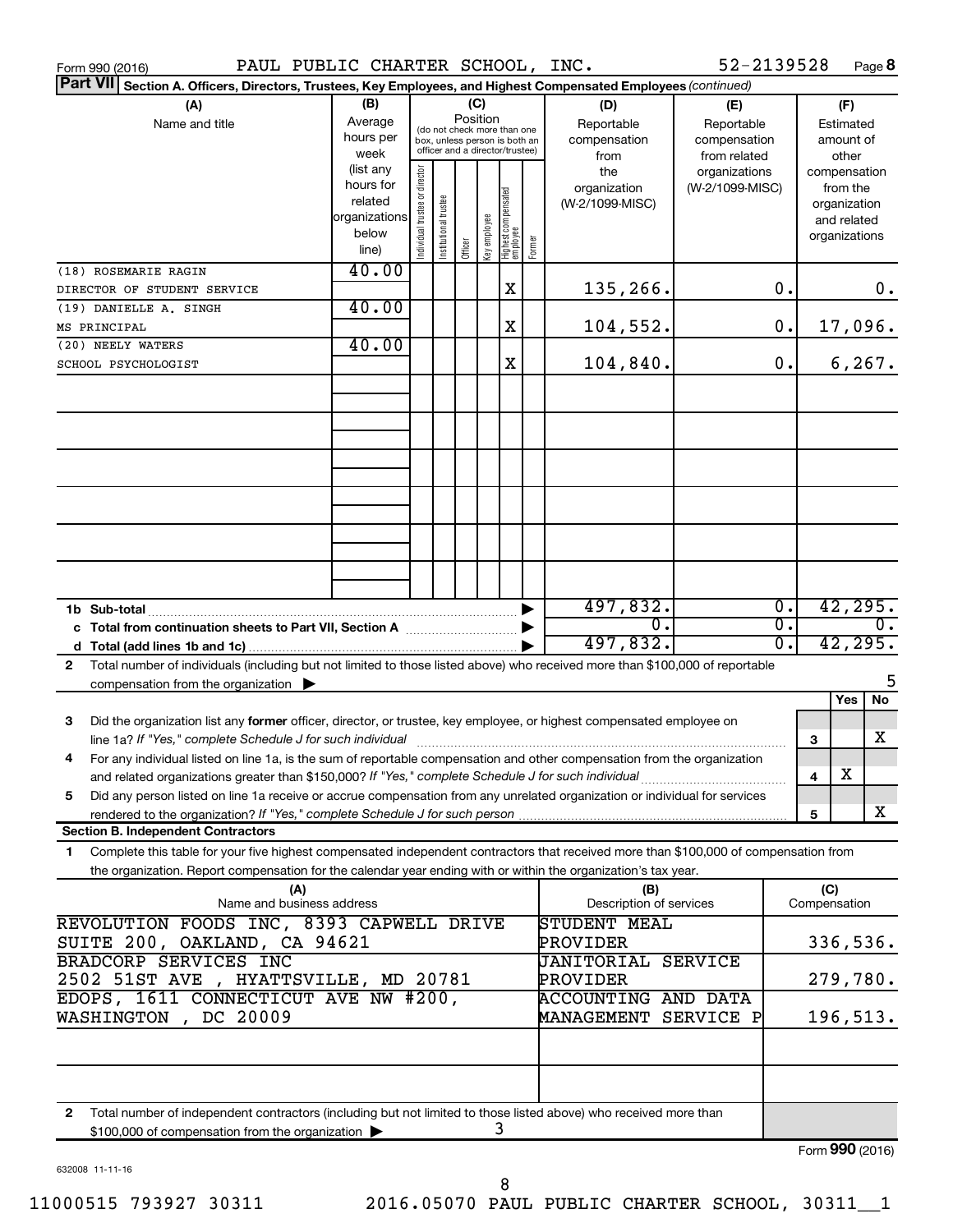|                                                           | <b>Part VIII</b> | <b>Statement of Revenue</b>                                                        |                     |                      |                      |                                                 |                                         |                                                                    |
|-----------------------------------------------------------|------------------|------------------------------------------------------------------------------------|---------------------|----------------------|----------------------|-------------------------------------------------|-----------------------------------------|--------------------------------------------------------------------|
|                                                           |                  |                                                                                    |                     |                      |                      |                                                 |                                         |                                                                    |
|                                                           |                  |                                                                                    |                     |                      | (A)<br>Total revenue | (B)<br>Related or<br>exempt function<br>revenue | (C)<br>Unrelated<br>business<br>revenue | (D)<br>Revenuè excluded<br>trom tax under<br>sections<br>512 - 514 |
|                                                           |                  | 1 a Federated campaigns                                                            | 1a                  |                      |                      |                                                 |                                         |                                                                    |
|                                                           |                  | <b>b</b> Membership dues                                                           | 1 <sub>b</sub>      |                      |                      |                                                 |                                         |                                                                    |
|                                                           |                  | c Fundraising events                                                               | 1 <sub>c</sub>      |                      |                      |                                                 |                                         |                                                                    |
|                                                           |                  | d Related organizations                                                            | 1 <sub>d</sub>      |                      |                      |                                                 |                                         |                                                                    |
|                                                           |                  | e Government grants (contributions)                                                | 1e                  | 596,066.             |                      |                                                 |                                         |                                                                    |
|                                                           |                  | f All other contributions, gifts, grants, and                                      |                     |                      |                      |                                                 |                                         |                                                                    |
|                                                           |                  | similar amounts not included above                                                 | 1f                  | 127,790.             |                      |                                                 |                                         |                                                                    |
| Contributions, Gifts, Grants<br>and Other Similar Amounts |                  | g Noncash contributions included in lines 1a-1f: \$                                |                     |                      |                      |                                                 |                                         |                                                                    |
|                                                           |                  |                                                                                    |                     |                      | 723,856.             |                                                 |                                         |                                                                    |
|                                                           |                  |                                                                                    |                     | <b>Business Code</b> |                      |                                                 |                                         |                                                                    |
|                                                           | 2 a              | PER PUPIL APPROPRIATIONS                                                           |                     | 900099               | 11,263,010.          | 11,263,010.                                     |                                         |                                                                    |
| Program Service<br>Revenue                                |                  | PER PUPIL FACILITY ALLOWANCE                                                       |                     | 900099               | 2, 277, 396.         | 2, 277, 396.                                    |                                         |                                                                    |
|                                                           |                  | STUDENT REVENUE                                                                    |                     | 900099               | 147,443.             | 147,443.                                        |                                         |                                                                    |
|                                                           |                  | FOOD SERVICES                                                                      |                     | 900099               | 14,856.              | 14,856.                                         |                                         |                                                                    |
|                                                           | е                |                                                                                    |                     |                      |                      |                                                 |                                         |                                                                    |
|                                                           |                  | f All other program service revenue <i>mimimini</i>                                |                     |                      |                      |                                                 |                                         |                                                                    |
|                                                           |                  |                                                                                    |                     |                      | 13,702,705.          |                                                 |                                         |                                                                    |
|                                                           | 3                | Investment income (including dividends, interest, and                              |                     |                      | 219.                 |                                                 |                                         |                                                                    |
|                                                           |                  |                                                                                    |                     |                      |                      |                                                 |                                         | 219.                                                               |
|                                                           | 4                | Income from investment of tax-exempt bond proceeds                                 |                     |                      |                      |                                                 |                                         |                                                                    |
|                                                           | 5                |                                                                                    |                     |                      |                      |                                                 |                                         |                                                                    |
|                                                           |                  |                                                                                    | (i) Real<br>41,603. | (ii) Personal        |                      |                                                 |                                         |                                                                    |
|                                                           |                  | 6 a Gross rents<br>$\ldots \ldots \ldots \ldots$<br><b>b</b> Less: rental expenses | $\mathbf{0}$ .      |                      |                      |                                                 |                                         |                                                                    |
|                                                           |                  | c Rental income or (loss)                                                          | 41,603.             |                      |                      |                                                 |                                         |                                                                    |
|                                                           |                  | <b>d</b> Net rental income or (loss)                                               |                     |                      | 41,603.              |                                                 |                                         | 41,603.                                                            |
|                                                           |                  | 7 a Gross amount from sales of                                                     | (i) Securities      | (ii) Other           |                      |                                                 |                                         |                                                                    |
|                                                           |                  | assets other than inventory                                                        | 181,397.            |                      |                      |                                                 |                                         |                                                                    |
|                                                           |                  | <b>b</b> Less: cost or other basis                                                 |                     |                      |                      |                                                 |                                         |                                                                    |
|                                                           |                  | and sales expenses                                                                 | 140,482.            |                      |                      |                                                 |                                         |                                                                    |
|                                                           |                  | c Gain or (loss)                                                                   | 40,915.             |                      |                      |                                                 |                                         |                                                                    |
|                                                           |                  |                                                                                    |                     |                      | 40,915.              |                                                 |                                         | 40,915.                                                            |
|                                                           |                  | 8 a Gross income from fundraising events (not                                      |                     |                      |                      |                                                 |                                         |                                                                    |
| <b>Other Revenue</b>                                      |                  | including $$$<br>and the contract of the contract of                               |                     |                      |                      |                                                 |                                         |                                                                    |
|                                                           |                  | contributions reported on line 1c). See                                            |                     |                      |                      |                                                 |                                         |                                                                    |
|                                                           |                  |                                                                                    |                     |                      |                      |                                                 |                                         |                                                                    |
|                                                           |                  |                                                                                    | b                   |                      |                      |                                                 |                                         |                                                                    |
|                                                           |                  | c Net income or (loss) from fundraising events                                     |                     | .                    |                      |                                                 |                                         |                                                                    |
|                                                           |                  | 9 a Gross income from gaming activities. See                                       |                     |                      |                      |                                                 |                                         |                                                                    |
|                                                           |                  |                                                                                    |                     |                      |                      |                                                 |                                         |                                                                    |
|                                                           |                  | <b>b</b> Less: direct expenses <b>manually b</b>                                   |                     |                      |                      |                                                 |                                         |                                                                    |
|                                                           |                  | c Net income or (loss) from gaming activities                                      |                     | ▶                    |                      |                                                 |                                         |                                                                    |
|                                                           |                  | <b>10 a</b> Gross sales of inventory, less returns                                 |                     |                      |                      |                                                 |                                         |                                                                    |
|                                                           |                  |                                                                                    |                     |                      |                      |                                                 |                                         |                                                                    |
|                                                           |                  |                                                                                    |                     |                      |                      |                                                 |                                         |                                                                    |
|                                                           |                  | c Net income or (loss) from sales of inventory                                     |                     |                      |                      |                                                 |                                         |                                                                    |
|                                                           |                  | Miscellaneous Revenue                                                              |                     | <b>Business Code</b> |                      |                                                 |                                         |                                                                    |
|                                                           |                  | 11 a LOSS ON EXTINGUISHMENT OF DEBT                                                |                     | 900099               | $-210,780.$          |                                                 |                                         | $-210,780.$                                                        |
|                                                           | b                |                                                                                    |                     |                      |                      |                                                 |                                         |                                                                    |
|                                                           | с                |                                                                                    |                     |                      |                      |                                                 |                                         |                                                                    |
|                                                           |                  |                                                                                    |                     |                      |                      |                                                 |                                         |                                                                    |
|                                                           |                  |                                                                                    |                     | ▶                    | $-210,780.$          |                                                 |                                         |                                                                    |
|                                                           | 12               |                                                                                    |                     |                      | 14, 298, 518.        | 13,702,705.                                     | 0.                                      | $-128,043.$                                                        |

632009 11-11-16

9

Form (2016) **990**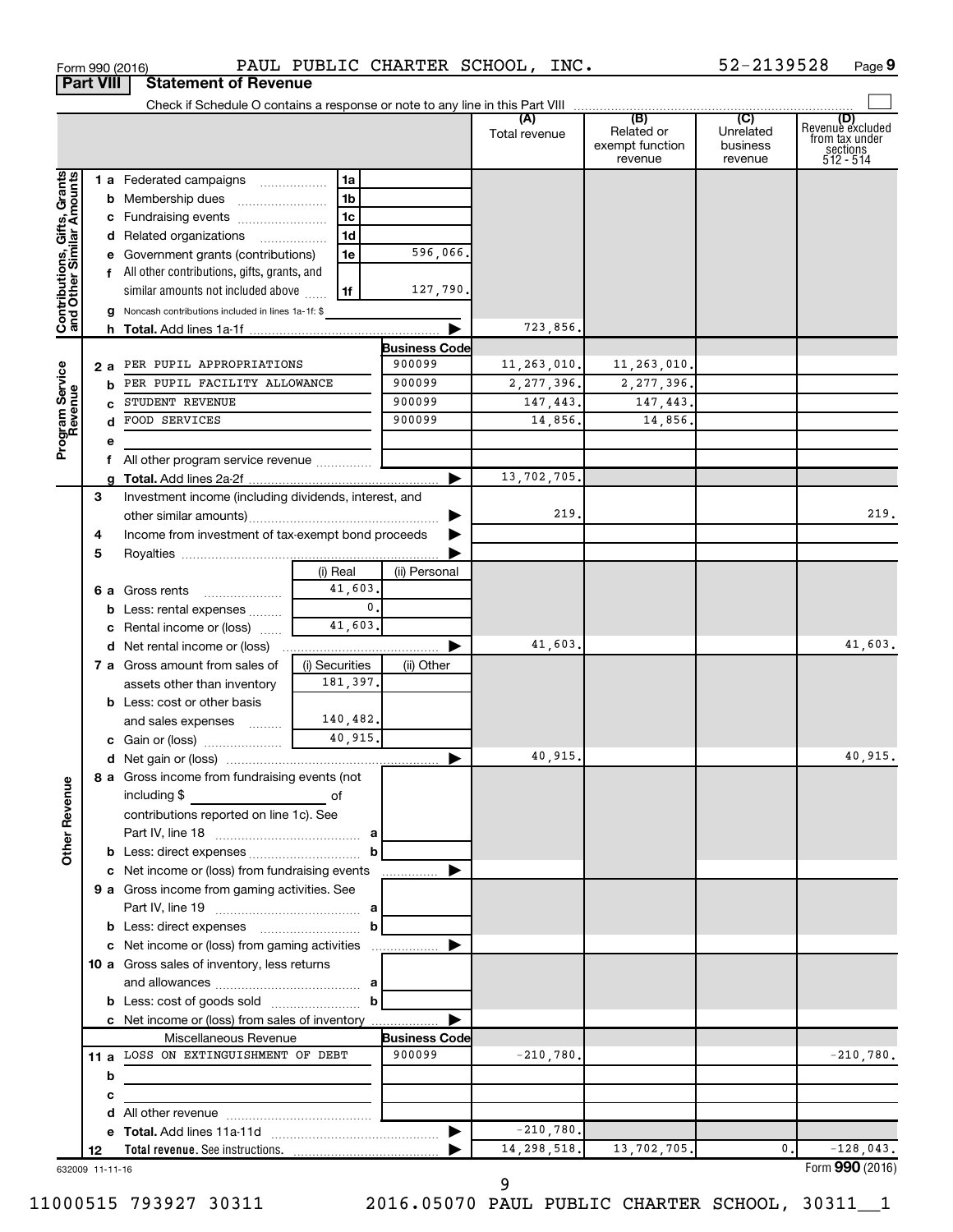**Part IX Statement of Functional Expenses** 

Form 990 (2016) Page PAUL PUBLIC CHARTER SCHOOL, INC. 52-2139528

52-2139528 Page 10

|              | Section 501(c)(3) and 501(c)(4) organizations must complete all columns. All other organizations must complete column (A). |                     |                             |                                    |                         |
|--------------|----------------------------------------------------------------------------------------------------------------------------|---------------------|-----------------------------|------------------------------------|-------------------------|
|              | Check if Schedule O contains a response or note to any line in this Part IX                                                | (A)                 | (B)                         | (C)                                | (D)                     |
|              | Do not include amounts reported on lines 6b,<br>7b, 8b, 9b, and 10b of Part VIII.                                          | Total expenses      | Program service<br>expenses | Management and<br>general expenses | Fundraising<br>expenses |
| 1            | Grants and other assistance to domestic organizations                                                                      |                     |                             |                                    |                         |
|              | and domestic governments. See Part IV, line 21                                                                             |                     |                             |                                    |                         |
| $\mathbf{2}$ | Grants and other assistance to domestic                                                                                    |                     |                             |                                    |                         |
|              | individuals. See Part IV, line 22                                                                                          |                     |                             |                                    |                         |
| 3            | Grants and other assistance to foreign                                                                                     |                     |                             |                                    |                         |
|              | organizations, foreign governments, and foreign                                                                            |                     |                             |                                    |                         |
|              | individuals. See Part IV, lines 15 and 16                                                                                  |                     |                             |                                    |                         |
| 4            |                                                                                                                            |                     |                             |                                    |                         |
| 5            | Compensation of current officers, directors,                                                                               |                     |                             |                                    |                         |
|              | trustees, and key employees                                                                                                | 146,132.            | 103,790.                    | 20,114.                            | 22, 228.                |
| 6            | Compensation not included above, to disqualified                                                                           |                     |                             |                                    |                         |
|              | persons (as defined under section 4958(f)(1)) and                                                                          |                     |                             |                                    |                         |
|              | persons described in section 4958(c)(3)(B)                                                                                 |                     |                             |                                    |                         |
| 7            |                                                                                                                            | 6,850,222.          | 4,891,714.                  | 843,645.                           | 1, 114, 863.            |
| 8            | Pension plan accruals and contributions (include                                                                           |                     |                             |                                    |                         |
|              | section 401(k) and 403(b) employer contributions)                                                                          |                     |                             |                                    |                         |
| 9            |                                                                                                                            | 797, 307.           | 545,665.                    | 187, 359.                          | 64, 283.                |
| 10           |                                                                                                                            | 566, 676.           | 485,542.                    | 67,591.                            | 13,543.                 |
| 11           | Fees for services (non-employees):                                                                                         |                     |                             |                                    |                         |
| а            |                                                                                                                            |                     |                             |                                    |                         |
| b            |                                                                                                                            |                     |                             |                                    |                         |
| с            |                                                                                                                            |                     |                             |                                    |                         |
| d            |                                                                                                                            |                     |                             |                                    |                         |
| е            | Professional fundraising services. See Part IV, line 17                                                                    |                     |                             |                                    |                         |
| f            | Investment management fees                                                                                                 |                     |                             |                                    |                         |
| g            | Other. (If line 11g amount exceeds 10% of line 25,                                                                         |                     |                             |                                    |                         |
|              | column (A) amount, list line 11g expenses on Sch O.)                                                                       | 805,238.            | 676,827.<br>2,307.          | 110,939.<br>360.                   | 17,472.<br>18,407.      |
| 12           |                                                                                                                            | 21,074.<br>201,033. |                             | 15,650.                            |                         |
| 13           |                                                                                                                            | 149,025.            | 179,525 <b>.</b>            | 19,546.                            | 5,858.<br>3,916.        |
| 14           |                                                                                                                            |                     | 125,563.                    |                                    |                         |
| 15           |                                                                                                                            | 862,478.            | 726,696.                    | 113, 117.                          | 22,665.                 |
| 16           |                                                                                                                            | 78,050.             | 65,763.                     | 10, 206.                           | 2,081.                  |
| 17           |                                                                                                                            |                     |                             |                                    |                         |
| 18           | Payments of travel or entertainment expenses                                                                               |                     |                             |                                    |                         |
|              | for any federal, state, or local public officials                                                                          |                     |                             |                                    |                         |
| 19           | Conferences, conventions, and meetings                                                                                     | 833,124.            | 701,181.                    | 110,074.                           | 21,869.                 |
| 20           | Interest                                                                                                                   |                     |                             |                                    |                         |
| 21           | Depreciation, depletion, and amortization                                                                                  | 1,405,756.          | 1, 174, 347.                | 194,782.                           | 36,627.                 |
| 22           | Insurance                                                                                                                  | 89,750.             | 75,621.                     | 11,770.                            | 2,359.                  |
| 23<br>24     | Other expenses. Itemize expenses not covered                                                                               |                     |                             |                                    |                         |
|              | above. (List miscellaneous expenses in line 24e. If line<br>24e amount exceeds 10% of line 25, column (A)                  |                     |                             |                                    |                         |
|              | amount, list line 24e expenses on Schedule O.)<br>DIRECT STUDENT COSTS                                                     | 1,530,279.          | 1,530,279.                  |                                    |                         |
| a            |                                                                                                                            | 147,286.            | 124,098.                    |                                    | 3,870.                  |
| b            | <b>AUTHORIZER FEE</b><br>FEES AND LICENSES                                                                                 | 50,618.             | 34,777.                     | 19,318.<br>13, 197.                | 2,644.                  |
|              | OTHER GENERAL EXPENSE                                                                                                      | 2,321.              |                             |                                    | 2,321.                  |
| d            |                                                                                                                            |                     |                             |                                    |                         |
|              | e All other expenses                                                                                                       | 14,536,369.         | 11,443,695.                 | 1,737,668.                         | 1,355,006.              |
| 25           | Total functional expenses. Add lines 1 through 24e<br>Joint costs. Complete this line only if the organization             |                     |                             |                                    |                         |
| 26           |                                                                                                                            |                     |                             |                                    |                         |
|              | reported in column (B) joint costs from a combined                                                                         |                     |                             |                                    |                         |
|              | educational campaign and fundraising solicitation.<br>Check here<br>if following SOP 98-2 (ASC 958-720)                    |                     |                             |                                    |                         |
|              |                                                                                                                            |                     |                             |                                    |                         |

632010 11-11-16

Form (2016) **990**

10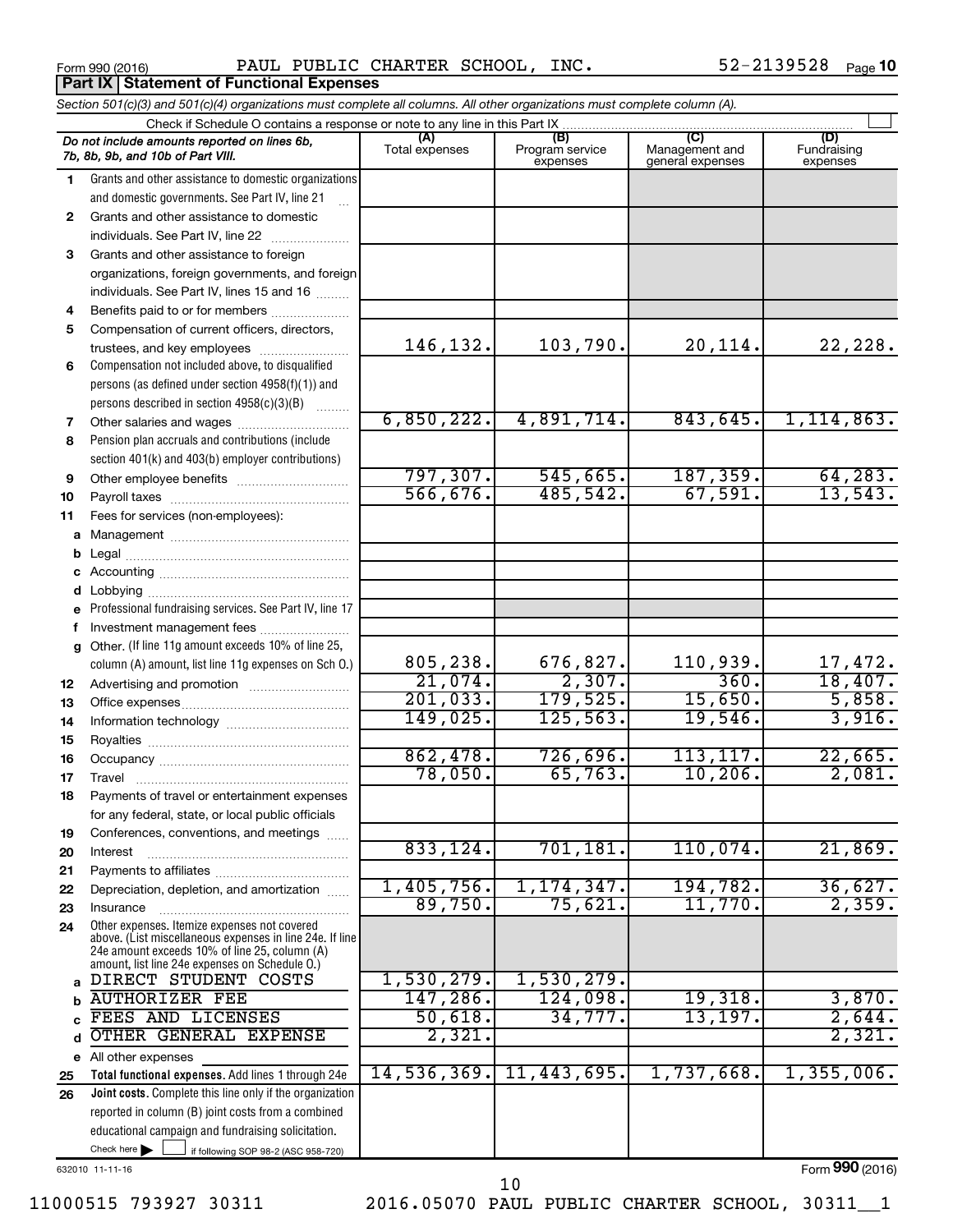**34**

Total liabilities and net assets/fund balances

**34**

28,462,904. 28,979,405.

Form (2016) **990**

| Form 990 (2016) |                               |  | PAUL PUBLIC CHARTER SCHOOL, | INC. | 52-2139528 | Page 1 <sup>+</sup> |
|-----------------|-------------------------------|--|-----------------------------|------|------------|---------------------|
|                 | <b>Part X   Balance Sheet</b> |  |                             |      |            |                     |

Check if Schedule O contains a response or note to any line in this Part X

|                             |              |                                                                                                                                                                                                                               |  | (A)<br>Beginning of year |                 | (B)<br>End of year |
|-----------------------------|--------------|-------------------------------------------------------------------------------------------------------------------------------------------------------------------------------------------------------------------------------|--|--------------------------|-----------------|--------------------|
|                             | 1            |                                                                                                                                                                                                                               |  | 1,314,322.               | $\mathbf{1}$    | 2,317,821.         |
|                             | $\mathbf{2}$ |                                                                                                                                                                                                                               |  | 2,319.                   | $\mathbf{2}$    | 543,960.           |
|                             | 3            |                                                                                                                                                                                                                               |  |                          | 3               |                    |
|                             | 4            |                                                                                                                                                                                                                               |  | 219,933.                 | $\overline{4}$  | 466, 742.          |
|                             | 5            | Loans and other receivables from current and former officers, directors,                                                                                                                                                      |  |                          |                 |                    |
|                             |              | trustees, key employees, and highest compensated employees. Complete                                                                                                                                                          |  |                          |                 |                    |
|                             |              |                                                                                                                                                                                                                               |  |                          | 5               |                    |
|                             | 6            | Loans and other receivables from other disqualified persons (as defined under                                                                                                                                                 |  |                          |                 |                    |
|                             |              | section 4958(f)(1)), persons described in section 4958(c)(3)(B), and contributing                                                                                                                                             |  |                          |                 |                    |
|                             |              | employers and sponsoring organizations of section 501(c)(9) voluntary                                                                                                                                                         |  |                          |                 |                    |
|                             |              | employees' beneficiary organizations (see instr). Complete Part II of Sch L                                                                                                                                                   |  |                          | 6               |                    |
| Assets                      | 7            |                                                                                                                                                                                                                               |  |                          | $\overline{7}$  |                    |
|                             | 8            |                                                                                                                                                                                                                               |  |                          | 8               |                    |
|                             | 9            | Prepaid expenses and deferred charges [11] [11] Prepaid expenses and deferred charges [11] [11] Martin Marian Marian Marian Marian Marian Marian Marian Marian Marian Marian Marian Marian Marian Marian Marian Marian Marian |  | 1,477,836.               | 9               | 1, 146, 265.       |
|                             |              | <b>10a</b> Land, buildings, and equipment: cost or other                                                                                                                                                                      |  |                          |                 |                    |
|                             |              | basis. Complete Part VI of Schedule D    10a   27, 655, 256.                                                                                                                                                                  |  |                          |                 |                    |
|                             |              | $\overline{5,592,605.}$<br>10 <sub>b</sub><br><b>b</b> Less: accumulated depreciation <i>mimimimini</i>                                                                                                                       |  | 23,022,951.              | 10 <sub>c</sub> | 22,062,651.        |
|                             | 11           |                                                                                                                                                                                                                               |  | 2,425,543.               | 11              | 2,441,966.         |
|                             | 12           |                                                                                                                                                                                                                               |  |                          | 12              |                    |
|                             | 13           |                                                                                                                                                                                                                               |  |                          | 13              |                    |
|                             | 14           |                                                                                                                                                                                                                               |  |                          | 14              |                    |
|                             | 15           |                                                                                                                                                                                                                               |  |                          | 15              |                    |
|                             | 16           |                                                                                                                                                                                                                               |  | 28,462,904.              | 16              | 28,979,405.        |
|                             | 17           |                                                                                                                                                                                                                               |  | 1,357,586.               | 17              | 1,694,244.         |
|                             | 18           |                                                                                                                                                                                                                               |  |                          | 18              |                    |
|                             | 19           |                                                                                                                                                                                                                               |  | 34,034.                  | 19              | 31,110.            |
|                             | 20           |                                                                                                                                                                                                                               |  |                          | 20              | 18, 170, 860.      |
|                             | 21           | Escrow or custodial account liability. Complete Part IV of Schedule D                                                                                                                                                         |  |                          | 21              |                    |
| Liabilities                 | 22           | Loans and other payables to current and former officers, directors, trustees,                                                                                                                                                 |  |                          |                 |                    |
|                             |              | key employees, highest compensated employees, and disqualified persons.                                                                                                                                                       |  |                          |                 |                    |
|                             |              |                                                                                                                                                                                                                               |  | 17,945,374.              | 22              |                    |
|                             | 23           | Secured mortgages and notes payable to unrelated third parties                                                                                                                                                                |  |                          | 23              |                    |
|                             | 24           |                                                                                                                                                                                                                               |  |                          | 24              |                    |
|                             | 25           | Other liabilities (including federal income tax, payables to related third<br>parties, and other liabilities not included on lines 17-24). Complete Part X of                                                                 |  |                          |                 |                    |
|                             |              | Schedule D                                                                                                                                                                                                                    |  | $14, 463$ . 25           |                 | 52,690.            |
|                             | 26           |                                                                                                                                                                                                                               |  | 19, 351, 457.            | 26              | 19,948,904.        |
|                             |              | Organizations that follow SFAS 117 (ASC 958), check here $\blacktriangleright \begin{array}{c} \boxed{X} \\ \end{array}$ and                                                                                                  |  |                          |                 |                    |
|                             |              | complete lines 27 through 29, and lines 33 and 34.                                                                                                                                                                            |  |                          |                 |                    |
|                             | 27           |                                                                                                                                                                                                                               |  | 9,110,447.               | 27              | 9,029,501.         |
|                             | 28           |                                                                                                                                                                                                                               |  | 1,000.                   | 28              | 1,000.             |
| Net Assets or Fund Balances | 29           | Permanently restricted net assets                                                                                                                                                                                             |  |                          | 29              |                    |
|                             |              | Organizations that do not follow SFAS 117 (ASC 958), check here ▶ □                                                                                                                                                           |  |                          |                 |                    |
|                             |              | and complete lines 30 through 34.                                                                                                                                                                                             |  |                          |                 |                    |
|                             | 30           |                                                                                                                                                                                                                               |  |                          | 30              |                    |
|                             | 31           | Paid-in or capital surplus, or land, building, or equipment fund                                                                                                                                                              |  |                          | 31              |                    |
|                             | 32           | Retained earnings, endowment, accumulated income, or other funds                                                                                                                                                              |  |                          | 32              |                    |
|                             | 33           |                                                                                                                                                                                                                               |  | 9,111,447.               | 33              | 9,030,501.         |

 $\perp$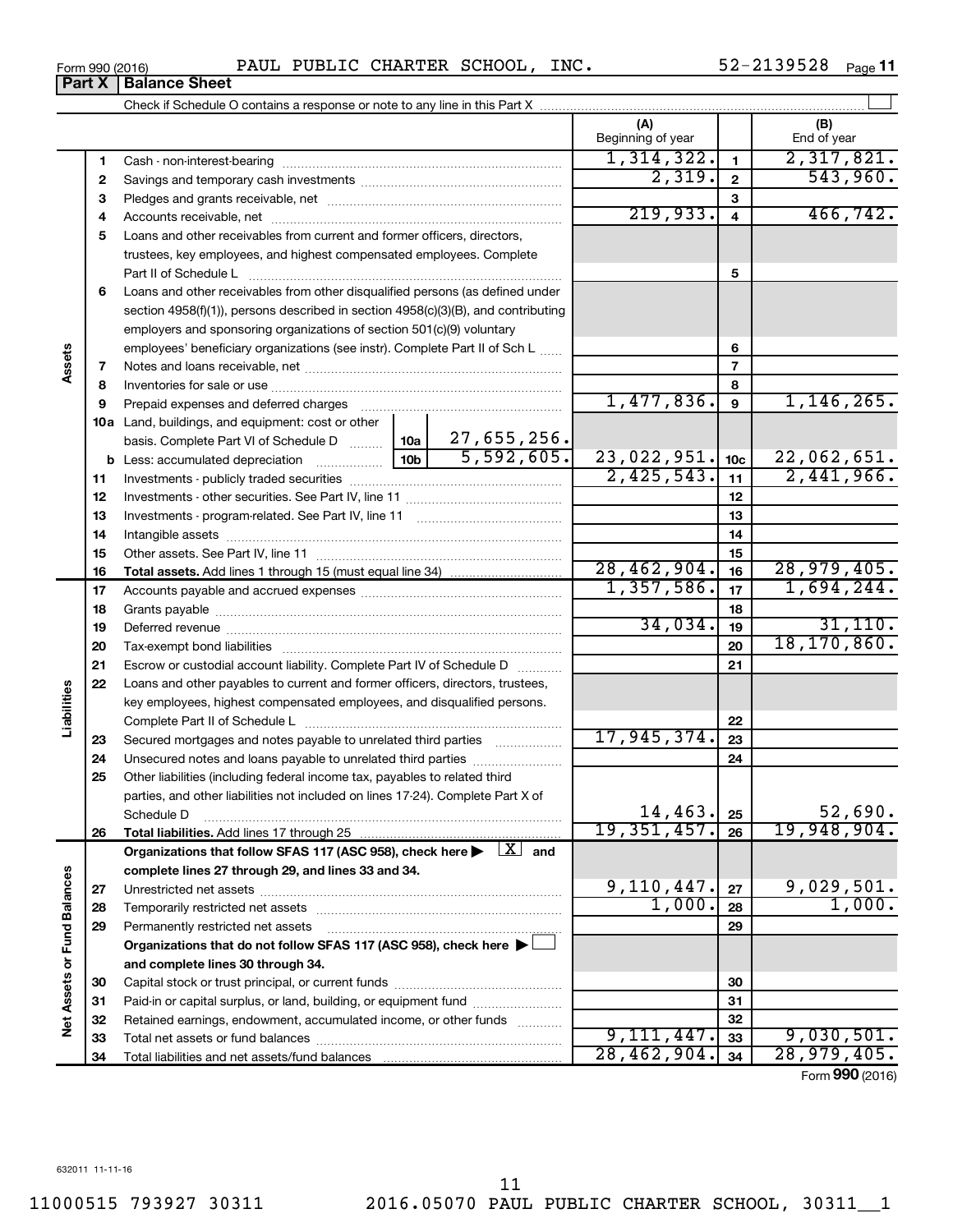|    | PAUL PUBLIC CHARTER SCHOOL, INC.<br>Form 990 (2016)                                                                                                                                                                            |                         | 52-2139528                 |     | Page 12                     |  |  |
|----|--------------------------------------------------------------------------------------------------------------------------------------------------------------------------------------------------------------------------------|-------------------------|----------------------------|-----|-----------------------------|--|--|
|    | <b>Part XI Reconciliation of Net Assets</b>                                                                                                                                                                                    |                         |                            |     |                             |  |  |
|    | Check if Schedule O contains a response or note to any line in this Part XI [11] [12] Check if Schedule O contains a response or note to any line in this Part XI                                                              |                         |                            |     |                             |  |  |
|    |                                                                                                                                                                                                                                |                         |                            |     |                             |  |  |
| 1  |                                                                                                                                                                                                                                | $\mathbf{1}$            | 14,298,518.                |     |                             |  |  |
| 2  |                                                                                                                                                                                                                                | $\mathbf{2}$            | 14,536,369.<br>$-237,851.$ |     |                             |  |  |
| з  | 3                                                                                                                                                                                                                              |                         |                            |     |                             |  |  |
| 4  |                                                                                                                                                                                                                                | $\overline{\mathbf{A}}$ | 9,111,447.                 |     |                             |  |  |
| 5  | Net unrealized gains (losses) on investments [111] matter in the contract of the contract of the contract of the contract of the contract of the contract of the contract of the contract of the contract of the contract of t | 5                       |                            |     | 156,905.                    |  |  |
| 6  | Donated services and use of facilities                                                                                                                                                                                         | 6                       |                            |     |                             |  |  |
| 7  | Investment expenses                                                                                                                                                                                                            | $\overline{7}$          |                            |     |                             |  |  |
| 8  | Prior period adjustments material contents and content and content and content and content and content and content and content and content and content and content and content and content and content and content and content | 8                       |                            |     |                             |  |  |
| 9  |                                                                                                                                                                                                                                | 9                       |                            |     | $\overline{0}$ .            |  |  |
| 10 | Net assets or fund balances at end of year. Combine lines 3 through 9 (must equal Part X, line 33,                                                                                                                             |                         |                            |     |                             |  |  |
|    | column (B))                                                                                                                                                                                                                    | 10                      | 9,030,501.                 |     |                             |  |  |
|    | Part XII Financial Statements and Reporting                                                                                                                                                                                    |                         |                            |     |                             |  |  |
|    |                                                                                                                                                                                                                                |                         |                            |     | X                           |  |  |
|    |                                                                                                                                                                                                                                |                         |                            | Yes | <b>No</b>                   |  |  |
| 1  | $\mathbf{X}$ Accrual<br>Accounting method used to prepare the Form 990: [130] Cash<br>Other                                                                                                                                    |                         |                            |     |                             |  |  |
|    | If the organization changed its method of accounting from a prior year or checked "Other," explain in Schedule O.                                                                                                              |                         |                            |     |                             |  |  |
|    |                                                                                                                                                                                                                                |                         | 2a                         |     | х                           |  |  |
|    | If "Yes," check a box below to indicate whether the financial statements for the year were compiled or reviewed on a                                                                                                           |                         |                            |     |                             |  |  |
|    | separate basis, consolidated basis, or both:                                                                                                                                                                                   |                         |                            |     |                             |  |  |
|    | Consolidated basis<br>Both consolidated and separate basis<br>Separate basis                                                                                                                                                   |                         |                            |     |                             |  |  |
|    |                                                                                                                                                                                                                                |                         | 2 <sub>b</sub>             | х   |                             |  |  |
|    | If "Yes," check a box below to indicate whether the financial statements for the year were audited on a separate basis,                                                                                                        |                         |                            |     |                             |  |  |
|    | consolidated basis, or both:                                                                                                                                                                                                   |                         |                            |     |                             |  |  |
|    | $ \mathbf{X} $ Separate basis<br><b>Consolidated basis</b><br>Both consolidated and separate basis                                                                                                                             |                         |                            |     |                             |  |  |
|    | c If "Yes" to line 2a or 2b, does the organization have a committee that assumes responsibility for oversight of the audit,                                                                                                    |                         |                            | х   |                             |  |  |
|    |                                                                                                                                                                                                                                |                         | 2c                         |     |                             |  |  |
|    | If the organization changed either its oversight process or selection process during the tax year, explain in Schedule O.                                                                                                      |                         |                            |     |                             |  |  |
|    | 3a As a result of a federal award, was the organization required to undergo an audit or audits as set forth in the Single Audit                                                                                                |                         |                            |     |                             |  |  |
|    |                                                                                                                                                                                                                                |                         | 3a                         |     | x                           |  |  |
|    | <b>b</b> If "Yes," did the organization undergo the required audit or audits? If the organization did not undergo the required audit                                                                                           |                         |                            |     |                             |  |  |
|    |                                                                                                                                                                                                                                |                         | 3 <sub>b</sub>             |     | $F_{\text{orm}}$ 990 (2016) |  |  |
|    |                                                                                                                                                                                                                                |                         |                            |     |                             |  |  |

Form (2016) **990**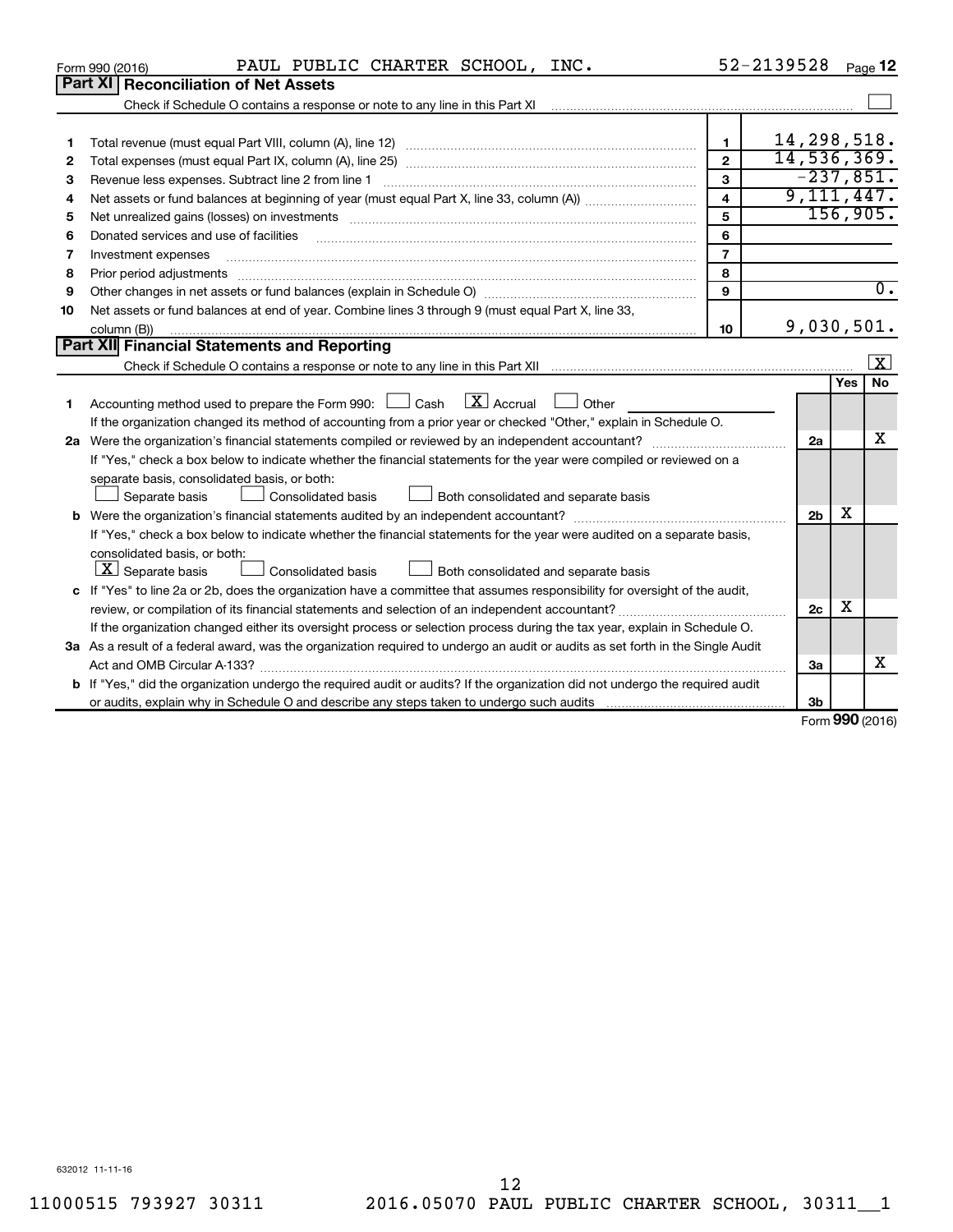Department of the Treasury Internal Revenue Service

|  |  | (Form 990 or 990-EZ |
|--|--|---------------------|
|--|--|---------------------|

# Form 990 or 990-EZ) **Public Charity Status and Public Support**<br>
Complete if the organization is a section 501(c)(3) organization or a section<br> **2016**

**4947(a)(1) nonexempt charitable trust. | Attach to Form 990 or Form 990-EZ.** 

| Open to Public<br>Inspection |  |
|------------------------------|--|

OMB No. 1545-0047

Information about Schedule A (Form 990 or 990-EZ) and its instructions is at WWW.irs.gov/form990.

|              |          | Name of the organization                                                                                                                                                                                             |          |                                                       |                                 |                             |                            |  | <b>Employer identification number</b> |  |  |
|--------------|----------|----------------------------------------------------------------------------------------------------------------------------------------------------------------------------------------------------------------------|----------|-------------------------------------------------------|---------------------------------|-----------------------------|----------------------------|--|---------------------------------------|--|--|
|              |          |                                                                                                                                                                                                                      |          | PAUL PUBLIC CHARTER SCHOOL, INC.                      |                                 |                             |                            |  | 52-2139528                            |  |  |
| Part I       |          | Reason for Public Charity Status (All organizations must complete this part.) See instructions.                                                                                                                      |          |                                                       |                                 |                             |                            |  |                                       |  |  |
|              |          | The organization is not a private foundation because it is: (For lines 1 through 12, check only one box.)                                                                                                            |          |                                                       |                                 |                             |                            |  |                                       |  |  |
| 1            |          | A church, convention of churches, or association of churches described in section 170(b)(1)(A)(i).                                                                                                                   |          |                                                       |                                 |                             |                            |  |                                       |  |  |
| $\mathbf{2}$ | <u>x</u> | A school described in section 170(b)(1)(A)(ii). (Attach Schedule E (Form 990 or 990-EZ).)                                                                                                                            |          |                                                       |                                 |                             |                            |  |                                       |  |  |
| з            |          | A hospital or a cooperative hospital service organization described in section 170(b)(1)(A)(iii).                                                                                                                    |          |                                                       |                                 |                             |                            |  |                                       |  |  |
|              |          | A medical research organization operated in conjunction with a hospital described in section 170(b)(1)(A)(iii). Enter the hospital's name,                                                                           |          |                                                       |                                 |                             |                            |  |                                       |  |  |
|              |          | city, and state:                                                                                                                                                                                                     |          |                                                       |                                 |                             |                            |  |                                       |  |  |
| 5            |          | An organization operated for the benefit of a college or university owned or operated by a governmental unit described in                                                                                            |          |                                                       |                                 |                             |                            |  |                                       |  |  |
|              |          | section 170(b)(1)(A)(iv). (Complete Part II.)                                                                                                                                                                        |          |                                                       |                                 |                             |                            |  |                                       |  |  |
| 6            |          | A federal, state, or local government or governmental unit described in section 170(b)(1)(A)(v).                                                                                                                     |          |                                                       |                                 |                             |                            |  |                                       |  |  |
|              |          | An organization that normally receives a substantial part of its support from a governmental unit or from the general public described in                                                                            |          |                                                       |                                 |                             |                            |  |                                       |  |  |
|              |          | section 170(b)(1)(A)(vi). (Complete Part II.)                                                                                                                                                                        |          |                                                       |                                 |                             |                            |  |                                       |  |  |
| 8            |          | A community trust described in section 170(b)(1)(A)(vi). (Complete Part II.)                                                                                                                                         |          |                                                       |                                 |                             |                            |  |                                       |  |  |
| 9            |          | An agricultural research organization described in section 170(b)(1)(A)(ix) operated in conjunction with a land-grant college                                                                                        |          |                                                       |                                 |                             |                            |  |                                       |  |  |
|              |          | or university or a non-land-grant college of agriculture (see instructions). Enter the name, city, and state of the college or                                                                                       |          |                                                       |                                 |                             |                            |  |                                       |  |  |
|              |          | university:                                                                                                                                                                                                          |          |                                                       |                                 |                             |                            |  |                                       |  |  |
| 10           |          | An organization that normally receives: (1) more than 33 1/3% of its support from contributions, membership fees, and gross receipts from                                                                            |          |                                                       |                                 |                             |                            |  |                                       |  |  |
|              |          | activities related to its exempt functions - subject to certain exceptions, and (2) no more than 33 1/3% of its support from gross investment                                                                        |          |                                                       |                                 |                             |                            |  |                                       |  |  |
|              |          | income and unrelated business taxable income (less section 511 tax) from businesses acquired by the organization after June 30, 1975.                                                                                |          |                                                       |                                 |                             |                            |  |                                       |  |  |
|              |          | See section 509(a)(2). (Complete Part III.)                                                                                                                                                                          |          |                                                       |                                 |                             |                            |  |                                       |  |  |
| 11           |          | An organization organized and operated exclusively to test for public safety. See section 509(a)(4).                                                                                                                 |          |                                                       |                                 |                             |                            |  |                                       |  |  |
| 12           |          | An organization organized and operated exclusively for the benefit of, to perform the functions of, or to carry out the purposes of one or                                                                           |          |                                                       |                                 |                             |                            |  |                                       |  |  |
|              |          | more publicly supported organizations described in section 509(a)(1) or section 509(a)(2). See section 509(a)(3). Check the box in                                                                                   |          |                                                       |                                 |                             |                            |  |                                       |  |  |
|              |          | lines 12a through 12d that describes the type of supporting organization and complete lines 12e, 12f, and 12g.                                                                                                       |          |                                                       |                                 |                             |                            |  |                                       |  |  |
| а            |          | Type I. A supporting organization operated, supervised, or controlled by its supported organization(s), typically by giving                                                                                          |          |                                                       |                                 |                             |                            |  |                                       |  |  |
|              |          | the supported organization(s) the power to regularly appoint or elect a majority of the directors or trustees of the supporting                                                                                      |          |                                                       |                                 |                             |                            |  |                                       |  |  |
|              |          | organization. You must complete Part IV, Sections A and B.                                                                                                                                                           |          |                                                       |                                 |                             |                            |  |                                       |  |  |
| b            |          | Type II. A supporting organization supervised or controlled in connection with its supported organization(s), by having                                                                                              |          |                                                       |                                 |                             |                            |  |                                       |  |  |
|              |          | control or management of the supporting organization vested in the same persons that control or manage the supported                                                                                                 |          |                                                       |                                 |                             |                            |  |                                       |  |  |
|              |          | organization(s). You must complete Part IV, Sections A and C.                                                                                                                                                        |          |                                                       |                                 |                             |                            |  |                                       |  |  |
| с            |          | Type III functionally integrated. A supporting organization operated in connection with, and functionally integrated with,                                                                                           |          |                                                       |                                 |                             |                            |  |                                       |  |  |
|              |          | its supported organization(s) (see instructions). You must complete Part IV, Sections A, D, and E.                                                                                                                   |          |                                                       |                                 |                             |                            |  |                                       |  |  |
| d            |          | Type III non-functionally integrated. A supporting organization operated in connection with its supported organization(s)                                                                                            |          |                                                       |                                 |                             |                            |  |                                       |  |  |
|              |          | that is not functionally integrated. The organization generally must satisfy a distribution requirement and an attentiveness                                                                                         |          |                                                       |                                 |                             |                            |  |                                       |  |  |
|              |          | requirement (see instructions). You must complete Part IV, Sections A and D, and Part V.                                                                                                                             |          |                                                       |                                 |                             |                            |  |                                       |  |  |
| е            |          | Check this box if the organization received a written determination from the IRS that it is a Type I, Type II, Type III<br>functionally integrated, or Type III non-functionally integrated supporting organization. |          |                                                       |                                 |                             |                            |  |                                       |  |  |
| f            |          |                                                                                                                                                                                                                      |          |                                                       |                                 |                             |                            |  |                                       |  |  |
|              |          | g Provide the following information about the supported organization(s).                                                                                                                                             |          |                                                       |                                 |                             |                            |  |                                       |  |  |
|              |          | (i) Name of supported                                                                                                                                                                                                | (ii) EIN | (iii) Type of organization                            | (iv) Is the organization listed | in your governing document? | (v) Amount of monetary     |  | (vi) Amount of other                  |  |  |
|              |          | organization                                                                                                                                                                                                         |          | (described on lines 1-10<br>above (see instructions)) | Yes                             | No                          | support (see instructions) |  | support (see instructions)            |  |  |
|              |          |                                                                                                                                                                                                                      |          |                                                       |                                 |                             |                            |  |                                       |  |  |
|              |          |                                                                                                                                                                                                                      |          |                                                       |                                 |                             |                            |  |                                       |  |  |
|              |          |                                                                                                                                                                                                                      |          |                                                       |                                 |                             |                            |  |                                       |  |  |
|              |          |                                                                                                                                                                                                                      |          |                                                       |                                 |                             |                            |  |                                       |  |  |
|              |          |                                                                                                                                                                                                                      |          |                                                       |                                 |                             |                            |  |                                       |  |  |
|              |          |                                                                                                                                                                                                                      |          |                                                       |                                 |                             |                            |  |                                       |  |  |
|              |          |                                                                                                                                                                                                                      |          |                                                       |                                 |                             |                            |  |                                       |  |  |
|              |          |                                                                                                                                                                                                                      |          |                                                       |                                 |                             |                            |  |                                       |  |  |
|              |          |                                                                                                                                                                                                                      |          |                                                       |                                 |                             |                            |  |                                       |  |  |
|              |          |                                                                                                                                                                                                                      |          |                                                       |                                 |                             |                            |  |                                       |  |  |
| Total        |          |                                                                                                                                                                                                                      |          |                                                       |                                 |                             |                            |  |                                       |  |  |

LHA For Paperwork Reduction Act Notice, see the Instructions for Form 990 or 990-EZ. 632021 09-21-16 Schedule A (Form 990 or 990-EZ) 2016 13

11000515 793927 30311 2016.05070 PAUL PUBLIC CHARTER SCHOOL, 30311\_\_1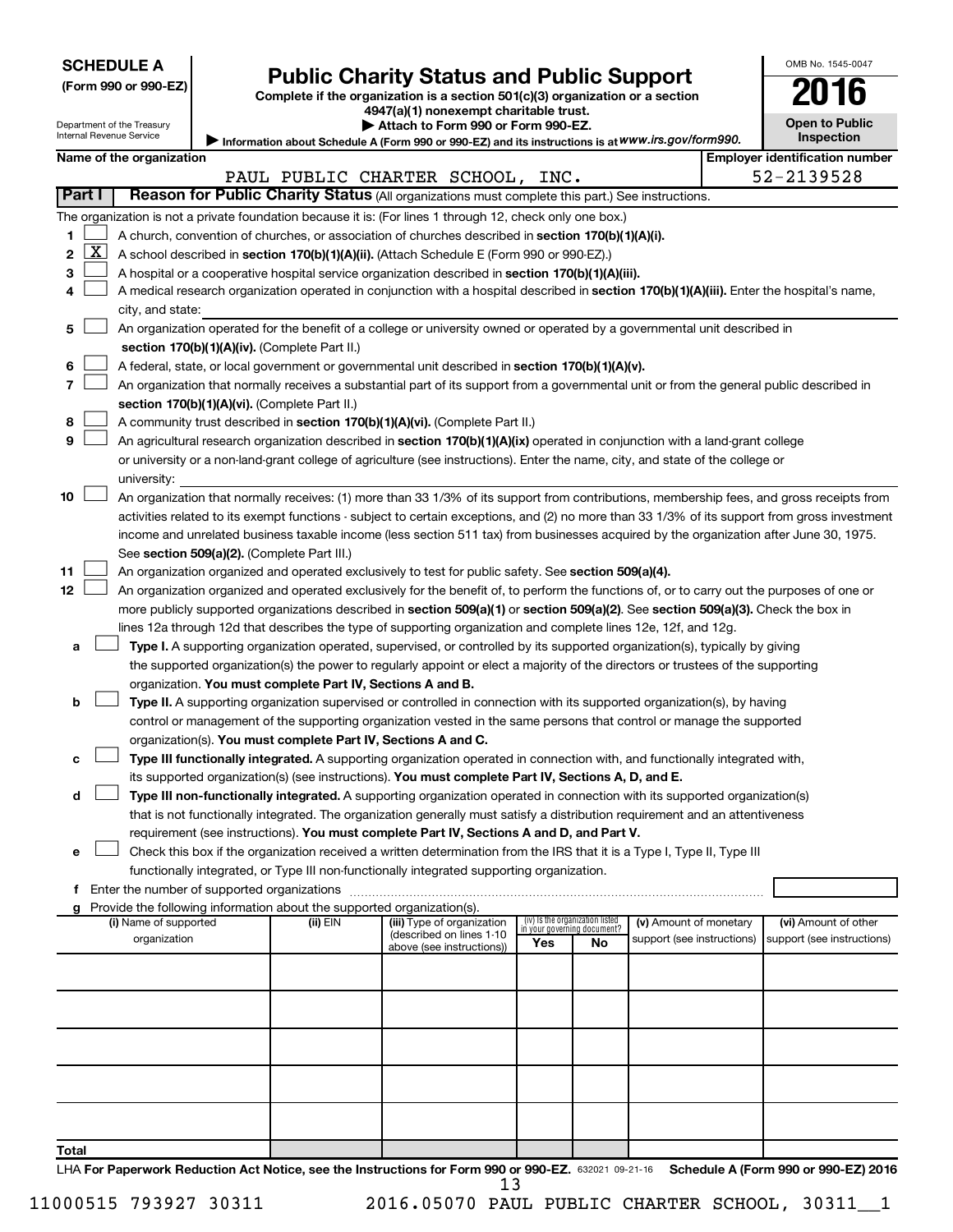# Schedule A (Form 990 or 990-EZ) 2016 PAUL PUBLIC CHARTER SCHOOL, INC.  $52-2139528$   $_{\rm Page}$

(Complete only if you checked the box on line 5, 7, or 8 of Part I or if the organization failed to qualify under Part III. If the organization **Part II Support Schedule for Organizations Described in Sections 170(b)(1)(A)(iv) and 170(b)(1)(A)(vi)**

fails to qualify under the tests listed below, please complete Part III.)

|     | <b>Section A. Public Support</b>                                                                                                                                                                                              |          |          |            |            |          |                                      |
|-----|-------------------------------------------------------------------------------------------------------------------------------------------------------------------------------------------------------------------------------|----------|----------|------------|------------|----------|--------------------------------------|
|     | Calendar year (or fiscal year beginning in)                                                                                                                                                                                   | (a) 2012 | (b) 2013 | $(c)$ 2014 | $(d)$ 2015 | (e) 2016 | (f) Total                            |
|     | 1 Gifts, grants, contributions, and                                                                                                                                                                                           |          |          |            |            |          |                                      |
|     | membership fees received. (Do not                                                                                                                                                                                             |          |          |            |            |          |                                      |
|     | include any "unusual grants.")                                                                                                                                                                                                |          |          |            |            |          |                                      |
|     | 2 Tax revenues levied for the organ-                                                                                                                                                                                          |          |          |            |            |          |                                      |
|     | ization's benefit and either paid to                                                                                                                                                                                          |          |          |            |            |          |                                      |
|     | or expended on its behalf                                                                                                                                                                                                     |          |          |            |            |          |                                      |
|     | 3 The value of services or facilities                                                                                                                                                                                         |          |          |            |            |          |                                      |
|     | furnished by a governmental unit to                                                                                                                                                                                           |          |          |            |            |          |                                      |
|     | the organization without charge                                                                                                                                                                                               |          |          |            |            |          |                                      |
| 4   | Total. Add lines 1 through 3                                                                                                                                                                                                  |          |          |            |            |          |                                      |
| 5   | The portion of total contributions                                                                                                                                                                                            |          |          |            |            |          |                                      |
|     | by each person (other than a                                                                                                                                                                                                  |          |          |            |            |          |                                      |
|     | governmental unit or publicly                                                                                                                                                                                                 |          |          |            |            |          |                                      |
|     | supported organization) included                                                                                                                                                                                              |          |          |            |            |          |                                      |
|     | on line 1 that exceeds 2% of the                                                                                                                                                                                              |          |          |            |            |          |                                      |
|     | amount shown on line 11,                                                                                                                                                                                                      |          |          |            |            |          |                                      |
|     | column (f)                                                                                                                                                                                                                    |          |          |            |            |          |                                      |
|     | 6 Public support. Subtract line 5 from line 4.                                                                                                                                                                                |          |          |            |            |          |                                      |
|     | <b>Section B. Total Support</b>                                                                                                                                                                                               |          |          |            |            |          |                                      |
|     | Calendar year (or fiscal year beginning in)                                                                                                                                                                                   | (a) 2012 | (b) 2013 | $(c)$ 2014 | $(d)$ 2015 | (e) 2016 | (f) Total                            |
|     | 7 Amounts from line 4                                                                                                                                                                                                         |          |          |            |            |          |                                      |
| 8   | Gross income from interest,                                                                                                                                                                                                   |          |          |            |            |          |                                      |
|     | dividends, payments received on                                                                                                                                                                                               |          |          |            |            |          |                                      |
|     | securities loans, rents, royalties                                                                                                                                                                                            |          |          |            |            |          |                                      |
|     | and income from similar sources                                                                                                                                                                                               |          |          |            |            |          |                                      |
| 9   | Net income from unrelated business                                                                                                                                                                                            |          |          |            |            |          |                                      |
|     | activities, whether or not the                                                                                                                                                                                                |          |          |            |            |          |                                      |
|     | business is regularly carried on                                                                                                                                                                                              |          |          |            |            |          |                                      |
| 10  | Other income. Do not include gain                                                                                                                                                                                             |          |          |            |            |          |                                      |
|     | or loss from the sale of capital                                                                                                                                                                                              |          |          |            |            |          |                                      |
|     | assets (Explain in Part VI.)                                                                                                                                                                                                  |          |          |            |            |          |                                      |
|     | <b>11 Total support.</b> Add lines 7 through 10                                                                                                                                                                               |          |          |            |            |          |                                      |
|     | <b>12</b> Gross receipts from related activities, etc. (see instructions)                                                                                                                                                     |          |          |            |            | 12       |                                      |
|     | 13 First five years. If the Form 990 is for the organization's first, second, third, fourth, or fifth tax year as a section 501(c)(3)                                                                                         |          |          |            |            |          |                                      |
|     | <b>Section C. Computation of Public Support Percentage</b>                                                                                                                                                                    |          |          |            |            |          |                                      |
|     |                                                                                                                                                                                                                               |          |          |            |            |          |                                      |
|     |                                                                                                                                                                                                                               |          |          |            |            | 14<br>15 | %<br>%                               |
|     | 16a 33 1/3% support test - 2016. If the organization did not check the box on line 13, and line 14 is 33 1/3% or more, check this box and                                                                                     |          |          |            |            |          |                                      |
|     | stop here. The organization qualifies as a publicly supported organization manufaction manufacture or manufacture manufacture manufacture manufacture manufacture manufacture manufacture manufacture manufacture manufacture |          |          |            |            |          |                                      |
|     | b 33 1/3% support test - 2015. If the organization did not check a box on line 13 or 16a, and line 15 is 33 1/3% or more, check this box                                                                                      |          |          |            |            |          |                                      |
|     |                                                                                                                                                                                                                               |          |          |            |            |          |                                      |
|     | 17a 10% -facts-and-circumstances test - 2016. If the organization did not check a box on line 13, 16a, or 16b, and line 14 is 10% or more,                                                                                    |          |          |            |            |          |                                      |
|     | and if the organization meets the "facts-and-circumstances" test, check this box and stop here. Explain in Part VI how the organization                                                                                       |          |          |            |            |          |                                      |
|     |                                                                                                                                                                                                                               |          |          |            |            |          |                                      |
|     | b 10% -facts-and-circumstances test - 2015. If the organization did not check a box on line 13, 16a, 16b, or 17a, and line 15 is 10% or                                                                                       |          |          |            |            |          |                                      |
|     | more, and if the organization meets the "facts-and-circumstances" test, check this box and stop here. Explain in Part VI how the                                                                                              |          |          |            |            |          |                                      |
|     | organization meets the "facts-and-circumstances" test. The organization qualifies as a publicly supported organization                                                                                                        |          |          |            |            |          |                                      |
| 18. | Private foundation. If the organization did not check a box on line 13, 16a, 16b, 17a, or 17b, check this box and see instructions.                                                                                           |          |          |            |            |          |                                      |
|     |                                                                                                                                                                                                                               |          |          |            |            |          | Schedule A (Form 990 or 990-EZ) 2016 |

**Schedule A (Form 990 or 990-EZ) 2016**

632022 09-21-16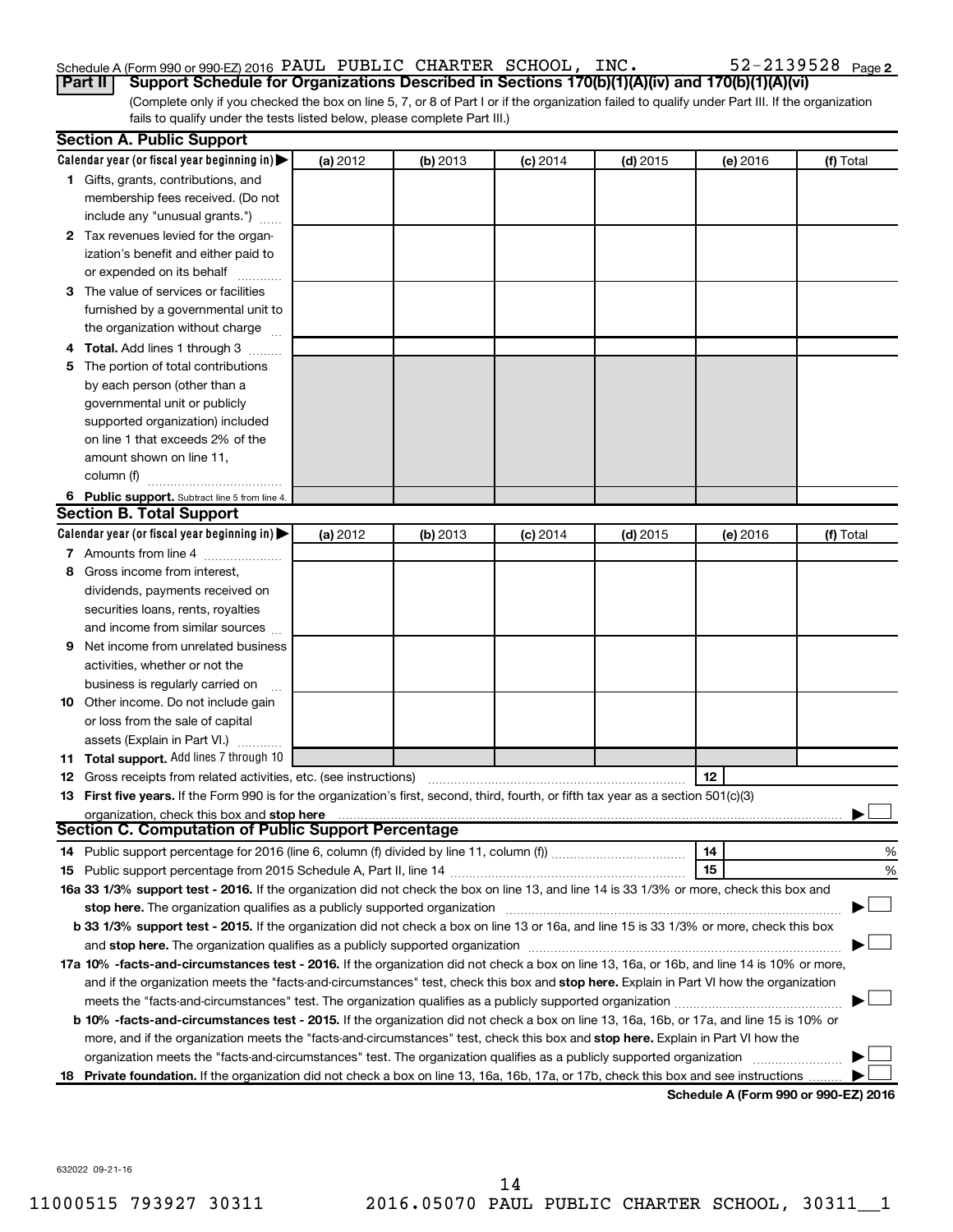### Schedule A (Form 990 or 990-EZ) 2016 PAUL PUBLIC CHARTER SCHOOL, INC.  $52-2139528$   $_{\rm Page}$ **Part III Support Schedule for Organizations Described in Section 509(a)(2)**

(Complete only if you checked the box on line 10 of Part I or if the organization failed to qualify under Part II. If the organization fails to qualify under the tests listed below, please complete Part II.)

|                                                                                                                                                                                                                                                                                                                                                                                                                                                                                                                                                          | Calendar year (or fiscal year beginning in)<br>(a) 2012 | (b) 2013 | $(c)$ 2014 | $(d)$ 2015 | (e) 2016 | (f) Total                            |
|----------------------------------------------------------------------------------------------------------------------------------------------------------------------------------------------------------------------------------------------------------------------------------------------------------------------------------------------------------------------------------------------------------------------------------------------------------------------------------------------------------------------------------------------------------|---------------------------------------------------------|----------|------------|------------|----------|--------------------------------------|
| 1 Gifts, grants, contributions, and                                                                                                                                                                                                                                                                                                                                                                                                                                                                                                                      |                                                         |          |            |            |          |                                      |
| membership fees received. (Do not                                                                                                                                                                                                                                                                                                                                                                                                                                                                                                                        |                                                         |          |            |            |          |                                      |
| include any "unusual grants.")                                                                                                                                                                                                                                                                                                                                                                                                                                                                                                                           |                                                         |          |            |            |          |                                      |
| Gross receipts from admissions,<br>$\mathbf{2}$<br>merchandise sold or services per-<br>formed, or facilities furnished in<br>any activity that is related to the<br>organization's tax-exempt purpose                                                                                                                                                                                                                                                                                                                                                   |                                                         |          |            |            |          |                                      |
| Gross receipts from activities that<br>3.                                                                                                                                                                                                                                                                                                                                                                                                                                                                                                                |                                                         |          |            |            |          |                                      |
| are not an unrelated trade or bus-                                                                                                                                                                                                                                                                                                                                                                                                                                                                                                                       |                                                         |          |            |            |          |                                      |
| iness under section 513                                                                                                                                                                                                                                                                                                                                                                                                                                                                                                                                  |                                                         |          |            |            |          |                                      |
| Tax revenues levied for the organ-<br>4                                                                                                                                                                                                                                                                                                                                                                                                                                                                                                                  |                                                         |          |            |            |          |                                      |
| ization's benefit and either paid to<br>or expended on its behalf<br>.                                                                                                                                                                                                                                                                                                                                                                                                                                                                                   |                                                         |          |            |            |          |                                      |
| The value of services or facilities<br>5                                                                                                                                                                                                                                                                                                                                                                                                                                                                                                                 |                                                         |          |            |            |          |                                      |
| furnished by a governmental unit to<br>the organization without charge                                                                                                                                                                                                                                                                                                                                                                                                                                                                                   |                                                         |          |            |            |          |                                      |
|                                                                                                                                                                                                                                                                                                                                                                                                                                                                                                                                                          |                                                         |          |            |            |          |                                      |
| Total. Add lines 1 through 5<br>6<br>7a Amounts included on lines 1, 2, and                                                                                                                                                                                                                                                                                                                                                                                                                                                                              |                                                         |          |            |            |          |                                      |
| 3 received from disqualified persons                                                                                                                                                                                                                                                                                                                                                                                                                                                                                                                     |                                                         |          |            |            |          |                                      |
| <b>b</b> Amounts included on lines 2 and 3 received                                                                                                                                                                                                                                                                                                                                                                                                                                                                                                      |                                                         |          |            |            |          |                                      |
| from other than disqualified persons that<br>exceed the greater of \$5,000 or 1% of the<br>amount on line 13 for the year                                                                                                                                                                                                                                                                                                                                                                                                                                |                                                         |          |            |            |          |                                      |
| c Add lines 7a and 7b                                                                                                                                                                                                                                                                                                                                                                                                                                                                                                                                    |                                                         |          |            |            |          |                                      |
| 8 Public support. (Subtract line 7c from line 6.)                                                                                                                                                                                                                                                                                                                                                                                                                                                                                                        |                                                         |          |            |            |          |                                      |
| <b>Section B. Total Support</b>                                                                                                                                                                                                                                                                                                                                                                                                                                                                                                                          |                                                         |          |            |            |          |                                      |
| Calendar year (or fiscal year beginning in)                                                                                                                                                                                                                                                                                                                                                                                                                                                                                                              | (a) 2012                                                | (b) 2013 | $(c)$ 2014 | $(d)$ 2015 | (e) 2016 | (f) Total                            |
| 9 Amounts from line 6                                                                                                                                                                                                                                                                                                                                                                                                                                                                                                                                    |                                                         |          |            |            |          |                                      |
| <b>10a</b> Gross income from interest,<br>dividends, payments received on<br>securities loans, rents, royalties<br>and income from similar sources                                                                                                                                                                                                                                                                                                                                                                                                       |                                                         |          |            |            |          |                                      |
| <b>b</b> Unrelated business taxable income                                                                                                                                                                                                                                                                                                                                                                                                                                                                                                               |                                                         |          |            |            |          |                                      |
| (less section 511 taxes) from businesses<br>acquired after June 30, 1975                                                                                                                                                                                                                                                                                                                                                                                                                                                                                 |                                                         |          |            |            |          |                                      |
|                                                                                                                                                                                                                                                                                                                                                                                                                                                                                                                                                          |                                                         |          |            |            |          |                                      |
|                                                                                                                                                                                                                                                                                                                                                                                                                                                                                                                                                          |                                                         |          |            |            |          |                                      |
| c Add lines 10a and 10b<br>Net income from unrelated business<br>activities not included in line 10b.<br>whether or not the business is                                                                                                                                                                                                                                                                                                                                                                                                                  |                                                         |          |            |            |          |                                      |
| regularly carried on<br>or loss from the sale of capital                                                                                                                                                                                                                                                                                                                                                                                                                                                                                                 |                                                         |          |            |            |          |                                      |
| assets (Explain in Part VI.)                                                                                                                                                                                                                                                                                                                                                                                                                                                                                                                             |                                                         |          |            |            |          |                                      |
|                                                                                                                                                                                                                                                                                                                                                                                                                                                                                                                                                          |                                                         |          |            |            |          |                                      |
|                                                                                                                                                                                                                                                                                                                                                                                                                                                                                                                                                          |                                                         |          |            |            |          |                                      |
|                                                                                                                                                                                                                                                                                                                                                                                                                                                                                                                                                          |                                                         |          |            |            |          |                                      |
|                                                                                                                                                                                                                                                                                                                                                                                                                                                                                                                                                          |                                                         |          |            |            | 15       |                                      |
|                                                                                                                                                                                                                                                                                                                                                                                                                                                                                                                                                          |                                                         |          |            |            | 16       |                                      |
|                                                                                                                                                                                                                                                                                                                                                                                                                                                                                                                                                          |                                                         |          |            |            |          |                                      |
|                                                                                                                                                                                                                                                                                                                                                                                                                                                                                                                                                          |                                                         |          |            |            |          |                                      |
|                                                                                                                                                                                                                                                                                                                                                                                                                                                                                                                                                          |                                                         |          |            |            | 17<br>18 |                                      |
|                                                                                                                                                                                                                                                                                                                                                                                                                                                                                                                                                          |                                                         |          |            |            |          |                                      |
|                                                                                                                                                                                                                                                                                                                                                                                                                                                                                                                                                          |                                                         |          |            |            |          |                                      |
| more than 33 1/3%, check this box and stop here. The organization qualifies as a publicly supported organization<br>b 33 1/3% support tests - 2015. If the organization did not check a box on line 14 or line 19a, and line 16 is more than 33 1/3%, and                                                                                                                                                                                                                                                                                                |                                                         |          |            |            |          |                                      |
| line 18 is not more than 33 1/3%, check this box and stop here. The organization qualifies as a publicly supported organization                                                                                                                                                                                                                                                                                                                                                                                                                          |                                                         |          |            |            |          | %<br>%<br>%<br>%                     |
|                                                                                                                                                                                                                                                                                                                                                                                                                                                                                                                                                          |                                                         |          |            |            |          |                                      |
| 11<br><b>12</b> Other income. Do not include gain<br><b>13</b> Total support. (Add lines 9, 10c, 11, and 12.)<br>14 First five years. If the Form 990 is for the organization's first, second, third, fourth, or fifth tax year as a section 501(c)(3) organization,<br>Section C. Computation of Public Support Percentage<br>Section D. Computation of Investment Income Percentage<br>19a 33 1/3% support tests - 2016. If the organization did not check the box on line 14, and line 15 is more than 33 1/3%, and line 17 is not<br>632023 09-21-16 |                                                         |          | 15         |            |          | Schedule A (Form 990 or 990-EZ) 2016 |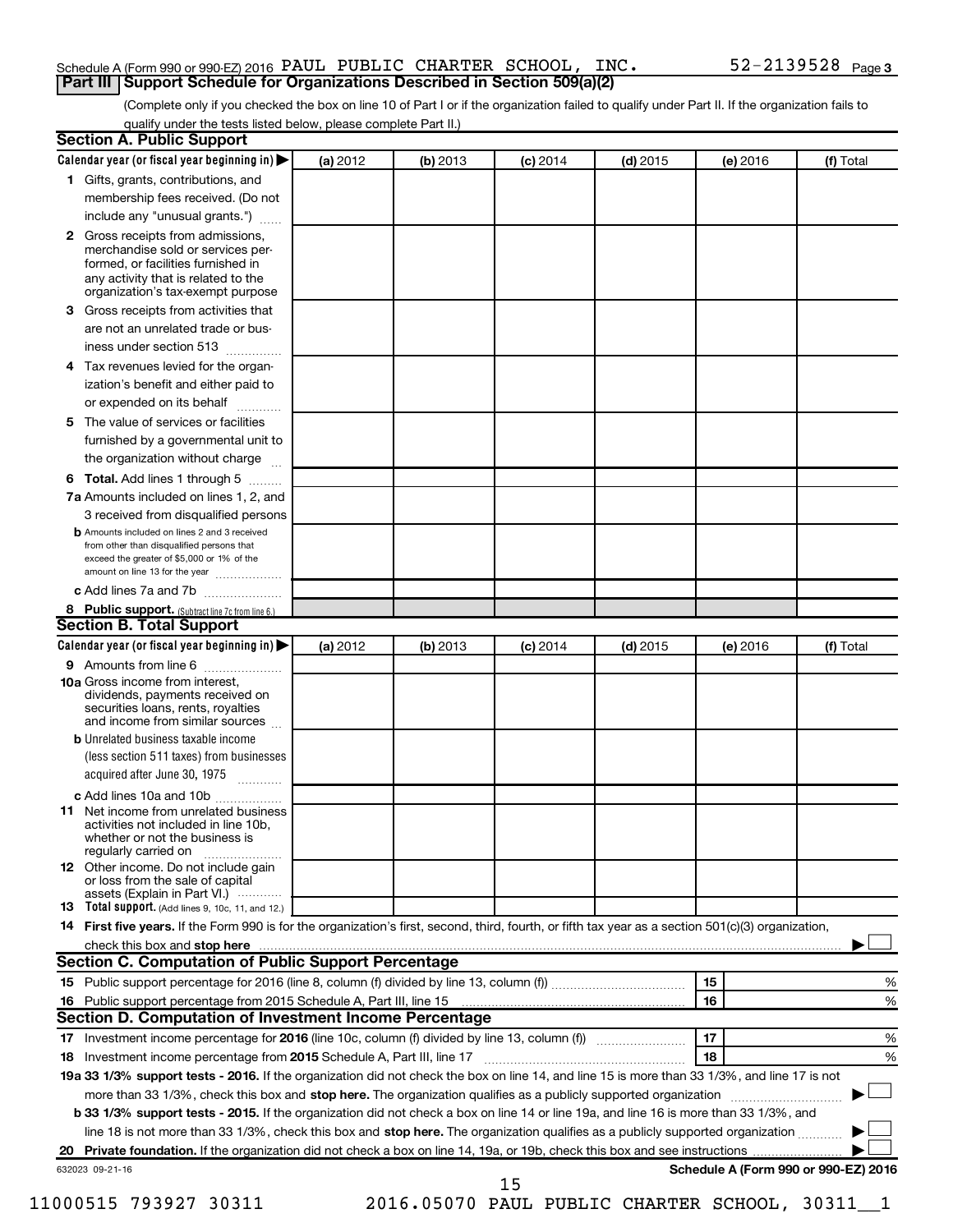**1**

**2**

**3a**

**Yes No**

# **Part IV Supporting Organizations**

(Complete only if you checked a box in line 12 on Part I. If you checked 12a of Part I, complete Sections A and B. If you checked 12b of Part I, complete Sections A and C. If you checked 12c of Part I, complete Sections A, D, and E. If you checked 12d of Part I, complete Sections A and D, and complete Part V.)

# **Section A. All Supporting Organizations**

- **1** Are all of the organization's supported organizations listed by name in the organization's governing documents? If "No," describe in Part VI how the supported organizations are designated. If designated by *class or purpose, describe the designation. If historic and continuing relationship, explain.*
- **2** Did the organization have any supported organization that does not have an IRS determination of status under section 509(a)(1) or (2)? If "Yes," explain in Part VI how the organization determined that the supported *organization was described in section 509(a)(1) or (2).*
- **3a** Did the organization have a supported organization described in section 501(c)(4), (5), or (6)? If "Yes," answer *(b) and (c) below.*
- **b** Did the organization confirm that each supported organization qualified under section 501(c)(4), (5), or (6) and satisfied the public support tests under section 509(a)(2)? If "Yes," describe in Part VI when and how the *organization made the determination.*
- **c** Did the organization ensure that all support to such organizations was used exclusively for section 170(c)(2)(B) purposes? If "Yes," explain in Part VI what controls the organization put in place to ensure such use.
- **4 a** *If* Was any supported organization not organized in the United States ("foreign supported organization")? *"Yes," and if you checked 12a or 12b in Part I, answer (b) and (c) below.*
- **b** Did the organization have ultimate control and discretion in deciding whether to make grants to the foreign supported organization? If "Yes," describe in Part VI how the organization had such control and discretion *despite being controlled or supervised by or in connection with its supported organizations.*
- **c** Did the organization support any foreign supported organization that does not have an IRS determination under sections 501(c)(3) and 509(a)(1) or (2)? If "Yes," explain in Part VI what controls the organization used *to ensure that all support to the foreign supported organization was used exclusively for section 170(c)(2)(B) purposes.*
- **5a** Did the organization add, substitute, or remove any supported organizations during the tax year? If "Yes," answer (b) and (c) below (if applicable). Also, provide detail in Part VI, including (i) the names and EIN *numbers of the supported organizations added, substituted, or removed; (ii) the reasons for each such action; (iii) the authority under the organization's organizing document authorizing such action; and (iv) how the action was accomplished (such as by amendment to the organizing document).*
- **b Type I or Type II only.** Was any added or substituted supported organization part of a class already designated in the organization's organizing document?
- **c Substitutions only.**  Was the substitution the result of an event beyond the organization's control?
- **6** Did the organization provide support (whether in the form of grants or the provision of services or facilities) to support or benefit one or more of the filing organization's supported organizations? If "Yes," provide detail in anyone other than (i) its supported organizations, (ii) individuals that are part of the charitable class benefited by one or more of its supported organizations, or (iii) other supporting organizations that also *Part VI.*
- **7** Did the organization provide a grant, loan, compensation, or other similar payment to a substantial contributor regard to a substantial contributor? If "Yes," complete Part I of Schedule L (Form 990 or 990-EZ). (defined in section 4958(c)(3)(C)), a family member of a substantial contributor, or a 35% controlled entity with
- **8** Did the organization make a loan to a disqualified person (as defined in section 4958) not described in line 7? *If "Yes," complete Part I of Schedule L (Form 990 or 990-EZ).*
- **9 a** Was the organization controlled directly or indirectly at any time during the tax year by one or more in section 509(a)(1) or (2))? If "Yes," provide detail in Part VI. disqualified persons as defined in section 4946 (other than foundation managers and organizations described
- **b** Did one or more disqualified persons (as defined in line 9a) hold a controlling interest in any entity in which the supporting organization had an interest? If "Yes," provide detail in Part VI.
- **c** Did a disqualified person (as defined in line 9a) have an ownership interest in, or derive any personal benefit from, assets in which the supporting organization also had an interest? If "Yes," provide detail in Part VI.
- **10 a** Was the organization subject to the excess business holdings rules of section 4943 because of section supporting organizations)? If "Yes," answer 10b below. 4943(f) (regarding certain Type II supporting organizations, and all Type III non-functionally integrated
	- **b** Did the organization have any excess business holdings in the tax year? (Use Schedule C, Form 4720, to *determine whether the organization had excess business holdings.)*

632024 09-21-16

**Schedule A (Form 990 or 990-EZ) 2016**

16

**3b 3c 4a 4b 4c 5a 5b 5c 6 7 8 9a 9b 9c 10a 10b**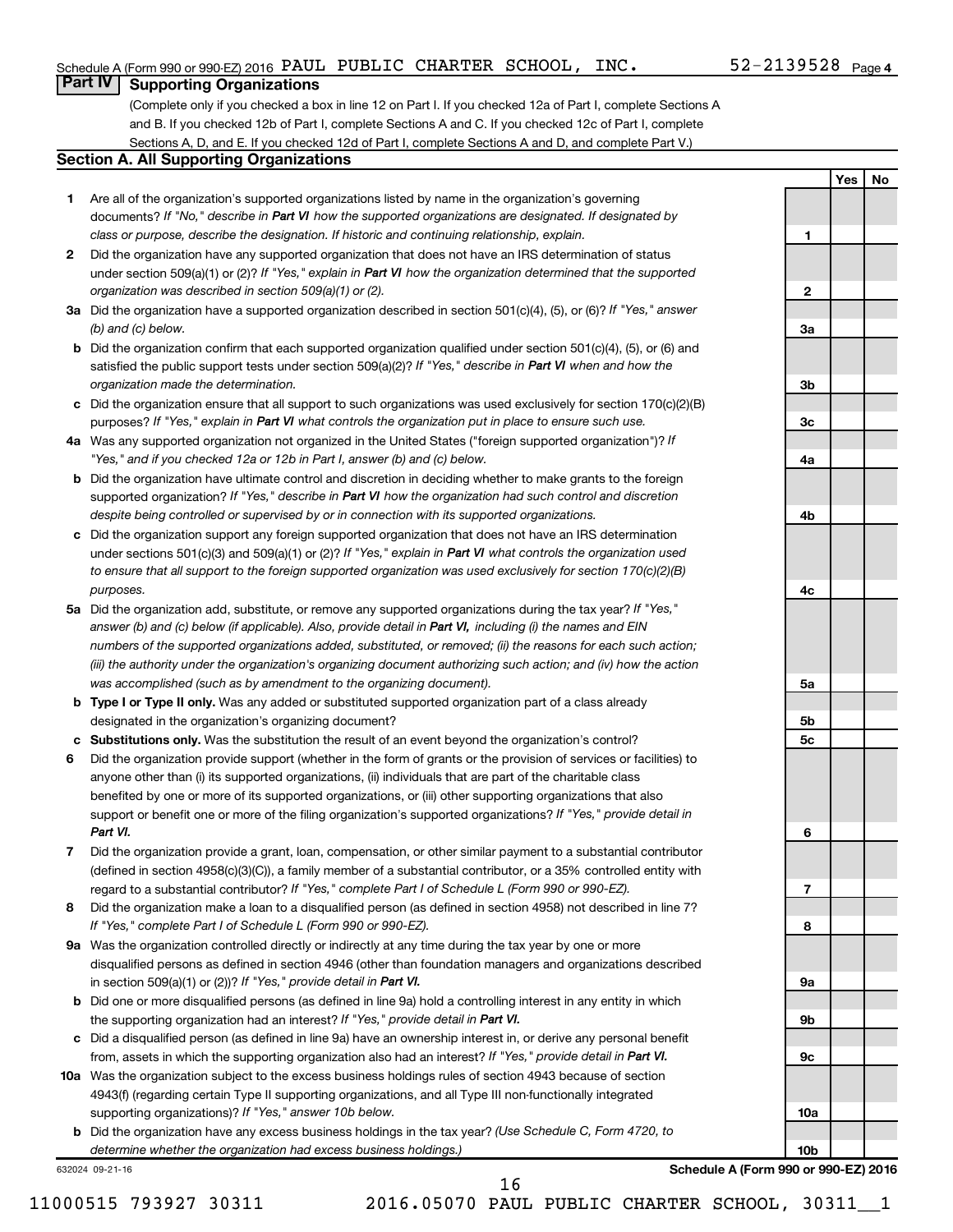#### Schedule A (Form 990 or 990-EZ) 2016 PAUL PUBLIC CHARTER SCHOOL,  $\sf INC\bullet$   $\sf I\!N\!C\bullet$   $\sf I\!N\!C\bullet$ **Part IV Supporting Organizations** *(continued)* PAUL PUBLIC CHARTER SCHOOL, INC. 52-2139528

|    | - - - - - ອ                                                                                                                                                               |                |            |    |
|----|---------------------------------------------------------------------------------------------------------------------------------------------------------------------------|----------------|------------|----|
|    |                                                                                                                                                                           |                | Yes        | No |
| 11 | Has the organization accepted a gift or contribution from any of the following persons?                                                                                   |                |            |    |
|    | a A person who directly or indirectly controls, either alone or together with persons described in (b) and (c)                                                            |                |            |    |
|    | below, the governing body of a supported organization?                                                                                                                    | 11a            |            |    |
|    | <b>b</b> A family member of a person described in (a) above?                                                                                                              | 11b            |            |    |
|    | A 35% controlled entity of a person described in (a) or (b) above?If "Yes" to a, b, or c, provide detail in Part VI.<br><b>Section B. Type I Supporting Organizations</b> | 11c            |            |    |
|    |                                                                                                                                                                           |                |            |    |
|    |                                                                                                                                                                           |                | <b>Yes</b> | No |
| 1  | Did the directors, trustees, or membership of one or more supported organizations have the power to                                                                       |                |            |    |
|    | regularly appoint or elect at least a majority of the organization's directors or trustees at all times during the                                                        |                |            |    |
|    | tax year? If "No," describe in Part VI how the supported organization(s) effectively operated, supervised, or                                                             |                |            |    |
|    | controlled the organization's activities. If the organization had more than one supported organization,                                                                   |                |            |    |
|    | describe how the powers to appoint and/or remove directors or trustees were allocated among the supported                                                                 |                |            |    |
|    | organizations and what conditions or restrictions, if any, applied to such powers during the tax year.                                                                    | 1              |            |    |
| 2  | Did the organization operate for the benefit of any supported organization other than the supported                                                                       |                |            |    |
|    | organization(s) that operated, supervised, or controlled the supporting organization? If "Yes," explain in                                                                |                |            |    |
|    | Part VI how providing such benefit carried out the purposes of the supported organization(s) that operated,                                                               |                |            |    |
|    | supervised, or controlled the supporting organization.                                                                                                                    | $\mathbf{2}$   |            |    |
|    | <b>Section C. Type II Supporting Organizations</b>                                                                                                                        |                |            |    |
|    |                                                                                                                                                                           |                | Yes        | No |
| 1. | Were a majority of the organization's directors or trustees during the tax year also a majority of the directors                                                          |                |            |    |
|    | or trustees of each of the organization's supported organization(s)? If "No," describe in Part VI how control                                                             |                |            |    |
|    | or management of the supporting organization was vested in the same persons that controlled or managed                                                                    |                |            |    |
|    | the supported organization(s).                                                                                                                                            | 1              |            |    |
|    | <b>Section D. All Type III Supporting Organizations</b>                                                                                                                   |                |            |    |
|    |                                                                                                                                                                           |                | Yes        | No |
| 1  | Did the organization provide to each of its supported organizations, by the last day of the fifth month of the                                                            |                |            |    |
|    | organization's tax year, (i) a written notice describing the type and amount of support provided during the prior tax                                                     |                |            |    |
|    | year, (ii) a copy of the Form 990 that was most recently filed as of the date of notification, and (iii) copies of the                                                    |                |            |    |
|    | organization's governing documents in effect on the date of notification, to the extent not previously provided?                                                          | 1              |            |    |
| 2  | Were any of the organization's officers, directors, or trustees either (i) appointed or elected by the supported                                                          |                |            |    |
|    | organization(s) or (ii) serving on the governing body of a supported organization? If "No," explain in Part VI how                                                        |                |            |    |
|    | the organization maintained a close and continuous working relationship with the supported organization(s).                                                               | 2              |            |    |
| 3  | By reason of the relationship described in (2), did the organization's supported organizations have a                                                                     |                |            |    |
|    | significant voice in the organization's investment policies and in directing the use of the organization's                                                                |                |            |    |
|    | income or assets at all times during the tax year? If "Yes," describe in Part VI the role the organization's                                                              |                |            |    |
|    | supported organizations played in this regard.                                                                                                                            | З              |            |    |
|    | Section E. Type III Functionally Integrated Supporting Organizations                                                                                                      |                |            |    |
| 1  | Check the box next to the method that the organization used to satisfy the Integral Part Test during the yeafsee instructions).                                           |                |            |    |
| а  | The organization satisfied the Activities Test. Complete line 2 below.                                                                                                    |                |            |    |
| b  | The organization is the parent of each of its supported organizations. Complete line 3 below.                                                                             |                |            |    |
| с  | The organization supported a governmental entity. Describe in Part VI how you supported a government entity (see instructions).                                           |                |            |    |
| 2  | Activities Test. Answer (a) and (b) below.                                                                                                                                |                | Yes        | No |
| а  | Did substantially all of the organization's activities during the tax year directly further the exempt purposes of                                                        |                |            |    |
|    | the supported organization(s) to which the organization was responsive? If "Yes," then in Part VI identify                                                                |                |            |    |
|    | those supported organizations and explain<br>how these activities directly furthered their exempt purposes,                                                               |                |            |    |
|    | how the organization was responsive to those supported organizations, and how the organization determined                                                                 |                |            |    |
|    | that these activities constituted substantially all of its activities.                                                                                                    | 2a             |            |    |
| b  | Did the activities described in (a) constitute activities that, but for the organization's involvement, one or more                                                       |                |            |    |
|    | of the organization's supported organization(s) would have been engaged in? If "Yes," explain in Part VI the                                                              |                |            |    |
|    | reasons for the organization's position that its supported organization(s) would have engaged in these                                                                    |                |            |    |
|    | activities but for the organization's involvement.                                                                                                                        | 2 <sub>b</sub> |            |    |
| 3  | Parent of Supported Organizations. Answer (a) and (b) below.                                                                                                              |                |            |    |
| а  | Did the organization have the power to regularly appoint or elect a majority of the officers, directors, or                                                               |                |            |    |
|    | trustees of each of the supported organizations? Provide details in Part VI.                                                                                              | 3a             |            |    |
|    | <b>b</b> Did the organization exercise a substantial degree of direction over the policies, programs, and activities of each                                              |                |            |    |
|    | of its supported organizations? If "Yes," describe in Part VI the role played by the organization in this regard.                                                         | 3 <sub>b</sub> |            |    |
|    | Schedule A (Form 990 or 990-EZ) 2016<br>632025 09-21-16                                                                                                                   |                |            |    |
|    |                                                                                                                                                                           |                |            |    |

11000515 793927 30311 2016.05070 PAUL PUBLIC CHARTER SCHOOL, 30311\_\_1 17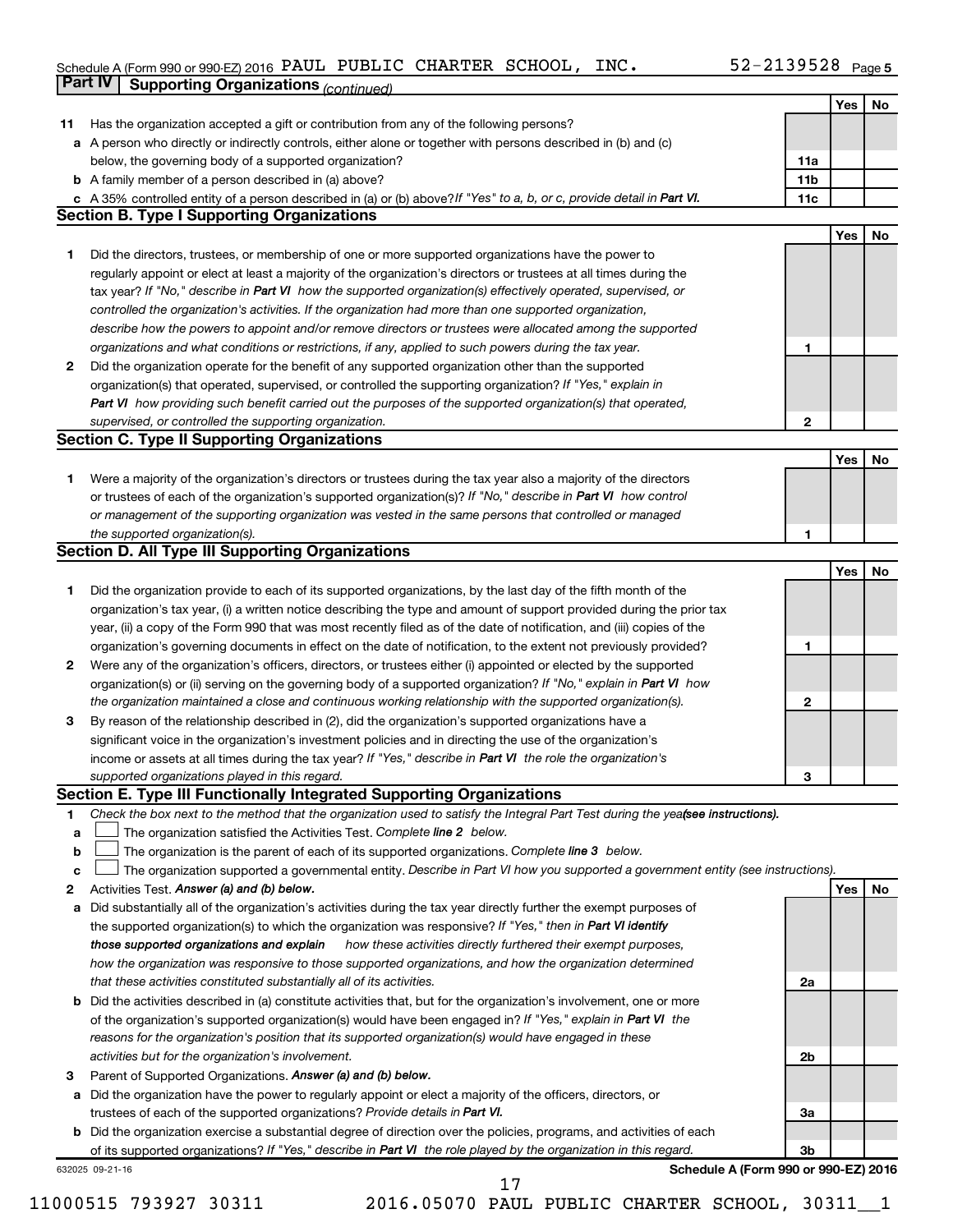|  | Schedule A (Form 990 or 990-EZ) 2016 PAUL PUBLIC CHARTER SCHOOL, INC.<br><b>Part V</b> Type III Non-Functionally Integrated 509(a)(3) Supporting Organizations |  |  | 52-2139528 <sub>Page 6</sub> |  |
|--|----------------------------------------------------------------------------------------------------------------------------------------------------------------|--|--|------------------------------|--|
|  |                                                                                                                                                                |  |  |                              |  |

1 **Letter See instructions.** All Check here if the organization satisfied the Integral Part Test as a qualifying trust on Nov. 20, 1970 (explain in Part VI.) See instructions. All other Type III non-functionally integrated supporting organizations must complete Sections A through E.

| Section A - Adjusted Net Income |                                                                                                                                   |                | (A) Prior Year | (B) Current Year<br>(optional) |
|---------------------------------|-----------------------------------------------------------------------------------------------------------------------------------|----------------|----------------|--------------------------------|
| 1                               | Net short-term capital gain                                                                                                       | 1              |                |                                |
| 2                               | Recoveries of prior-year distributions                                                                                            | $\mathbf{2}$   |                |                                |
| З                               | Other gross income (see instructions)                                                                                             | 3              |                |                                |
| 4                               | Add lines 1 through 3                                                                                                             | 4              |                |                                |
| 5                               | Depreciation and depletion                                                                                                        | 5              |                |                                |
| 6                               | Portion of operating expenses paid or incurred for production or                                                                  |                |                |                                |
|                                 | collection of gross income or for management, conservation, or                                                                    |                |                |                                |
|                                 | maintenance of property held for production of income (see instructions)                                                          | 6              |                |                                |
| 7                               | Other expenses (see instructions)                                                                                                 | $\overline{7}$ |                |                                |
| 8                               | Adjusted Net Income (subtract lines 5, 6, and 7 from line 4)                                                                      | 8              |                |                                |
|                                 | <b>Section B - Minimum Asset Amount</b>                                                                                           |                | (A) Prior Year | (B) Current Year<br>(optional) |
| 1.                              | Aggregate fair market value of all non-exempt-use assets (see                                                                     |                |                |                                |
|                                 | instructions for short tax year or assets held for part of year):                                                                 |                |                |                                |
|                                 | a Average monthly value of securities                                                                                             | 1a             |                |                                |
|                                 | <b>b</b> Average monthly cash balances                                                                                            | 1 <sub>b</sub> |                |                                |
|                                 | c Fair market value of other non-exempt-use assets                                                                                | 1c             |                |                                |
|                                 | d Total (add lines 1a, 1b, and 1c)                                                                                                | 1 <sub>d</sub> |                |                                |
|                                 | e Discount claimed for blockage or other                                                                                          |                |                |                                |
|                                 | factors (explain in detail in Part VI):                                                                                           |                |                |                                |
| 2                               | Acquisition indebtedness applicable to non-exempt-use assets                                                                      | 2              |                |                                |
| 3                               | Subtract line 2 from line 1d                                                                                                      | 3              |                |                                |
| 4                               | Cash deemed held for exempt use. Enter 1-1/2% of line 3 (for greater amount,                                                      |                |                |                                |
|                                 | see instructions)                                                                                                                 | 4              |                |                                |
| 5                               | Net value of non-exempt-use assets (subtract line 4 from line 3)                                                                  | 5              |                |                                |
| 6                               | Multiply line 5 by .035                                                                                                           | 6              |                |                                |
| 7                               | Recoveries of prior-year distributions                                                                                            | $\overline{7}$ |                |                                |
| 8                               | Minimum Asset Amount (add line 7 to line 6)                                                                                       | 8              |                |                                |
|                                 | <b>Section C - Distributable Amount</b>                                                                                           |                |                | <b>Current Year</b>            |
| 1                               | Adjusted net income for prior year (from Section A, line 8, Column A)                                                             | 1              |                |                                |
| 2                               | Enter 85% of line 1                                                                                                               | $\overline{2}$ |                |                                |
| з                               | Minimum asset amount for prior year (from Section B, line 8, Column A)                                                            | 3              |                |                                |
| 4                               | Enter greater of line 2 or line 3                                                                                                 | 4              |                |                                |
| 5                               | Income tax imposed in prior year                                                                                                  | 5              |                |                                |
| 6                               | <b>Distributable Amount.</b> Subtract line 5 from line 4, unless subject to                                                       |                |                |                                |
|                                 | emergency temporary reduction (see instructions)                                                                                  | 6              |                |                                |
| 7                               | Check here if the current year is the organization's first as a non-functionally integrated Type III supporting organization (see |                |                |                                |

instructions).

**Schedule A (Form 990 or 990-EZ) 2016**

632026 09-21-16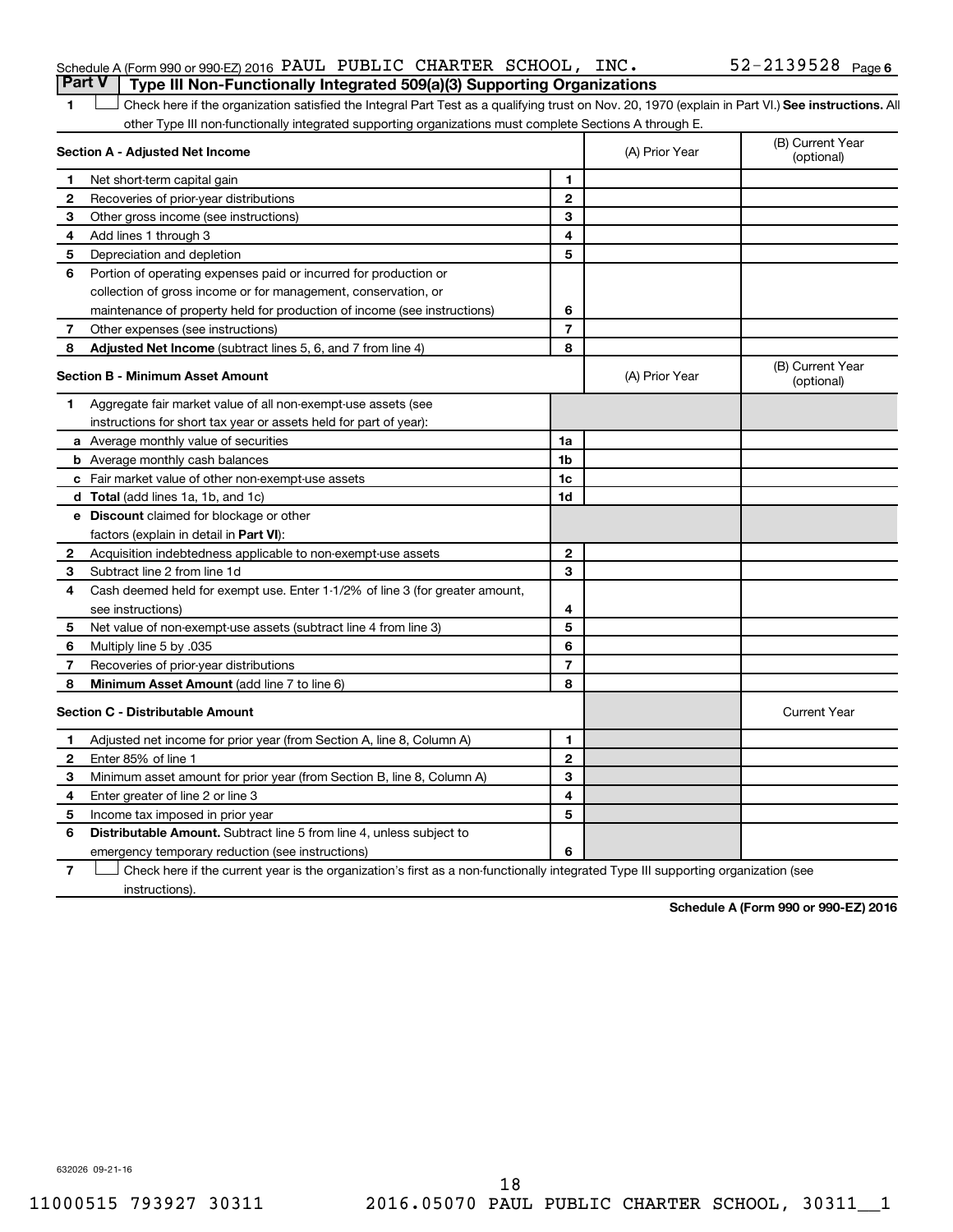#### Schedule A (Form 990 or 990-EZ) 2016 PAUL PUBLIC CHARTER SCHOOL,  $\sf INC\bullet$   $\sf I\!N\!C\bullet$   $\sf I\!N\!C\bullet$ PAUL PUBLIC CHARTER SCHOOL, INC. 52-2139528

| <b>Part V</b><br>Type III Non-Functionally Integrated 509(a)(3) Supporting Organizations (continued) |                                                                                            |                             |                                       |                                         |  |  |  |  |
|------------------------------------------------------------------------------------------------------|--------------------------------------------------------------------------------------------|-----------------------------|---------------------------------------|-----------------------------------------|--|--|--|--|
|                                                                                                      | <b>Section D - Distributions</b>                                                           |                             |                                       | <b>Current Year</b>                     |  |  |  |  |
| 1                                                                                                    | Amounts paid to supported organizations to accomplish exempt purposes                      |                             |                                       |                                         |  |  |  |  |
| $\mathbf{2}$                                                                                         | Amounts paid to perform activity that directly furthers exempt purposes of supported       |                             |                                       |                                         |  |  |  |  |
|                                                                                                      | organizations, in excess of income from activity                                           |                             |                                       |                                         |  |  |  |  |
| 3                                                                                                    | Administrative expenses paid to accomplish exempt purposes of supported organizations      |                             |                                       |                                         |  |  |  |  |
| 4                                                                                                    | Amounts paid to acquire exempt-use assets                                                  |                             |                                       |                                         |  |  |  |  |
| 5                                                                                                    | Qualified set-aside amounts (prior IRS approval required)                                  |                             |                                       |                                         |  |  |  |  |
| 6                                                                                                    | Other distributions (describe in <b>Part VI</b> ). See instructions                        |                             |                                       |                                         |  |  |  |  |
| 7                                                                                                    | <b>Total annual distributions.</b> Add lines 1 through 6                                   |                             |                                       |                                         |  |  |  |  |
| 8                                                                                                    | Distributions to attentive supported organizations to which the organization is responsive |                             |                                       |                                         |  |  |  |  |
|                                                                                                      | (provide details in Part VI). See instructions                                             |                             |                                       |                                         |  |  |  |  |
| 9                                                                                                    | Distributable amount for 2016 from Section C, line 6                                       |                             |                                       |                                         |  |  |  |  |
| 10                                                                                                   | Line 8 amount divided by Line 9 amount                                                     |                             |                                       |                                         |  |  |  |  |
|                                                                                                      |                                                                                            | (i)                         | (ii)                                  | (iii)                                   |  |  |  |  |
|                                                                                                      |                                                                                            | <b>Excess Distributions</b> | <b>Underdistributions</b><br>Pre-2016 | <b>Distributable</b><br>Amount for 2016 |  |  |  |  |
|                                                                                                      | Section E - Distribution Allocations (see instructions)                                    |                             |                                       |                                         |  |  |  |  |
| 1                                                                                                    | Distributable amount for 2016 from Section C, line 6                                       |                             |                                       |                                         |  |  |  |  |
| $\mathbf{2}$                                                                                         | Underdistributions, if any, for years prior to 2016 (reason-                               |                             |                                       |                                         |  |  |  |  |
|                                                                                                      | able cause required-explain in Part VI). See instructions                                  |                             |                                       |                                         |  |  |  |  |
| 3                                                                                                    | Excess distributions carryover, if any, to 2016:                                           |                             |                                       |                                         |  |  |  |  |
| а                                                                                                    |                                                                                            |                             |                                       |                                         |  |  |  |  |
| b                                                                                                    |                                                                                            |                             |                                       |                                         |  |  |  |  |
|                                                                                                      | c From 2013                                                                                |                             |                                       |                                         |  |  |  |  |
|                                                                                                      | <b>d</b> From 2014                                                                         |                             |                                       |                                         |  |  |  |  |
|                                                                                                      | e From 2015                                                                                |                             |                                       |                                         |  |  |  |  |
|                                                                                                      | f Total of lines 3a through e                                                              |                             |                                       |                                         |  |  |  |  |
|                                                                                                      | g Applied to underdistributions of prior years                                             |                             |                                       |                                         |  |  |  |  |
|                                                                                                      | h Applied to 2016 distributable amount                                                     |                             |                                       |                                         |  |  |  |  |
| Ť.                                                                                                   | Carryover from 2011 not applied (see instructions)                                         |                             |                                       |                                         |  |  |  |  |
|                                                                                                      | Remainder. Subtract lines 3g, 3h, and 3i from 3f.                                          |                             |                                       |                                         |  |  |  |  |
| 4                                                                                                    | Distributions for 2016 from Section D,                                                     |                             |                                       |                                         |  |  |  |  |
|                                                                                                      | line $7:$                                                                                  |                             |                                       |                                         |  |  |  |  |
|                                                                                                      | a Applied to underdistributions of prior years                                             |                             |                                       |                                         |  |  |  |  |
|                                                                                                      | <b>b</b> Applied to 2016 distributable amount                                              |                             |                                       |                                         |  |  |  |  |
| c                                                                                                    | Remainder. Subtract lines 4a and 4b from 4                                                 |                             |                                       |                                         |  |  |  |  |
| 5                                                                                                    | Remaining underdistributions for years prior to 2016, if                                   |                             |                                       |                                         |  |  |  |  |
|                                                                                                      | any. Subtract lines 3g and 4a from line 2. For result greater                              |                             |                                       |                                         |  |  |  |  |
|                                                                                                      | than zero, explain in Part VI. See instructions                                            |                             |                                       |                                         |  |  |  |  |
| 6                                                                                                    | Remaining underdistributions for 2016. Subtract lines 3h                                   |                             |                                       |                                         |  |  |  |  |
|                                                                                                      | and 4b from line 1. For result greater than zero, explain in                               |                             |                                       |                                         |  |  |  |  |
|                                                                                                      | Part VI. See instructions                                                                  |                             |                                       |                                         |  |  |  |  |
| $\overline{7}$                                                                                       | Excess distributions carryover to 2017. Add lines 3j                                       |                             |                                       |                                         |  |  |  |  |
|                                                                                                      | and 4c                                                                                     |                             |                                       |                                         |  |  |  |  |
| 8                                                                                                    | Breakdown of line 7:                                                                       |                             |                                       |                                         |  |  |  |  |
| а                                                                                                    |                                                                                            |                             |                                       |                                         |  |  |  |  |
|                                                                                                      | <b>b</b> Excess from 2013                                                                  |                             |                                       |                                         |  |  |  |  |
|                                                                                                      | c Excess from 2014                                                                         |                             |                                       |                                         |  |  |  |  |
|                                                                                                      | d Excess from 2015                                                                         |                             |                                       |                                         |  |  |  |  |
|                                                                                                      | e Excess from 2016                                                                         |                             |                                       |                                         |  |  |  |  |

**Schedule A (Form 990 or 990-EZ) 2016**

632027 09-21-16

11000515 793927 30311 2016.05070 PAUL PUBLIC CHARTER SCHOOL, 30311\_\_1 19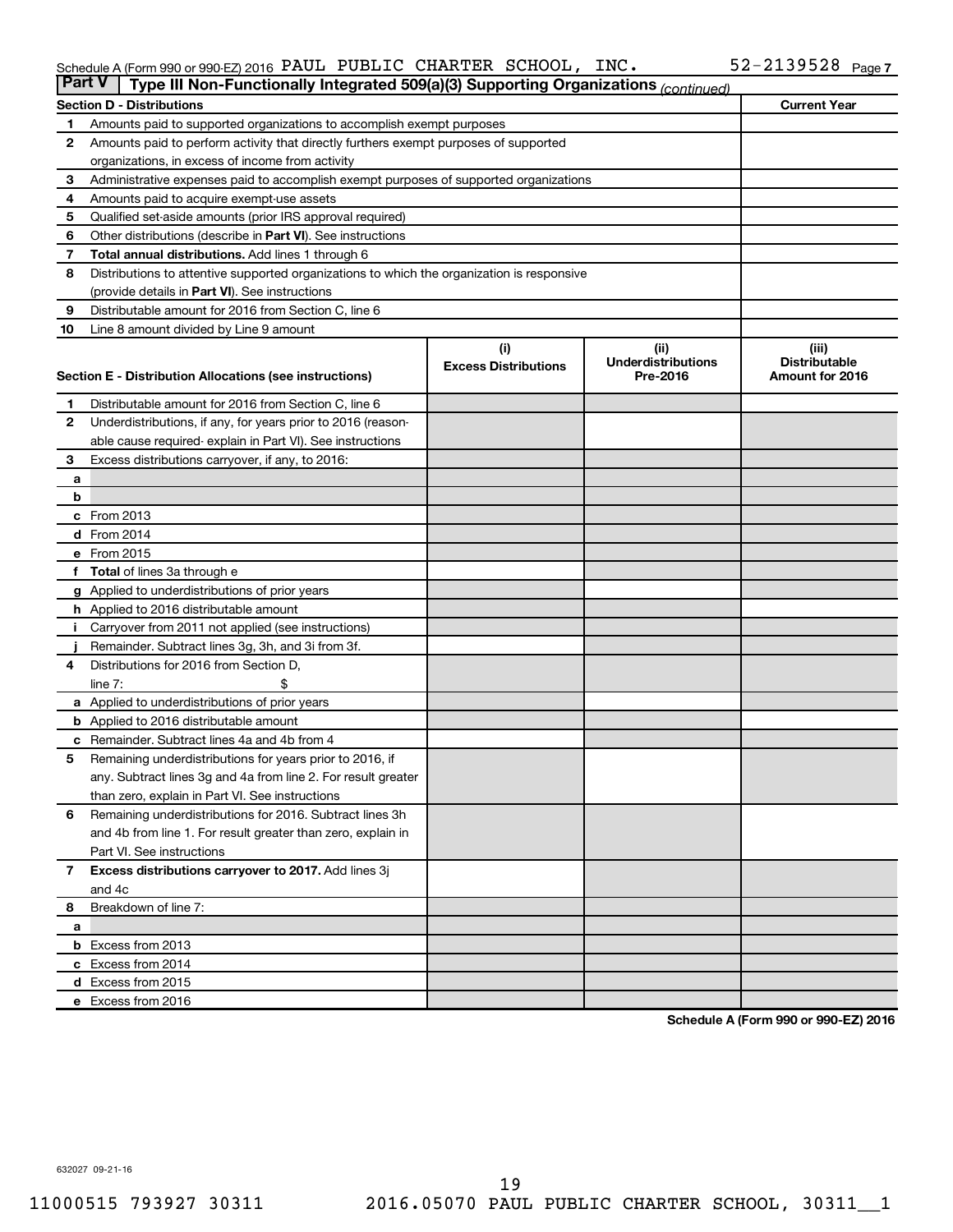| <b>Part VI</b>                                                                                                                  |  | Schedule A (Form 990 or 990-EZ) 2016 PAUL PUBLIC CHARTER SCHOOL, INC. | Supplemental Information. Provide the explanations required by Part II, line 10; Part II, line 17a or 17b; Part III, line 12;                                                                                                                                                                    |
|---------------------------------------------------------------------------------------------------------------------------------|--|-----------------------------------------------------------------------|--------------------------------------------------------------------------------------------------------------------------------------------------------------------------------------------------------------------------------------------------------------------------------------------------|
| Section D, lines 5, 6, and 8; and Part V, Section E, lines 2, 5, and 6. Also complete this part for any additional information. |  |                                                                       | Part IV, Section A, lines 1, 2, 3b, 3c, 4b, 4c, 5a, 6, 9a, 9b, 9c, 11a, 11b, and 11c; Part IV, Section B, lines 1 and 2; Part IV, Section C,<br>line 1; Part IV, Section D, lines 2 and 3; Part IV, Section E, lines 1c, 2a, 2b, 3a, and 3b; Part V, line 1; Part V, Section B, line 1e; Part V, |
| (See instructions.)                                                                                                             |  |                                                                       |                                                                                                                                                                                                                                                                                                  |
|                                                                                                                                 |  |                                                                       |                                                                                                                                                                                                                                                                                                  |
|                                                                                                                                 |  |                                                                       |                                                                                                                                                                                                                                                                                                  |
|                                                                                                                                 |  |                                                                       |                                                                                                                                                                                                                                                                                                  |
|                                                                                                                                 |  |                                                                       |                                                                                                                                                                                                                                                                                                  |
|                                                                                                                                 |  |                                                                       |                                                                                                                                                                                                                                                                                                  |
|                                                                                                                                 |  |                                                                       |                                                                                                                                                                                                                                                                                                  |
|                                                                                                                                 |  |                                                                       |                                                                                                                                                                                                                                                                                                  |
|                                                                                                                                 |  |                                                                       |                                                                                                                                                                                                                                                                                                  |
|                                                                                                                                 |  |                                                                       |                                                                                                                                                                                                                                                                                                  |
|                                                                                                                                 |  |                                                                       |                                                                                                                                                                                                                                                                                                  |
|                                                                                                                                 |  |                                                                       |                                                                                                                                                                                                                                                                                                  |
|                                                                                                                                 |  |                                                                       |                                                                                                                                                                                                                                                                                                  |
|                                                                                                                                 |  |                                                                       |                                                                                                                                                                                                                                                                                                  |
|                                                                                                                                 |  |                                                                       |                                                                                                                                                                                                                                                                                                  |
|                                                                                                                                 |  |                                                                       |                                                                                                                                                                                                                                                                                                  |
|                                                                                                                                 |  |                                                                       |                                                                                                                                                                                                                                                                                                  |
|                                                                                                                                 |  |                                                                       |                                                                                                                                                                                                                                                                                                  |
|                                                                                                                                 |  |                                                                       |                                                                                                                                                                                                                                                                                                  |
|                                                                                                                                 |  |                                                                       |                                                                                                                                                                                                                                                                                                  |
|                                                                                                                                 |  |                                                                       |                                                                                                                                                                                                                                                                                                  |
|                                                                                                                                 |  |                                                                       |                                                                                                                                                                                                                                                                                                  |
|                                                                                                                                 |  |                                                                       |                                                                                                                                                                                                                                                                                                  |
|                                                                                                                                 |  |                                                                       |                                                                                                                                                                                                                                                                                                  |
|                                                                                                                                 |  |                                                                       |                                                                                                                                                                                                                                                                                                  |
|                                                                                                                                 |  |                                                                       |                                                                                                                                                                                                                                                                                                  |
|                                                                                                                                 |  |                                                                       |                                                                                                                                                                                                                                                                                                  |
|                                                                                                                                 |  |                                                                       |                                                                                                                                                                                                                                                                                                  |
|                                                                                                                                 |  |                                                                       |                                                                                                                                                                                                                                                                                                  |
|                                                                                                                                 |  |                                                                       |                                                                                                                                                                                                                                                                                                  |
|                                                                                                                                 |  |                                                                       |                                                                                                                                                                                                                                                                                                  |
|                                                                                                                                 |  |                                                                       |                                                                                                                                                                                                                                                                                                  |
|                                                                                                                                 |  |                                                                       |                                                                                                                                                                                                                                                                                                  |
|                                                                                                                                 |  |                                                                       |                                                                                                                                                                                                                                                                                                  |
|                                                                                                                                 |  |                                                                       |                                                                                                                                                                                                                                                                                                  |
|                                                                                                                                 |  |                                                                       |                                                                                                                                                                                                                                                                                                  |
|                                                                                                                                 |  |                                                                       |                                                                                                                                                                                                                                                                                                  |
|                                                                                                                                 |  |                                                                       |                                                                                                                                                                                                                                                                                                  |
|                                                                                                                                 |  |                                                                       |                                                                                                                                                                                                                                                                                                  |
|                                                                                                                                 |  |                                                                       |                                                                                                                                                                                                                                                                                                  |
|                                                                                                                                 |  |                                                                       |                                                                                                                                                                                                                                                                                                  |
|                                                                                                                                 |  |                                                                       |                                                                                                                                                                                                                                                                                                  |
|                                                                                                                                 |  |                                                                       |                                                                                                                                                                                                                                                                                                  |
|                                                                                                                                 |  |                                                                       |                                                                                                                                                                                                                                                                                                  |
|                                                                                                                                 |  |                                                                       |                                                                                                                                                                                                                                                                                                  |
|                                                                                                                                 |  |                                                                       |                                                                                                                                                                                                                                                                                                  |
| 632028 09-21-16                                                                                                                 |  |                                                                       | Schedule A (Form 990 or 990-EZ) 2016                                                                                                                                                                                                                                                             |
|                                                                                                                                 |  | 20                                                                    |                                                                                                                                                                                                                                                                                                  |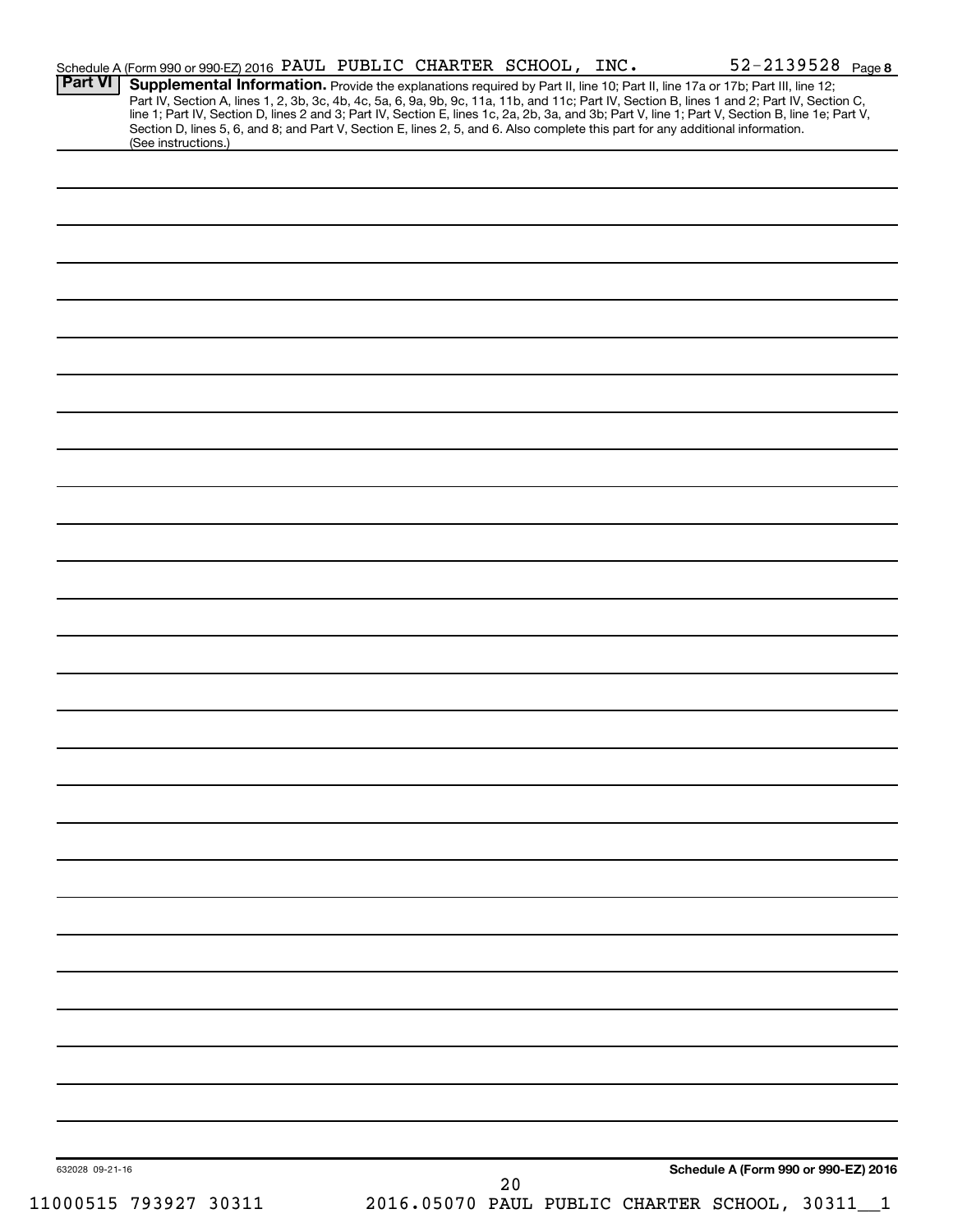\*\* PUBLIC DISCLOSURE COPY \*\*

# **Schedule B Schedule of Contributors**

OMB No. 1545-0047

**or 990-PF) | Attach to Form 990, Form 990-EZ, or Form 990-PF. | Information about Schedule B (Form 990, 990-EZ, or 990-PF) and** its instructions is at www.irs.gov/form990.

**(Form 990, 990-EZ,**

| or 990-PF)<br>Department of the Treasury<br>Internal Revenue Service | $\blacktriangleright$ Attach to Form 990, Form 990-EZ, or Form 990-PF.<br>Information about Schedule B (Form 990, 990-EZ, or 990-PF) and<br>its instructions is at www.irs.gov/form990, | 2016                                  |
|----------------------------------------------------------------------|-----------------------------------------------------------------------------------------------------------------------------------------------------------------------------------------|---------------------------------------|
| Name of the organization                                             |                                                                                                                                                                                         | <b>Employer identification number</b> |
|                                                                      | PAUL PUBLIC CHARTER SCHOOL, INC.                                                                                                                                                        | 52-2139528                            |
| <b>Organization type</b> (check one):                                |                                                                                                                                                                                         |                                       |
| Filers of:                                                           | Section:                                                                                                                                                                                |                                       |
| Form 990 or 990-EZ                                                   | $\underline{\mathbf{X}}$ 501(c)( 3) (enter number) organization                                                                                                                         |                                       |
|                                                                      | $4947(a)(1)$ nonexempt charitable trust not treated as a private foundation                                                                                                             |                                       |
|                                                                      | 527 political organization                                                                                                                                                              |                                       |
| Form 990-PF                                                          | 501(c)(3) exempt private foundation                                                                                                                                                     |                                       |
|                                                                      | 4947(a)(1) nonexempt charitable trust treated as a private foundation                                                                                                                   |                                       |
|                                                                      |                                                                                                                                                                                         |                                       |

Check if your organization is covered by the General Rule or a Special Rule.

†

 $\Box$  501(c)(3) taxable private foundation

**Note:**  Only a section 501(c)(7), (8), or (10) organization can check boxes for both the General Rule and a Special Rule. See instructions.

#### **General Rule**

**K** For an organization filing Form 990, 990-EZ, or 990-PF that received, during the year, contributions totaling \$5,000 or more (in money or property) from any one contributor. Complete Parts I and II. See instructions for determining a contributor's total contributions.

#### **Special Rules**

 $\Box$ 

any one contributor, during the year, total contributions of the greater of **(1)** \$5,000 or **(2)** 2% of the amount on (i) Form 990, Part VIII, line 1h, For an organization described in section 501(c)(3) filing Form 990 or 990-EZ that met the 33 1/3% support test of the regulations under sections 509(a)(1) and 170(b)(1)(A)(vi), that checked Schedule A (Form 990 or 990-EZ), Part II, line 13, 16a, or 16b, and that received from or (ii) Form 990-EZ, line 1. Complete Parts I and II.  $\Box$ 

year, total contributions of more than \$1,000 *exclusively* for religious, charitable, scientific, literary, or educational purposes, or for For an organization described in section 501(c)(7), (8), or (10) filing Form 990 or 990-EZ that received from any one contributor, during the the prevention of cruelty to children or animals. Complete Parts I, II, and III.  $\Box$ 

purpose. Don't complete any of the parts unless the General Rule applies to this organization because it received nonexclusively year, contributions exclusively for religious, charitable, etc., purposes, but no such contributions totaled more than \$1,000. If this box is checked, enter here the total contributions that were received during the year for an exclusively religious, charitable, etc., For an organization described in section 501(c)(7), (8), or (10) filing Form 990 or 990-EZ that received from any one contributor, during the religious, charitable, etc., contributions totaling \$5,000 or more during the year  $\ldots$  $\ldots$  $\ldots$  $\ldots$  $\ldots$  $\ldots$ 

**Caution:**  An organization that isn't covered by the General Rule and/or the Special Rules doesn't file Schedule B (Form 990, 990-EZ, or 990-PF),  **must** but it answer "No" on Part IV, line 2, of its Form 990; or check the box on line H of its Form 990-EZ or on its Form 990-PF, Part I, line 2, to certify that it doesn't meet the filing requirements of Schedule B (Form 990, 990-EZ, or 990-PF).

LHA For Paperwork Reduction Act Notice, see the Instructions for Form 990, 990-EZ, or 990-PF. Schedule B (Form 990, 990-EZ, or 990-PF) (2016)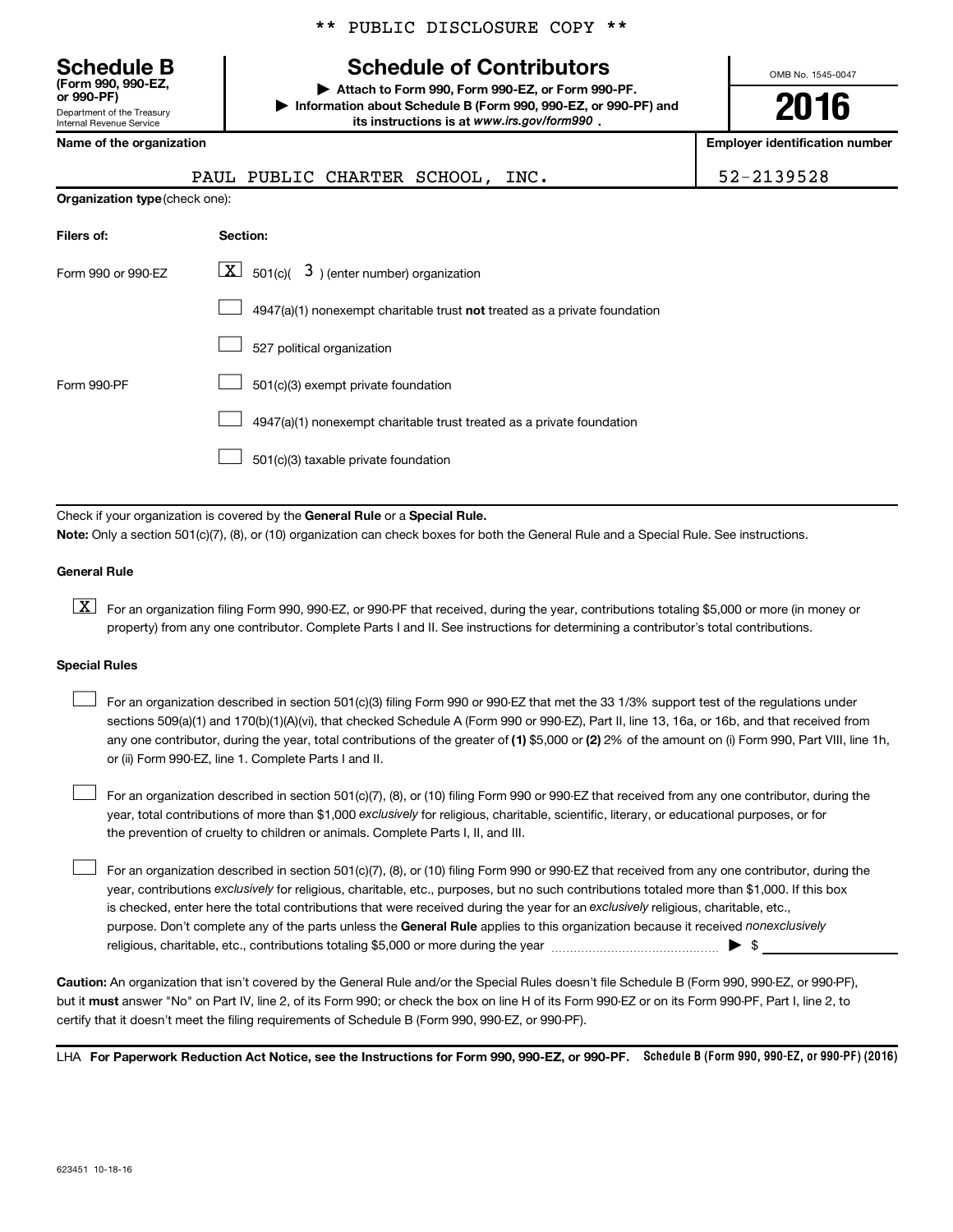| Schedule B (Form 990, 990-EZ, or 990-PF) (2016) | Page |
|-------------------------------------------------|------|
|-------------------------------------------------|------|

**Name of organization Employer identification number**

PAUL PUBLIC CHARTER SCHOOL, INC. 52-2139528

**Part I** Contributors (See instructions). Use duplicate copies of Part I if additional space is needed.

| (a) | (b)                        | (c)                        | (d)                                                                                                         |
|-----|----------------------------|----------------------------|-------------------------------------------------------------------------------------------------------------|
| No. | Name, address, and ZIP + 4 | <b>Total contributions</b> | Type of contribution                                                                                        |
| 1   |                            | 553,511.<br>\$             | <u>x</u><br>Person<br>Payroll<br>Noncash<br>(Complete Part II for<br>noncash contributions.)                |
| (a) | (b)                        | (c)                        | (d)                                                                                                         |
| No. | Name, address, and ZIP + 4 | <b>Total contributions</b> | Type of contribution                                                                                        |
| 2   |                            | 35,000.<br>\$              | x<br>Person<br>Payroll<br>Noncash<br>(Complete Part II for<br>noncash contributions.)                       |
| (a) | (b)                        | (c)                        | (d)                                                                                                         |
| No. | Name, address, and ZIP + 4 | <b>Total contributions</b> | Type of contribution                                                                                        |
| 3   |                            | 20,000.<br>\$              | x<br>Person<br>Payroll<br>Noncash<br>(Complete Part II for<br>noncash contributions.)                       |
| (a) | (b)                        | (c)                        | (d)                                                                                                         |
| No. | Name, address, and ZIP + 4 | <b>Total contributions</b> | Type of contribution                                                                                        |
| 4   |                            | 14,618.<br>\$              | x<br>Person<br>Payroll<br><b>Noncash</b><br>(Complete Part II for<br>noncash contributions.)                |
| (a) | (b)                        | (c)                        | (d)                                                                                                         |
| No. | Name, address, and ZIP + 4 | <b>Total contributions</b> | Type of contribution                                                                                        |
| 5   |                            | 27,937.<br>\$              | $\overline{\mathbf{X}}$<br>Person<br>Payroll<br>Noncash<br>(Complete Part II for<br>noncash contributions.) |
| (a) | (b)                        | (c)                        | (d)                                                                                                         |
| No. | Name, address, and ZIP + 4 | <b>Total contributions</b> | Type of contribution                                                                                        |
|     |                            | \$                         | Person<br>Payroll<br>Noncash<br>(Complete Part II for<br>noncash contributions.)                            |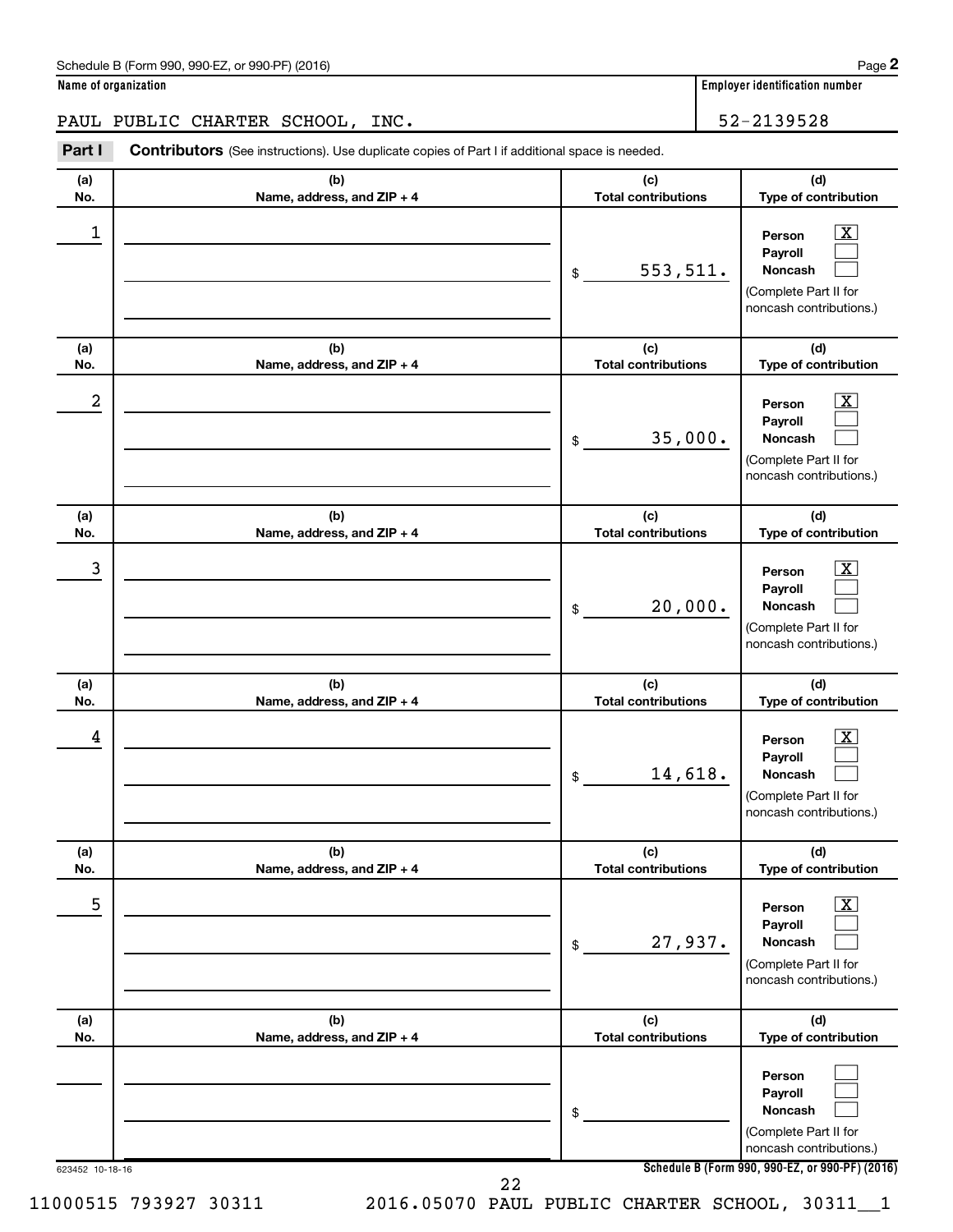**3**

PAUL PUBLIC CHARTER SCHOOL, INC. | 52-2139528

Part II Noncash Property (See instructions). Use duplicate copies of Part II if additional space is needed.

| (a)<br>No.<br>from<br>Part I | (b)<br>Description of noncash property given | (c)<br>FMV (or estimate)<br>(See instructions) | (d)<br>Date received                            |
|------------------------------|----------------------------------------------|------------------------------------------------|-------------------------------------------------|
|                              |                                              | \$                                             |                                                 |
| (a)<br>No.<br>from<br>Part I | (b)<br>Description of noncash property given | (c)<br>FMV (or estimate)<br>(See instructions) | (d)<br>Date received                            |
|                              |                                              | $\$$                                           |                                                 |
| (a)<br>No.<br>from<br>Part I | (b)<br>Description of noncash property given | (c)<br>FMV (or estimate)<br>(See instructions) | (d)<br>Date received                            |
|                              |                                              | $\$$                                           |                                                 |
| (a)<br>No.<br>from<br>Part I | (b)<br>Description of noncash property given | (c)<br>FMV (or estimate)<br>(See instructions) | (d)<br>Date received                            |
|                              |                                              | \$                                             |                                                 |
| (a)<br>No.<br>from<br>Part I | (b)<br>Description of noncash property given | (c)<br>FMV (or estimate)<br>(See instructions) | (d)<br>Date received                            |
|                              |                                              | \$                                             |                                                 |
| (a)<br>No.<br>from<br>Part I | (b)<br>Description of noncash property given | (c)<br>FMV (or estimate)<br>(See instructions) | (d)<br>Date received                            |
|                              |                                              | \$                                             |                                                 |
| 623453 10-18-16              | 23                                           |                                                | Schedule B (Form 990, 990-EZ, or 990-PF) (2016) |

11000515 793927 30311 2016.05070 PAUL PUBLIC CHARTER SCHOOL, 30311\_\_1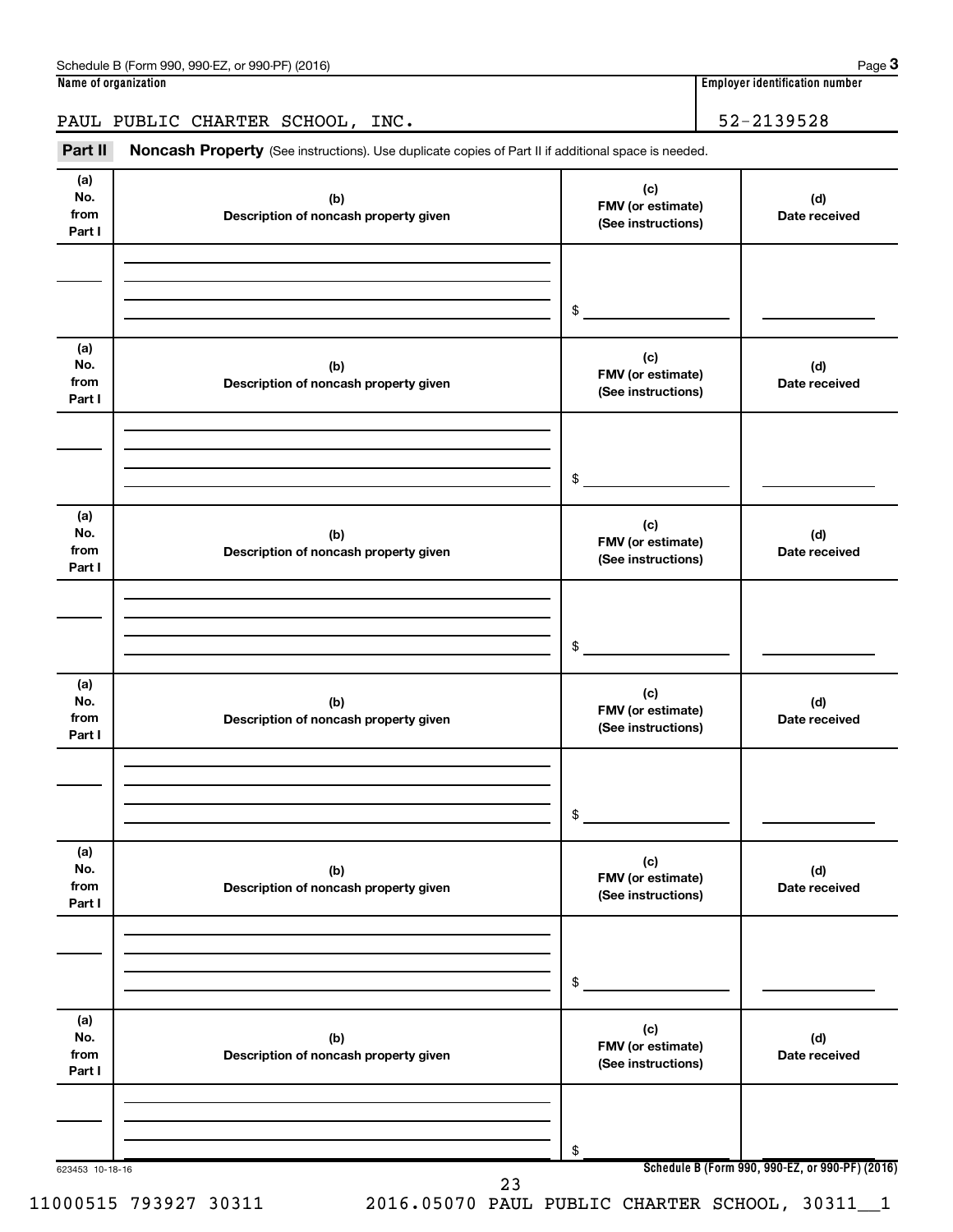| Name of organization        |                                                                                                                                                          |                      |  | <b>Employer identification number</b>                                                                                                                 |  |  |  |  |
|-----------------------------|----------------------------------------------------------------------------------------------------------------------------------------------------------|----------------------|--|-------------------------------------------------------------------------------------------------------------------------------------------------------|--|--|--|--|
|                             | PAUL PUBLIC CHARTER SCHOOL, INC.                                                                                                                         |                      |  | 52-2139528                                                                                                                                            |  |  |  |  |
| Part III                    | the year from any one contributor. Complete columns (a) through (e) and the following line entry. For organizations                                      |                      |  | Exclusively religious, charitable, etc., contributions to organizations described in section 501(c)(7), (8), or (10) that total more than \$1,000 for |  |  |  |  |
|                             | completing Part III, enter the total of exclusively religious, charitable, etc., contributions of \$1,000 or less for the year. (Enter this info. once.) |                      |  |                                                                                                                                                       |  |  |  |  |
|                             | Use duplicate copies of Part III if additional space is needed.                                                                                          |                      |  |                                                                                                                                                       |  |  |  |  |
| (a) No.<br>from             | (b) Purpose of gift                                                                                                                                      | (c) Use of gift      |  | (d) Description of how gift is held                                                                                                                   |  |  |  |  |
| Part I                      |                                                                                                                                                          |                      |  |                                                                                                                                                       |  |  |  |  |
|                             |                                                                                                                                                          |                      |  |                                                                                                                                                       |  |  |  |  |
|                             |                                                                                                                                                          |                      |  |                                                                                                                                                       |  |  |  |  |
|                             |                                                                                                                                                          | (e) Transfer of gift |  |                                                                                                                                                       |  |  |  |  |
|                             |                                                                                                                                                          |                      |  |                                                                                                                                                       |  |  |  |  |
|                             | Transferee's name, address, and $ZIP + 4$                                                                                                                |                      |  | Relationship of transferor to transferee                                                                                                              |  |  |  |  |
|                             |                                                                                                                                                          |                      |  |                                                                                                                                                       |  |  |  |  |
|                             |                                                                                                                                                          |                      |  |                                                                                                                                                       |  |  |  |  |
| (a) No.<br>from             |                                                                                                                                                          |                      |  |                                                                                                                                                       |  |  |  |  |
| Part I                      | (b) Purpose of gift                                                                                                                                      | (c) Use of gift      |  | (d) Description of how gift is held                                                                                                                   |  |  |  |  |
|                             |                                                                                                                                                          |                      |  |                                                                                                                                                       |  |  |  |  |
|                             |                                                                                                                                                          |                      |  |                                                                                                                                                       |  |  |  |  |
|                             |                                                                                                                                                          |                      |  |                                                                                                                                                       |  |  |  |  |
|                             | (e) Transfer of gift                                                                                                                                     |                      |  |                                                                                                                                                       |  |  |  |  |
|                             | Transferee's name, address, and ZIP + 4                                                                                                                  |                      |  | Relationship of transferor to transferee                                                                                                              |  |  |  |  |
|                             |                                                                                                                                                          |                      |  |                                                                                                                                                       |  |  |  |  |
|                             |                                                                                                                                                          |                      |  |                                                                                                                                                       |  |  |  |  |
|                             |                                                                                                                                                          |                      |  |                                                                                                                                                       |  |  |  |  |
| (a) No.<br>from<br>Part I   | (b) Purpose of gift                                                                                                                                      | (c) Use of gift      |  | (d) Description of how gift is held                                                                                                                   |  |  |  |  |
|                             |                                                                                                                                                          |                      |  |                                                                                                                                                       |  |  |  |  |
|                             |                                                                                                                                                          |                      |  |                                                                                                                                                       |  |  |  |  |
|                             |                                                                                                                                                          |                      |  |                                                                                                                                                       |  |  |  |  |
|                             | (e) Transfer of gift                                                                                                                                     |                      |  |                                                                                                                                                       |  |  |  |  |
|                             | Transferee's name, address, and ZIP + 4                                                                                                                  |                      |  | Relationship of transferor to transferee                                                                                                              |  |  |  |  |
|                             |                                                                                                                                                          |                      |  |                                                                                                                                                       |  |  |  |  |
|                             |                                                                                                                                                          |                      |  |                                                                                                                                                       |  |  |  |  |
|                             |                                                                                                                                                          |                      |  |                                                                                                                                                       |  |  |  |  |
| $(a)$ No.<br>from<br>Part I | (b) Purpose of gift                                                                                                                                      | (c) Use of gift      |  | (d) Description of how gift is held                                                                                                                   |  |  |  |  |
|                             |                                                                                                                                                          |                      |  |                                                                                                                                                       |  |  |  |  |
|                             |                                                                                                                                                          |                      |  |                                                                                                                                                       |  |  |  |  |
|                             |                                                                                                                                                          | (e) Transfer of gift |  |                                                                                                                                                       |  |  |  |  |
|                             | Transferee's name, address, and ZIP + 4                                                                                                                  |                      |  | Relationship of transferor to transferee                                                                                                              |  |  |  |  |
|                             |                                                                                                                                                          |                      |  |                                                                                                                                                       |  |  |  |  |
|                             |                                                                                                                                                          |                      |  |                                                                                                                                                       |  |  |  |  |
| 623454 10-18-16             |                                                                                                                                                          |                      |  | Schedule B (Form 990, 990-EZ, or 990-PF) (2016)                                                                                                       |  |  |  |  |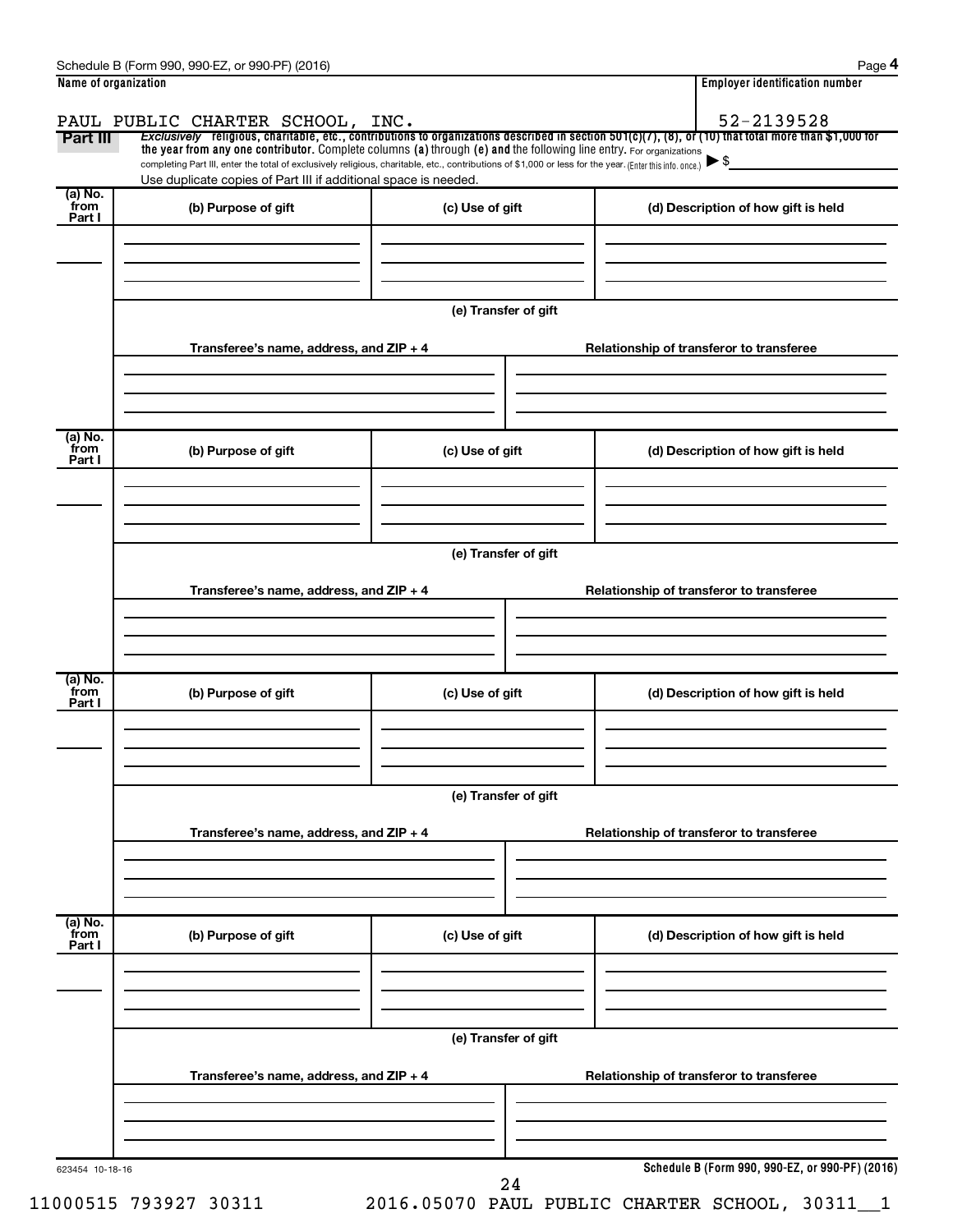|                                                                          |                                                        |                                                                                                                                                              |                                                                                                                |                         | OMB No. 1545-0047                     |  |
|--------------------------------------------------------------------------|--------------------------------------------------------|--------------------------------------------------------------------------------------------------------------------------------------------------------------|----------------------------------------------------------------------------------------------------------------|-------------------------|---------------------------------------|--|
|                                                                          | <b>SCHEDULE D</b><br>(Form 990)                        |                                                                                                                                                              | <b>Supplemental Financial Statements</b><br>Complete if the organization answered "Yes" on Form 990,           |                         |                                       |  |
| Part IV, line 6, 7, 8, 9, 10, 11a, 11b, 11c, 11d, 11e, 11f, 12a, or 12b. |                                                        |                                                                                                                                                              |                                                                                                                |                         | <b>Open to Public</b>                 |  |
|                                                                          | Department of the Treasury<br>Internal Revenue Service |                                                                                                                                                              | Attach to Form 990.<br>Information about Schedule D (Form 990) and its instructions is at www.irs.gov/form990. |                         | <b>Inspection</b>                     |  |
|                                                                          | Name of the organization                               |                                                                                                                                                              |                                                                                                                |                         | <b>Employer identification number</b> |  |
|                                                                          |                                                        | PAUL PUBLIC CHARTER SCHOOL, INC.                                                                                                                             |                                                                                                                |                         | 52-2139528                            |  |
| Part I                                                                   |                                                        | Organizations Maintaining Donor Advised Funds or Other Similar Funds or Accounts. Complete if the                                                            |                                                                                                                |                         |                                       |  |
|                                                                          |                                                        | organization answered "Yes" on Form 990, Part IV, line 6.                                                                                                    | (a) Donor advised funds                                                                                        |                         | (b) Funds and other accounts          |  |
|                                                                          |                                                        |                                                                                                                                                              |                                                                                                                |                         |                                       |  |
| 1.<br>2                                                                  |                                                        | Aggregate value of contributions to (during year)                                                                                                            |                                                                                                                |                         |                                       |  |
| З                                                                        |                                                        | Aggregate value of grants from (during year)                                                                                                                 |                                                                                                                |                         |                                       |  |
| 4                                                                        |                                                        |                                                                                                                                                              |                                                                                                                |                         |                                       |  |
| 5                                                                        |                                                        | Did the organization inform all donors and donor advisors in writing that the assets held in donor advised funds                                             |                                                                                                                |                         |                                       |  |
|                                                                          |                                                        |                                                                                                                                                              |                                                                                                                |                         | <b>No</b><br>Yes                      |  |
| 6                                                                        |                                                        | Did the organization inform all grantees, donors, and donor advisors in writing that grant funds can be used only                                            |                                                                                                                |                         |                                       |  |
|                                                                          |                                                        | for charitable purposes and not for the benefit of the donor or donor advisor, or for any other purpose conferring                                           |                                                                                                                |                         |                                       |  |
|                                                                          | impermissible private benefit?                         |                                                                                                                                                              |                                                                                                                |                         | Yes<br>No                             |  |
| Part II                                                                  |                                                        | Conservation Easements. Complete if the organization answered "Yes" on Form 990, Part IV, line 7.                                                            |                                                                                                                |                         |                                       |  |
| 1                                                                        |                                                        | Purpose(s) of conservation easements held by the organization (check all that apply).<br>Preservation of land for public use (e.g., recreation or education) |                                                                                                                |                         |                                       |  |
|                                                                          |                                                        | Protection of natural habitat                                                                                                                                | Preservation of a historically important land area<br>Preservation of a certified historic structure           |                         |                                       |  |
|                                                                          |                                                        | Preservation of open space                                                                                                                                   |                                                                                                                |                         |                                       |  |
| $\mathbf{2}$                                                             |                                                        | Complete lines 2a through 2d if the organization held a qualified conservation contribution in the form of a conservation easement on the last               |                                                                                                                |                         |                                       |  |
|                                                                          | day of the tax year.                                   |                                                                                                                                                              |                                                                                                                |                         | Held at the End of the Tax Year       |  |
| а                                                                        |                                                        |                                                                                                                                                              |                                                                                                                | 2a                      |                                       |  |
| b                                                                        |                                                        | Total acreage restricted by conservation easements                                                                                                           |                                                                                                                | 2 <sub>b</sub>          |                                       |  |
| c                                                                        |                                                        |                                                                                                                                                              |                                                                                                                | 2c                      |                                       |  |
| d                                                                        |                                                        | Number of conservation easements included in (c) acquired after 8/17/06, and not on a historic structure                                                     |                                                                                                                |                         |                                       |  |
|                                                                          |                                                        |                                                                                                                                                              |                                                                                                                | 2d                      |                                       |  |
| 3                                                                        |                                                        | Number of conservation easements modified, transferred, released, extinguished, or terminated by the organization during the tax                             |                                                                                                                |                         |                                       |  |
|                                                                          | year                                                   | Number of states where property subject to conservation easement is located $\blacktriangleright$                                                            |                                                                                                                |                         |                                       |  |
| 4<br>5                                                                   |                                                        | Does the organization have a written policy regarding the periodic monitoring, inspection, handling of                                                       |                                                                                                                |                         |                                       |  |
|                                                                          |                                                        | violations, and enforcement of the conservation easements it holds?                                                                                          |                                                                                                                |                         | Yes<br><b>No</b>                      |  |
| 6                                                                        |                                                        | Staff and volunteer hours devoted to monitoring, inspecting, handling of violations, and enforcing conservation easements during the year                    |                                                                                                                |                         |                                       |  |
|                                                                          |                                                        |                                                                                                                                                              |                                                                                                                |                         |                                       |  |
| 7                                                                        |                                                        | Amount of expenses incurred in monitoring, inspecting, handling of violations, and enforcing conservation easements during the year                          |                                                                                                                |                         |                                       |  |
|                                                                          | $\blacktriangleright$ \$                               |                                                                                                                                                              |                                                                                                                |                         |                                       |  |
| 8                                                                        |                                                        | Does each conservation easement reported on line 2(d) above satisfy the requirements of section 170(h)(4)(B)(i)                                              |                                                                                                                |                         |                                       |  |
|                                                                          |                                                        |                                                                                                                                                              |                                                                                                                |                         | <b>No</b><br>Yes                      |  |
| 9                                                                        |                                                        | In Part XIII, describe how the organization reports conservation easements in its revenue and expense statement, and balance sheet, and                      |                                                                                                                |                         |                                       |  |
|                                                                          |                                                        | include, if applicable, the text of the footnote to the organization's financial statements that describes the organization's accounting for                 |                                                                                                                |                         |                                       |  |
|                                                                          | conservation easements.<br>Part III                    | Organizations Maintaining Collections of Art, Historical Treasures, or Other Similar Assets.                                                                 |                                                                                                                |                         |                                       |  |
|                                                                          |                                                        | Complete if the organization answered "Yes" on Form 990, Part IV, line 8.                                                                                    |                                                                                                                |                         |                                       |  |
|                                                                          |                                                        | 1a If the organization elected, as permitted under SFAS 116 (ASC 958), not to report in its revenue statement and balance sheet works of art,                |                                                                                                                |                         |                                       |  |
|                                                                          |                                                        | historical treasures, or other similar assets held for public exhibition, education, or research in furtherance of public service, provide, in Part XIII,    |                                                                                                                |                         |                                       |  |
|                                                                          |                                                        | the text of the footnote to its financial statements that describes these items.                                                                             |                                                                                                                |                         |                                       |  |
| b                                                                        |                                                        | If the organization elected, as permitted under SFAS 116 (ASC 958), to report in its revenue statement and balance sheet works of art, historical            |                                                                                                                |                         |                                       |  |
|                                                                          |                                                        | treasures, or other similar assets held for public exhibition, education, or research in furtherance of public service, provide the following amounts        |                                                                                                                |                         |                                       |  |
|                                                                          | relating to these items:                               |                                                                                                                                                              |                                                                                                                |                         |                                       |  |
|                                                                          |                                                        |                                                                                                                                                              |                                                                                                                |                         | $\triangleright$ \$                   |  |
|                                                                          |                                                        | (ii) Assets included in Form 990, Part X                                                                                                                     |                                                                                                                |                         |                                       |  |
| 2                                                                        |                                                        | If the organization received or held works of art, historical treasures, or other similar assets for financial gain, provide                                 |                                                                                                                |                         |                                       |  |
|                                                                          |                                                        | the following amounts required to be reported under SFAS 116 (ASC 958) relating to these items:                                                              |                                                                                                                | - \$                    |                                       |  |
| а                                                                        |                                                        |                                                                                                                                                              |                                                                                                                | $\blacktriangleright$ s |                                       |  |
|                                                                          |                                                        | LHA For Paperwork Reduction Act Notice, see the Instructions for Form 990.                                                                                   |                                                                                                                |                         | Schedule D (Form 990) 2016            |  |

| LHA For Paperwork Reduction Act Notice, see the Instructions for Forr |  |
|-----------------------------------------------------------------------|--|
| 632051 08-29-16                                                       |  |

11000515 793927 30311 2016.05070 PAUL PUBLIC CHARTER SCHOOL, 30311\_\_1

25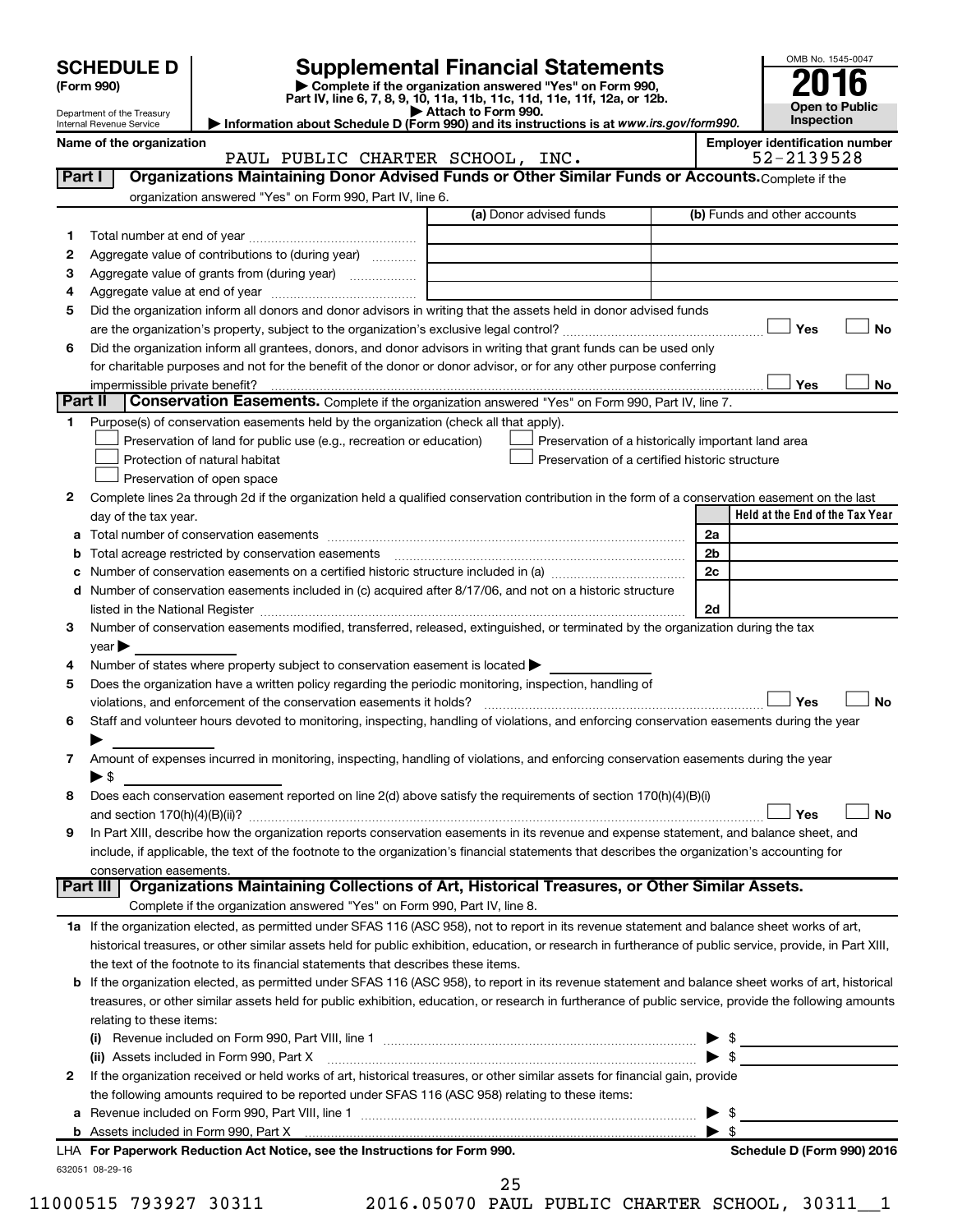|               | Schedule D (Form 990) 2016                                                                                                                                                                                                     | PAUL PUBLIC CHARTER SCHOOL, INC.        |   |                                                                                                                                                                                                                               |                                    |                                 |                | 52-2139528 Page 2                          |
|---------------|--------------------------------------------------------------------------------------------------------------------------------------------------------------------------------------------------------------------------------|-----------------------------------------|---|-------------------------------------------------------------------------------------------------------------------------------------------------------------------------------------------------------------------------------|------------------------------------|---------------------------------|----------------|--------------------------------------------|
|               | Organizations Maintaining Collections of Art, Historical Treasures, or Other Similar Assets(continued)<br>Part III                                                                                                             |                                         |   |                                                                                                                                                                                                                               |                                    |                                 |                |                                            |
| 3             | Using the organization's acquisition, accession, and other records, check any of the following that are a significant use of its collection items                                                                              |                                         |   |                                                                                                                                                                                                                               |                                    |                                 |                |                                            |
|               | (check all that apply):                                                                                                                                                                                                        |                                         |   |                                                                                                                                                                                                                               |                                    |                                 |                |                                            |
| a             | Public exhibition                                                                                                                                                                                                              |                                         |   | Loan or exchange programs                                                                                                                                                                                                     |                                    |                                 |                |                                            |
| b             | Scholarly research                                                                                                                                                                                                             | e                                       |   | Other and the contract of the contract of the contract of the contract of the contract of the contract of the contract of the contract of the contract of the contract of the contract of the contract of the contract of the |                                    |                                 |                |                                            |
| с             | Preservation for future generations                                                                                                                                                                                            |                                         |   |                                                                                                                                                                                                                               |                                    |                                 |                |                                            |
| 4             | Provide a description of the organization's collections and explain how they further the organization's exempt purpose in Part XIII.                                                                                           |                                         |   |                                                                                                                                                                                                                               |                                    |                                 |                |                                            |
| 5             | During the year, did the organization solicit or receive donations of art, historical treasures, or other similar assets                                                                                                       |                                         |   |                                                                                                                                                                                                                               |                                    |                                 |                |                                            |
|               | Part IV                                                                                                                                                                                                                        |                                         |   |                                                                                                                                                                                                                               |                                    |                                 | Yes            | No                                         |
|               | <b>Escrow and Custodial Arrangements.</b> Complete if the organization answered "Yes" on Form 990, Part IV, line 9, or<br>reported an amount on Form 990, Part X, line 21.                                                     |                                         |   |                                                                                                                                                                                                                               |                                    |                                 |                |                                            |
|               | 1a Is the organization an agent, trustee, custodian or other intermediary for contributions or other assets not included                                                                                                       |                                         |   |                                                                                                                                                                                                                               |                                    |                                 |                |                                            |
|               |                                                                                                                                                                                                                                |                                         |   |                                                                                                                                                                                                                               |                                    |                                 | Yes            | No                                         |
|               | <b>b</b> If "Yes," explain the arrangement in Part XIII and complete the following table:                                                                                                                                      |                                         |   |                                                                                                                                                                                                                               |                                    |                                 |                |                                            |
|               |                                                                                                                                                                                                                                |                                         |   |                                                                                                                                                                                                                               |                                    |                                 | Amount         |                                            |
| с             | Beginning balance manufactured and contact the contract of contact the contact of the contact of the contact of                                                                                                                |                                         |   |                                                                                                                                                                                                                               |                                    | 1c                              |                |                                            |
|               |                                                                                                                                                                                                                                |                                         |   |                                                                                                                                                                                                                               |                                    | 1d                              |                |                                            |
| е             | Distributions during the year manufactured and an account of the state of the state of the state of the state of the state of the state of the state of the state of the state of the state of the state of the state of the s |                                         |   |                                                                                                                                                                                                                               |                                    | 1e                              |                |                                            |
| f.            |                                                                                                                                                                                                                                |                                         |   |                                                                                                                                                                                                                               |                                    | 1f                              |                |                                            |
|               | 2a Did the organization include an amount on Form 990, Part X, line 21, for escrow or custodial account liability?                                                                                                             |                                         |   |                                                                                                                                                                                                                               |                                    |                                 | Yes            | No                                         |
|               | <b>b</b> If "Yes," explain the arrangement in Part XIII. Check here if the explanation has been provided on Part XIII                                                                                                          |                                         |   |                                                                                                                                                                                                                               |                                    |                                 |                |                                            |
| <b>Part V</b> | <b>Endowment Funds.</b> Complete if the organization answered "Yes" on Form 990, Part IV, line 10.                                                                                                                             |                                         |   |                                                                                                                                                                                                                               |                                    |                                 |                |                                            |
|               |                                                                                                                                                                                                                                | (a) Current year                        |   | (b) Prior year                                                                                                                                                                                                                | (c) Two years back                 |                                 |                | (d) Three years back   (e) Four years back |
| 1a            | Beginning of year balance                                                                                                                                                                                                      |                                         |   |                                                                                                                                                                                                                               |                                    |                                 |                |                                            |
| b             |                                                                                                                                                                                                                                |                                         |   |                                                                                                                                                                                                                               |                                    |                                 |                |                                            |
| с             | Net investment earnings, gains, and losses                                                                                                                                                                                     |                                         |   |                                                                                                                                                                                                                               |                                    |                                 |                |                                            |
| d             |                                                                                                                                                                                                                                |                                         |   |                                                                                                                                                                                                                               |                                    |                                 |                |                                            |
|               | e Other expenditures for facilities                                                                                                                                                                                            |                                         |   |                                                                                                                                                                                                                               |                                    |                                 |                |                                            |
|               | and programs                                                                                                                                                                                                                   |                                         |   |                                                                                                                                                                                                                               |                                    |                                 |                |                                            |
|               | f Administrative expenses                                                                                                                                                                                                      |                                         |   |                                                                                                                                                                                                                               |                                    |                                 |                |                                            |
| g<br>2        | Provide the estimated percentage of the current year end balance (line 1g, column (a)) held as:                                                                                                                                |                                         |   |                                                                                                                                                                                                                               |                                    |                                 |                |                                            |
| а             | Board designated or quasi-endowment                                                                                                                                                                                            |                                         | % |                                                                                                                                                                                                                               |                                    |                                 |                |                                            |
| b             | Permanent endowment                                                                                                                                                                                                            | %                                       |   |                                                                                                                                                                                                                               |                                    |                                 |                |                                            |
| с             | Temporarily restricted endowment                                                                                                                                                                                               | %                                       |   |                                                                                                                                                                                                                               |                                    |                                 |                |                                            |
|               | The percentages on lines 2a, 2b, and 2c should equal 100%.                                                                                                                                                                     |                                         |   |                                                                                                                                                                                                                               |                                    |                                 |                |                                            |
|               | 3a Are there endowment funds not in the possession of the organization that are held and administered for the organization                                                                                                     |                                         |   |                                                                                                                                                                                                                               |                                    |                                 |                |                                            |
|               | by:                                                                                                                                                                                                                            |                                         |   |                                                                                                                                                                                                                               |                                    |                                 |                | Yes<br>No                                  |
|               | (i)                                                                                                                                                                                                                            |                                         |   |                                                                                                                                                                                                                               |                                    |                                 | 3a(i)          |                                            |
|               |                                                                                                                                                                                                                                |                                         |   |                                                                                                                                                                                                                               |                                    |                                 | 3a(ii)         |                                            |
| b             |                                                                                                                                                                                                                                |                                         |   |                                                                                                                                                                                                                               |                                    |                                 | 3b             |                                            |
|               | Describe in Part XIII the intended uses of the organization's endowment funds.                                                                                                                                                 |                                         |   |                                                                                                                                                                                                                               |                                    |                                 |                |                                            |
|               | Part VI   Land, Buildings, and Equipment.                                                                                                                                                                                      |                                         |   |                                                                                                                                                                                                                               |                                    |                                 |                |                                            |
|               | Complete if the organization answered "Yes" on Form 990, Part IV, line 11a. See Form 990, Part X, line 10.                                                                                                                     |                                         |   |                                                                                                                                                                                                                               |                                    |                                 |                |                                            |
|               | Description of property                                                                                                                                                                                                        | (a) Cost or other<br>basis (investment) |   |                                                                                                                                                                                                                               | (b) Cost or other<br>basis (other) | (c) Accumulated<br>depreciation | (d) Book value |                                            |
|               |                                                                                                                                                                                                                                |                                         |   |                                                                                                                                                                                                                               |                                    |                                 |                |                                            |
| b             |                                                                                                                                                                                                                                |                                         |   |                                                                                                                                                                                                                               |                                    |                                 |                |                                            |
| c             | Leasehold improvements                                                                                                                                                                                                         |                                         |   |                                                                                                                                                                                                                               | 24,530,559.                        | 3, 116, 364.                    |                | 21,414,195.                                |
| d             |                                                                                                                                                                                                                                |                                         |   |                                                                                                                                                                                                                               | 2,717,795.                         | 2,184,211.                      |                | 533,584.                                   |
|               |                                                                                                                                                                                                                                |                                         |   |                                                                                                                                                                                                                               | 406,902.                           | 292,030.                        |                | 114,872.                                   |
|               | Total. Add lines 1a through 1e. (Column (d) must equal Form 990, Part X, column (B), line 10c.)                                                                                                                                |                                         |   |                                                                                                                                                                                                                               |                                    |                                 |                | 22,062,651.                                |

**Schedule D (Form 990) 2016**

632052 08-29-16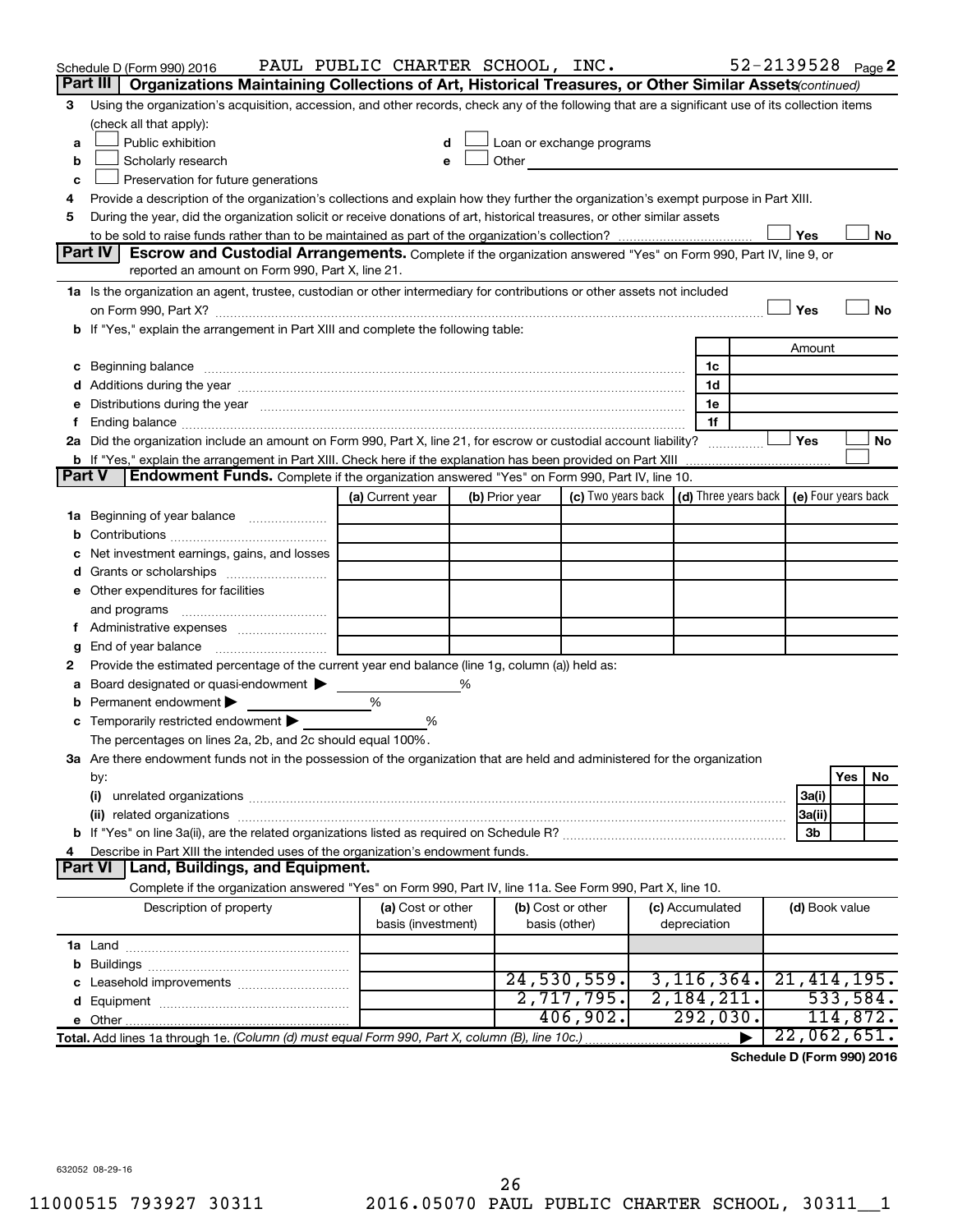| Part VII Investments - Other Securities.                                                                                                                                           |                 |                |                                                           |
|------------------------------------------------------------------------------------------------------------------------------------------------------------------------------------|-----------------|----------------|-----------------------------------------------------------|
| Complete if the organization answered "Yes" on Form 990, Part IV, line 11b. See Form 990, Part X, line 12.<br>(a) Description of security or category (including name of security) | (b) Book value  |                | (c) Method of valuation: Cost or end-of-year market value |
|                                                                                                                                                                                    |                 |                |                                                           |
| (1) Financial derivatives                                                                                                                                                          |                 |                |                                                           |
| $(3)$ Other                                                                                                                                                                        |                 |                |                                                           |
| (A)                                                                                                                                                                                |                 |                |                                                           |
| (B)                                                                                                                                                                                |                 |                |                                                           |
| (C)                                                                                                                                                                                |                 |                |                                                           |
| (D)                                                                                                                                                                                |                 |                |                                                           |
| (E)                                                                                                                                                                                |                 |                |                                                           |
| (F)                                                                                                                                                                                |                 |                |                                                           |
| (G)                                                                                                                                                                                |                 |                |                                                           |
| (H)                                                                                                                                                                                |                 |                |                                                           |
| Total. (Col. (b) must equal Form 990, Part X, col. (B) line 12.)                                                                                                                   |                 |                |                                                           |
| Part VIII Investments - Program Related.                                                                                                                                           |                 |                |                                                           |
| Complete if the organization answered "Yes" on Form 990, Part IV, line 11c. See Form 990, Part X, line 13.                                                                         |                 |                |                                                           |
| (a) Description of investment                                                                                                                                                      | (b) Book value  |                | (c) Method of valuation: Cost or end-of-year market value |
| (1)                                                                                                                                                                                |                 |                |                                                           |
| (2)                                                                                                                                                                                |                 |                |                                                           |
| (3)                                                                                                                                                                                |                 |                |                                                           |
| (4)                                                                                                                                                                                |                 |                |                                                           |
| (5)                                                                                                                                                                                |                 |                |                                                           |
| (6)                                                                                                                                                                                |                 |                |                                                           |
| (7)                                                                                                                                                                                |                 |                |                                                           |
| (8)                                                                                                                                                                                |                 |                |                                                           |
| (9)<br>Total. (Col. (b) must equal Form 990, Part X, col. (B) line 13.) $\blacktriangleright$                                                                                      |                 |                |                                                           |
| Part IX<br><b>Other Assets.</b>                                                                                                                                                    |                 |                |                                                           |
| Complete if the organization answered "Yes" on Form 990, Part IV, line 11d. See Form 990, Part X, line 15.                                                                         |                 |                |                                                           |
|                                                                                                                                                                                    | (a) Description |                | (b) Book value                                            |
| (1)                                                                                                                                                                                |                 |                |                                                           |
| (2)                                                                                                                                                                                |                 |                |                                                           |
| (3)                                                                                                                                                                                |                 |                |                                                           |
| (4)                                                                                                                                                                                |                 |                |                                                           |
| (5)                                                                                                                                                                                |                 |                |                                                           |
| (6)                                                                                                                                                                                |                 |                |                                                           |
| (7)                                                                                                                                                                                |                 |                |                                                           |
| (8)                                                                                                                                                                                |                 |                |                                                           |
| (9)                                                                                                                                                                                |                 |                |                                                           |
| Total. (Column (b) must equal Form 990, Part X, col. (B) line 15.)                                                                                                                 |                 |                |                                                           |
| <b>Other Liabilities.</b><br>Part X                                                                                                                                                |                 |                |                                                           |
| Complete if the organization answered "Yes" on Form 990, Part IV, line 11e or 11f. See Form 990, Part X, line 25.<br>(a) Description of liability                                  |                 | (b) Book value |                                                           |
| 1.                                                                                                                                                                                 |                 |                |                                                           |
| Federal income taxes<br>(1)<br>CAPITAL LEASE PAYABLE<br>(2)                                                                                                                        |                 | 52,690.        |                                                           |
| (3)                                                                                                                                                                                |                 |                |                                                           |
| (4)                                                                                                                                                                                |                 |                |                                                           |
| (5)                                                                                                                                                                                |                 |                |                                                           |
| (6)                                                                                                                                                                                |                 |                |                                                           |
| (7)                                                                                                                                                                                |                 |                |                                                           |
| (8)                                                                                                                                                                                |                 |                |                                                           |
| (9)                                                                                                                                                                                |                 |                |                                                           |
| Total. (Column (b) must equal Form 990, Part X, col. (B) line 25.)                                                                                                                 |                 | 52,690.        |                                                           |
| 2. Liability for uncertain tax positions. In Part XIII, provide the text of the footnote to the organization's financial statements that reports the                               |                 |                |                                                           |
| organization's liability for uncertain tax positions under FIN 48 (ASC 740). Check here if the text of the footnote has been provided in Part XIII $\lfloor \texttt{X} \rfloor$    |                 |                |                                                           |

Schedule D (Form 990) 2016 PAUL PUBLIC CHARTER SCHOOL, INC.  $52-2139528$  Page

**Schedule D (Form 990) 2016**

52-2139528 Page 3

632053 08-29-16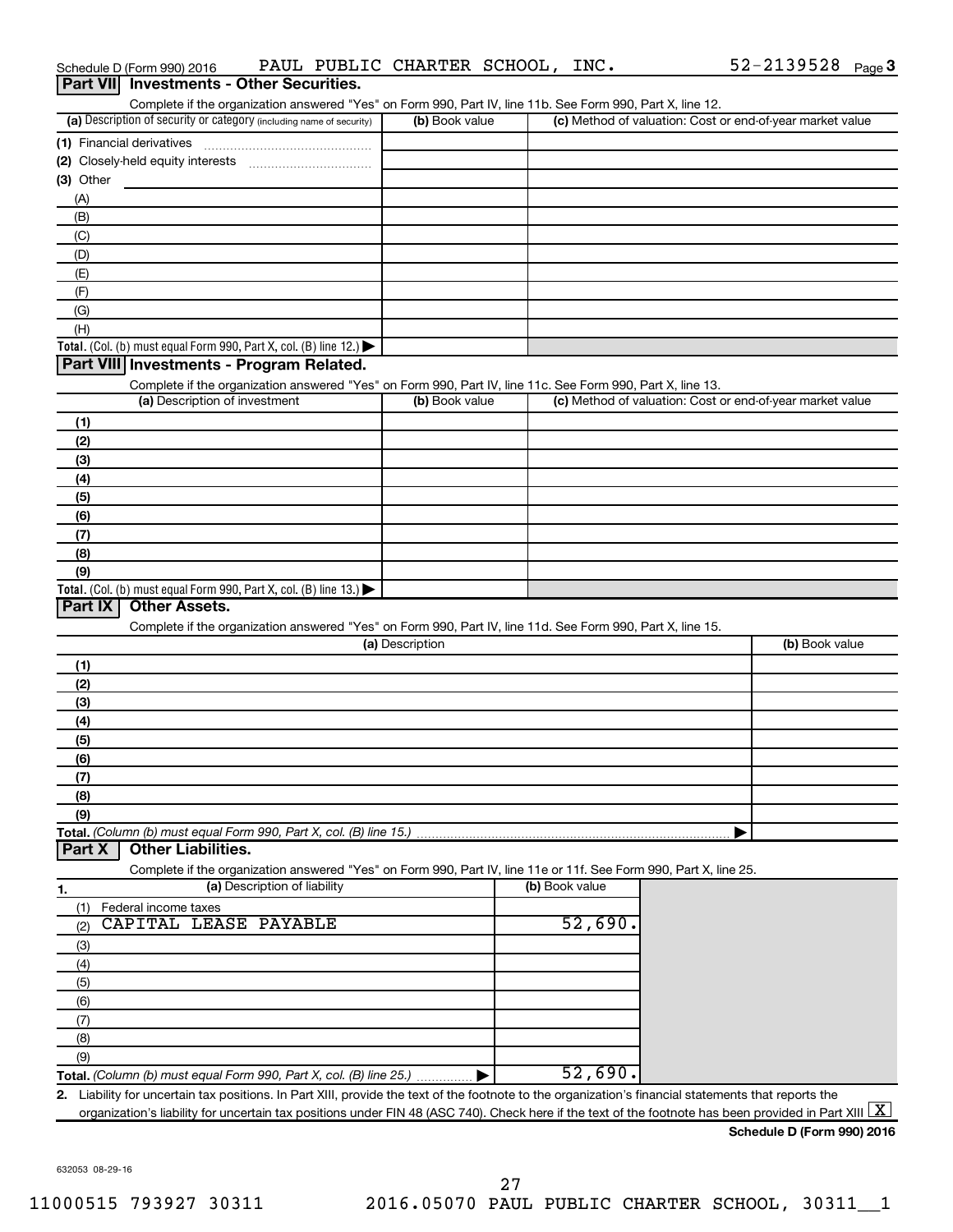|    | PAUL PUBLIC CHARTER SCHOOL, INC.<br>Schedule D (Form 990) 2016                                                                                                                                                                      |                |          |                | $52 - 2139528$ Page 4 |
|----|-------------------------------------------------------------------------------------------------------------------------------------------------------------------------------------------------------------------------------------|----------------|----------|----------------|-----------------------|
|    | Reconciliation of Revenue per Audited Financial Statements With Revenue per Return.<br>Part XI                                                                                                                                      |                |          |                |                       |
|    | Complete if the organization answered "Yes" on Form 990, Part IV, line 12a.                                                                                                                                                         |                |          |                |                       |
| 1  | Total revenue, gains, and other support per audited financial statements                                                                                                                                                            |                |          | $\overline{1}$ | 14,463,744.           |
| 2  | Amounts included on line 1 but not on Form 990, Part VIII, line 12:                                                                                                                                                                 |                |          |                |                       |
| a  |                                                                                                                                                                                                                                     | 2a             | 156,905. |                |                       |
| b  |                                                                                                                                                                                                                                     | 2 <sub>b</sub> | 8,321.   |                |                       |
| с  |                                                                                                                                                                                                                                     | 2 <sub>c</sub> |          |                |                       |
| d  |                                                                                                                                                                                                                                     | 2d             |          |                |                       |
| e  | Add lines 2a through 2d <b>contained a contained a contained a contained a</b> contained a contained a contained a contained a contained a contained a contained a contained a contained a contained a contained a contained a cont |                |          | 2е             | 165,226.              |
| 3  |                                                                                                                                                                                                                                     |                |          | 3              | 14, 298, 518.         |
| 4  | Amounts included on Form 990, Part VIII, line 12, but not on line 1:                                                                                                                                                                |                |          |                |                       |
|    |                                                                                                                                                                                                                                     | 4a             |          |                |                       |
| b  |                                                                                                                                                                                                                                     | 4 <sub>b</sub> |          |                |                       |
| c. | Add lines 4a and 4b                                                                                                                                                                                                                 |                |          | 4c             | $0$ .                 |
|    |                                                                                                                                                                                                                                     |                |          | 5              | 14, 298, 518.         |
|    |                                                                                                                                                                                                                                     |                |          |                |                       |
|    | Part XII   Reconciliation of Expenses per Audited Financial Statements With Expenses per Return.                                                                                                                                    |                |          |                |                       |
|    | Complete if the organization answered "Yes" on Form 990, Part IV, line 12a.                                                                                                                                                         |                |          |                |                       |
| 1  |                                                                                                                                                                                                                                     |                |          | $\blacksquare$ | 14,544,690.           |
| 2  | Amounts included on line 1 but not on Form 990, Part IX, line 25:                                                                                                                                                                   |                |          |                |                       |
| a  |                                                                                                                                                                                                                                     | 2a             | 8,321.   |                |                       |
| b  |                                                                                                                                                                                                                                     | 2 <sub>b</sub> |          |                |                       |
|    |                                                                                                                                                                                                                                     | 2 <sub>c</sub> |          |                |                       |
| d  |                                                                                                                                                                                                                                     | 2d             |          |                |                       |
| е  | Add lines 2a through 2d <b>contained a contained a contained a contained a</b> contained a contained a contained a contained a contact a contact a contact a contact a contact a contact a contact a contact a contact a contact a  |                |          | 2e             | 8,321.                |
| З  |                                                                                                                                                                                                                                     |                |          | 3              | 14, 536, 369.         |
| 4  | Amounts included on Form 990, Part IX, line 25, but not on line 1:                                                                                                                                                                  |                |          |                |                       |
| a  |                                                                                                                                                                                                                                     | 4a             |          |                |                       |
| b  |                                                                                                                                                                                                                                     | 4 <sub>b</sub> |          |                |                       |
| c. | Add lines 4a and 4b                                                                                                                                                                                                                 |                |          | 4c             | $0$ .                 |
|    | Part XIII Supplemental Information.                                                                                                                                                                                                 |                |          | 5              | 14,536,369.           |

Provide the descriptions required for Part II, lines 3, 5, and 9; Part III, lines 1a and 4; Part IV, lines 1b and 2b; Part V, line 4; Part X, line 2; Part XI, lines 2d and 4b; and Part XII, lines 2d and 4b. Also complete this part to provide any additional information.

# PART X, LINE 2:

| PAUL PUBLIC CHARTER SCHOOL, INC. HAS ADOPTED THE ACCOUNTING OF UNCERTAINTY |
|----------------------------------------------------------------------------|
| IN INCOME TAXES AS REQUIRED BY THE INCOME TAXES TOPIC OF THE FASB. PAUL    |
| PUBLIC CHARTER SCHOOL, INC. HAS ANALYZED ITS TAX POSITION AND HAS          |
| CONCLUDED THAT NO LIABILITY FOR UNRECOGNIZED TAX BENEFITS SHOULD BE        |
| RECORDED RELATED TO ANY UNCERTAIN TAX POSITIONS TAKEN ON RETURNS FILED FOR |
| OPEN TAX YEARS (2013-2015), OR EXPECTED TO BE TAKEN IN ITS 2016 TAX        |
| RETURN. PAUL PUBLIC CHARTER SCHOOL, INC. IS NOT AWARE OF ANY TAX POSITIONS |
| FOR WHICH IT BELIEVES THAT THERE IS A REASONABLE POSSIBILITY THAT THE      |
| TOTAL AMOUNTS OF UNRECOGNIZED TAX BENEFITS WILL CHANGE MATERIALLY IN THE   |
| NEXT TWELVE MONTHS.                                                        |
|                                                                            |

28

632054 08-29-16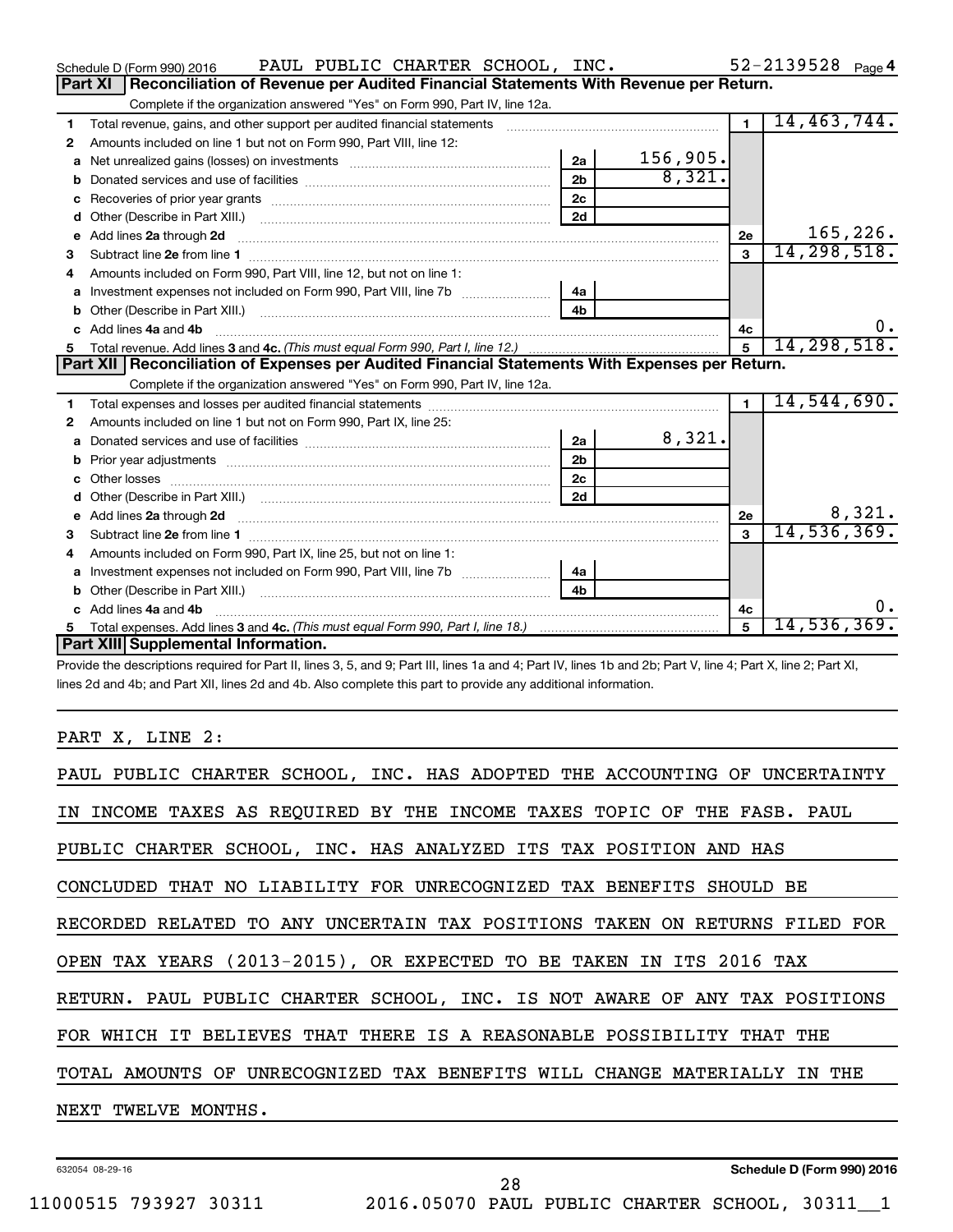|                 |                                       |  | PAUL PUBLIC CHARTER SCHOOL, INC. |    | $52 - 2139528$ Page 5      |
|-----------------|---------------------------------------|--|----------------------------------|----|----------------------------|
|                 | Schedule D (Form 990) 2016 PAUL PUBLI |  |                                  |    |                            |
|                 |                                       |  |                                  |    |                            |
|                 |                                       |  |                                  |    |                            |
|                 |                                       |  |                                  |    |                            |
|                 |                                       |  |                                  |    |                            |
|                 |                                       |  |                                  |    |                            |
|                 |                                       |  |                                  |    |                            |
|                 |                                       |  |                                  |    |                            |
|                 |                                       |  |                                  |    |                            |
|                 |                                       |  |                                  |    |                            |
|                 |                                       |  |                                  |    |                            |
|                 |                                       |  |                                  |    |                            |
|                 |                                       |  |                                  |    |                            |
|                 |                                       |  |                                  |    |                            |
|                 |                                       |  |                                  |    |                            |
|                 |                                       |  |                                  |    |                            |
|                 |                                       |  |                                  |    |                            |
|                 |                                       |  |                                  |    |                            |
|                 |                                       |  |                                  |    |                            |
|                 |                                       |  |                                  |    |                            |
|                 |                                       |  |                                  |    |                            |
|                 |                                       |  |                                  |    |                            |
|                 |                                       |  |                                  |    |                            |
|                 |                                       |  |                                  |    |                            |
|                 |                                       |  |                                  |    |                            |
|                 |                                       |  |                                  |    |                            |
|                 |                                       |  |                                  |    |                            |
|                 |                                       |  |                                  |    |                            |
|                 |                                       |  |                                  |    |                            |
|                 |                                       |  |                                  |    |                            |
|                 |                                       |  |                                  |    |                            |
|                 |                                       |  |                                  |    |                            |
|                 |                                       |  |                                  |    |                            |
|                 |                                       |  |                                  |    |                            |
|                 |                                       |  |                                  |    |                            |
|                 |                                       |  |                                  |    |                            |
|                 |                                       |  |                                  |    |                            |
|                 |                                       |  |                                  |    |                            |
|                 |                                       |  |                                  |    |                            |
|                 |                                       |  |                                  |    |                            |
|                 |                                       |  |                                  |    |                            |
|                 |                                       |  |                                  |    |                            |
|                 |                                       |  |                                  |    |                            |
|                 |                                       |  |                                  |    |                            |
|                 |                                       |  |                                  |    |                            |
|                 |                                       |  |                                  |    |                            |
|                 |                                       |  |                                  |    |                            |
|                 |                                       |  |                                  |    |                            |
|                 |                                       |  |                                  |    |                            |
|                 |                                       |  |                                  |    |                            |
|                 |                                       |  |                                  |    | Schedule D (Form 990) 2016 |
| 632055 08-29-16 |                                       |  |                                  |    |                            |
|                 |                                       |  |                                  | 29 |                            |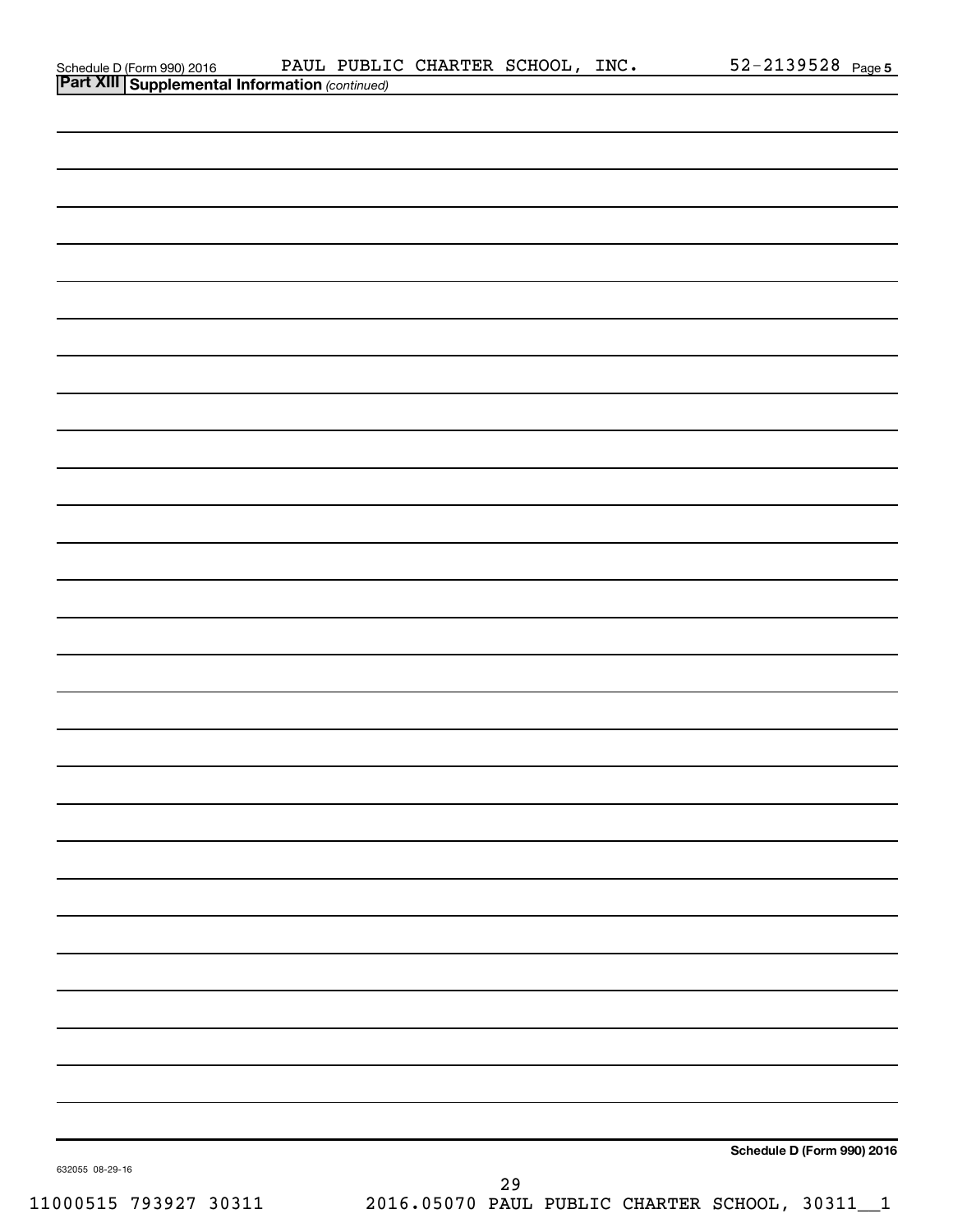|   | OMB No. 1545-0047<br><b>SCHEDULE E</b><br>Schools<br>Complete if the organization answered "Yes" on Form 990,<br>2016<br>(Form 990 or 990-EZ)<br>Part IV, line 13, or Form 990-EZ, Part VI, line 48.<br>Attach to Form 990 or Form 990-EZ.<br><b>Open to Public</b><br>Department of the Treasury<br>Internal Revenue Service |                                                                                                                                                                                                                                    |                                       |                |                         |                         |  |  |
|---|-------------------------------------------------------------------------------------------------------------------------------------------------------------------------------------------------------------------------------------------------------------------------------------------------------------------------------|------------------------------------------------------------------------------------------------------------------------------------------------------------------------------------------------------------------------------------|---------------------------------------|----------------|-------------------------|-------------------------|--|--|
|   |                                                                                                                                                                                                                                                                                                                               | Information about Schedule E (Form 990 or 990-EZ) and its instructions is at WWW.irs.gov/form990.                                                                                                                                  |                                       | Inspection     |                         |                         |  |  |
|   | Name of the organization                                                                                                                                                                                                                                                                                                      | PAUL PUBLIC CHARTER SCHOOL, INC.                                                                                                                                                                                                   | <b>Employer identification number</b> | 52-2139528     |                         |                         |  |  |
|   | Part I                                                                                                                                                                                                                                                                                                                        |                                                                                                                                                                                                                                    |                                       |                |                         |                         |  |  |
|   |                                                                                                                                                                                                                                                                                                                               |                                                                                                                                                                                                                                    |                                       |                | <b>YES</b>              | <b>NO</b>               |  |  |
| 1 |                                                                                                                                                                                                                                                                                                                               | Does the organization have a racially nondiscriminatory policy toward students by statement in its charter, bylaws,                                                                                                                |                                       |                |                         |                         |  |  |
|   |                                                                                                                                                                                                                                                                                                                               |                                                                                                                                                                                                                                    |                                       | 1              | х                       |                         |  |  |
| 2 |                                                                                                                                                                                                                                                                                                                               | Does the organization include a statement of its racially nondiscriminatory policy toward students in all its brochures,                                                                                                           |                                       |                |                         |                         |  |  |
|   |                                                                                                                                                                                                                                                                                                                               | catalogues, and other written communications with the public dealing with student admissions, programs, and scholarships?                                                                                                          |                                       | $\mathbf{2}$   | х                       |                         |  |  |
| 3 |                                                                                                                                                                                                                                                                                                                               | Has the organization publicized its racially nondiscriminatory policy through newspaper or broadcast media during the                                                                                                              |                                       |                |                         |                         |  |  |
|   |                                                                                                                                                                                                                                                                                                                               | period of solicitation for students, or during the registration period if it has no solicitation program, in a way that makes                                                                                                      |                                       |                |                         |                         |  |  |
|   |                                                                                                                                                                                                                                                                                                                               | the policy known to all parts of the general community it serves? If "Yes," please describe. If "No," please explain.                                                                                                              |                                       |                |                         |                         |  |  |
|   |                                                                                                                                                                                                                                                                                                                               |                                                                                                                                                                                                                                    |                                       | 3              | х                       |                         |  |  |
|   |                                                                                                                                                                                                                                                                                                                               | THE SCHOOL INCLUDES A STATEMENT OF ITS RACIALLY                                                                                                                                                                                    |                                       |                |                         |                         |  |  |
|   |                                                                                                                                                                                                                                                                                                                               | NONDISCRIMINATORY POLICY AS TO STUDENTS IN ITS BROCHURES AND<br>CATALOGS DEALING WITH STUDENT ADMISSIONS AND PROGRAMS. AS A                                                                                                        |                                       |                |                         |                         |  |  |
|   |                                                                                                                                                                                                                                                                                                                               | PUBLIC CHARTER SCHOOL, PAUL PUBLIC CHARTER SCHOOL IS EXEMPT                                                                                                                                                                        |                                       |                |                         |                         |  |  |
|   |                                                                                                                                                                                                                                                                                                                               | FROM REQUIREMENTS OF REV PROC 75-50.                                                                                                                                                                                               |                                       |                |                         |                         |  |  |
| 4 |                                                                                                                                                                                                                                                                                                                               | Does the organization maintain the following?                                                                                                                                                                                      |                                       |                |                         |                         |  |  |
|   |                                                                                                                                                                                                                                                                                                                               |                                                                                                                                                                                                                                    |                                       | 4a             | х                       |                         |  |  |
|   |                                                                                                                                                                                                                                                                                                                               | b Records documenting that scholarships and other financial assistance are awarded on a racially nondiscriminatory basis?                                                                                                          |                                       | 4b             | х                       |                         |  |  |
|   |                                                                                                                                                                                                                                                                                                                               | c Copies of all catalogues, brochures, announcements, and other written communications to the public dealing with student                                                                                                          |                                       |                |                         |                         |  |  |
|   |                                                                                                                                                                                                                                                                                                                               |                                                                                                                                                                                                                                    |                                       | 4с             | х                       |                         |  |  |
|   |                                                                                                                                                                                                                                                                                                                               |                                                                                                                                                                                                                                    |                                       | 4d             | $\overline{\textbf{x}}$ |                         |  |  |
|   |                                                                                                                                                                                                                                                                                                                               | If you answered "No" to any of the above, please explain. If you need more space, use Part II.                                                                                                                                     |                                       |                |                         |                         |  |  |
| 5 |                                                                                                                                                                                                                                                                                                                               | Does the organization discriminate by race in any way with respect to:                                                                                                                                                             |                                       |                |                         | х                       |  |  |
|   |                                                                                                                                                                                                                                                                                                                               |                                                                                                                                                                                                                                    |                                       | 5a<br>5b       |                         | $\overline{\text{x}}$   |  |  |
|   |                                                                                                                                                                                                                                                                                                                               |                                                                                                                                                                                                                                    |                                       | 5c             |                         | Δ,                      |  |  |
|   |                                                                                                                                                                                                                                                                                                                               |                                                                                                                                                                                                                                    |                                       | <b>5d</b>      |                         | $\overline{\textbf{x}}$ |  |  |
|   |                                                                                                                                                                                                                                                                                                                               |                                                                                                                                                                                                                                    |                                       | <b>5e</b>      |                         | X                       |  |  |
|   |                                                                                                                                                                                                                                                                                                                               | f Use of facilities? <b>www.communities.</b> We can be a series of the contract of the contract of the contract of the contract of the contract of the contract of the contract of the contract of the contract of the contract of |                                       | 5f             |                         | X                       |  |  |
|   |                                                                                                                                                                                                                                                                                                                               |                                                                                                                                                                                                                                    |                                       | 5g             |                         | $\overline{\textbf{x}}$ |  |  |
|   |                                                                                                                                                                                                                                                                                                                               |                                                                                                                                                                                                                                    |                                       | 5h             |                         | $\overline{\text{X}}$   |  |  |
|   |                                                                                                                                                                                                                                                                                                                               | If you answered "Yes" to any of the above, please explain. If you need more space, use Part II.                                                                                                                                    |                                       |                |                         |                         |  |  |
|   |                                                                                                                                                                                                                                                                                                                               |                                                                                                                                                                                                                                    |                                       |                |                         |                         |  |  |
|   |                                                                                                                                                                                                                                                                                                                               |                                                                                                                                                                                                                                    |                                       |                |                         |                         |  |  |
|   |                                                                                                                                                                                                                                                                                                                               |                                                                                                                                                                                                                                    |                                       | 6a             | х                       | x                       |  |  |
|   |                                                                                                                                                                                                                                                                                                                               |                                                                                                                                                                                                                                    |                                       | 6b             |                         |                         |  |  |
|   |                                                                                                                                                                                                                                                                                                                               | If you answered "Yes" on either line 6a or line 6b, explain on Part II.                                                                                                                                                            |                                       |                |                         |                         |  |  |
| 7 |                                                                                                                                                                                                                                                                                                                               | Does the organization certify that it has complied with the applicable requirements of sections 4.01 through 4.05 of                                                                                                               |                                       | $\overline{7}$ |                         | x                       |  |  |
|   |                                                                                                                                                                                                                                                                                                                               | LHA For Paperwork Reduction Act Notice, see the Instructions for Form 990 or Form 990-EZ.                                                                                                                                          | Schedule E (Form 990 or 990-EZ) 2016  |                |                         |                         |  |  |

632061 10-10-16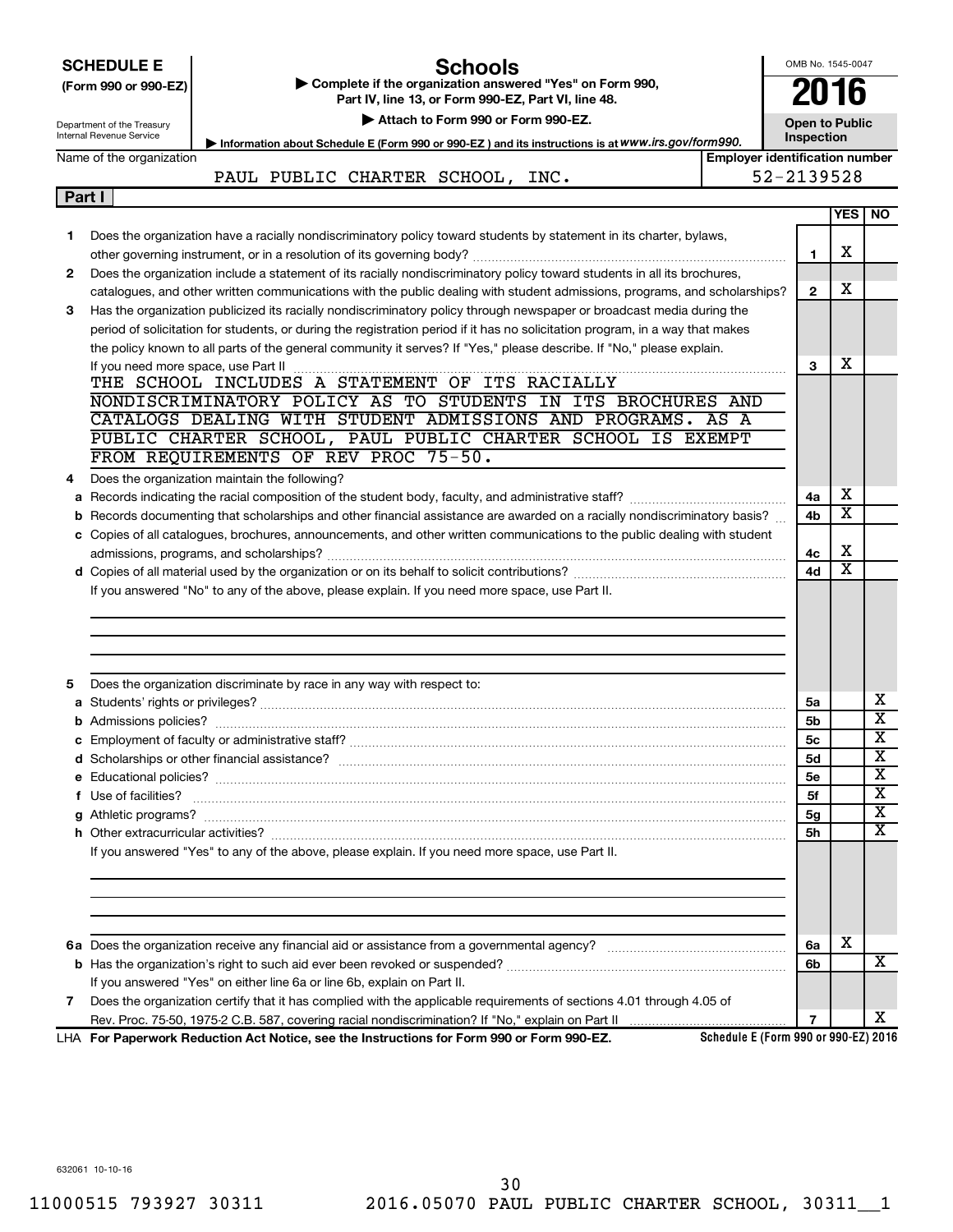Part II | Supplemental Information. Provide the explanations required by Part I, lines 3, 4d, 5h, 6b, and 7, as applicable. Also provide any other additional information.

LINE 6 - EXPLANATION OF GOVERNMENT FINANCIAL AID:

DC LOCAL APPROPRIATIONS \$11,263,010

FEDERAL ENTITLEMENT PROGRAMS \$538,112

LINE 7 - EXPLANATION OF RACIAL NONDISCRIMINATION COMPLIANCE:

THE SCHOOL IS EXEMPT FROM REV PROC 75-50 AS A PUBLIC CHARTER SCHOOL.

31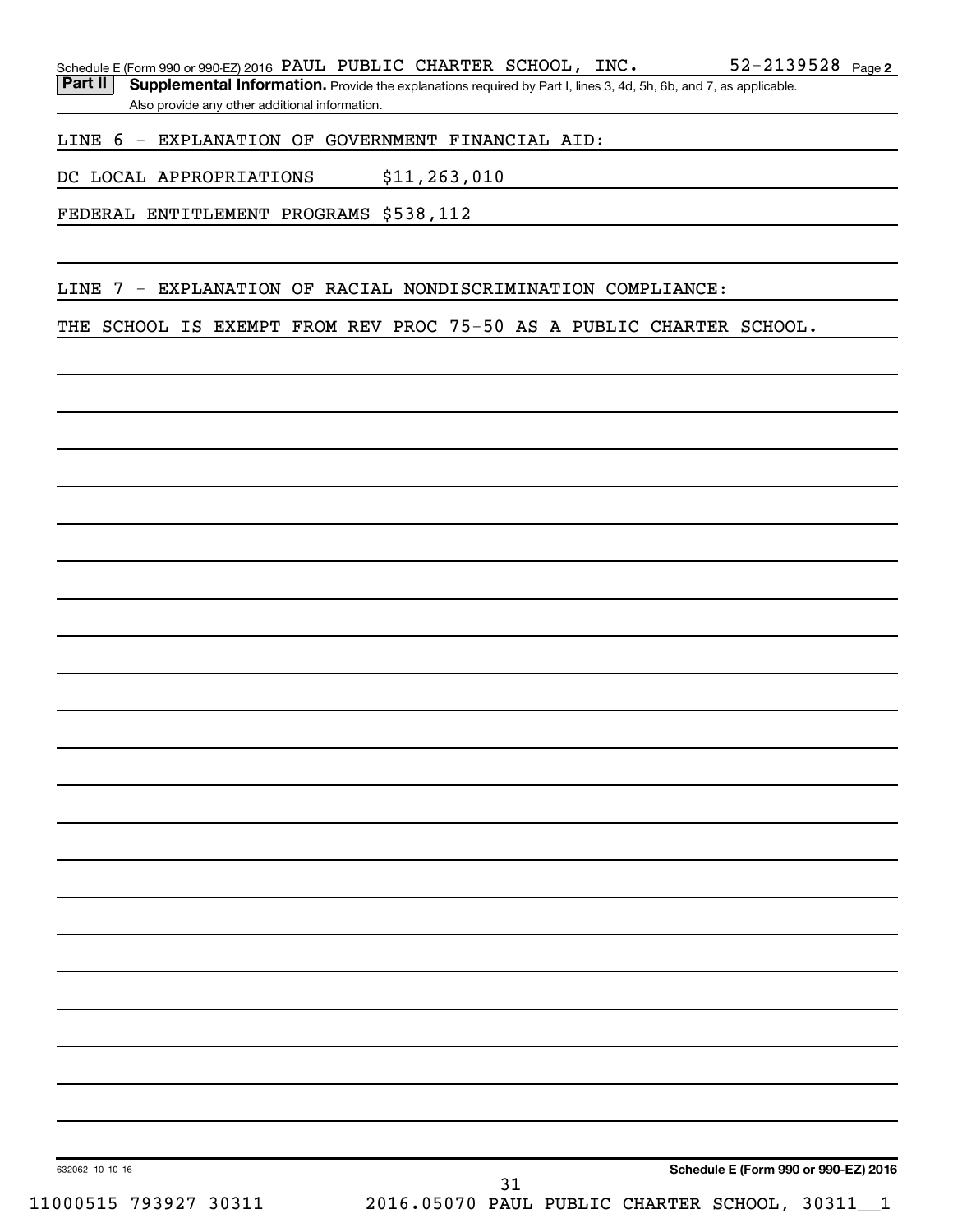|   | <b>SCHEDULE J</b>                                      | <b>Compensation Information</b>                                                                                                                                                                               |                                       | OMB No. 1545-0047          |     |                              |  |
|---|--------------------------------------------------------|---------------------------------------------------------------------------------------------------------------------------------------------------------------------------------------------------------------|---------------------------------------|----------------------------|-----|------------------------------|--|
|   | (Form 990)                                             | For certain Officers, Directors, Trustees, Key Employees, and Highest                                                                                                                                         |                                       |                            |     |                              |  |
|   |                                                        | <b>Compensated Employees</b>                                                                                                                                                                                  |                                       | 2016                       |     |                              |  |
|   |                                                        | Complete if the organization answered "Yes" on Form 990, Part IV, line 23.<br>Attach to Form 990.                                                                                                             |                                       | <b>Open to Public</b>      |     |                              |  |
|   | Department of the Treasury<br>Internal Revenue Service | Information about Schedule J (Form 990) and its instructions is at www.irs.gov/form990.                                                                                                                       |                                       | Inspection                 |     |                              |  |
|   | Name of the organization                               |                                                                                                                                                                                                               | <b>Employer identification number</b> |                            |     |                              |  |
|   |                                                        | PAUL PUBLIC CHARTER SCHOOL, INC.                                                                                                                                                                              |                                       | 52-2139528                 |     |                              |  |
|   | Part I                                                 | <b>Questions Regarding Compensation</b>                                                                                                                                                                       |                                       |                            |     |                              |  |
|   |                                                        |                                                                                                                                                                                                               |                                       |                            | Yes | No                           |  |
|   |                                                        | Check the appropriate box(es) if the organization provided any of the following to or for a person listed on Form 990,                                                                                        |                                       |                            |     |                              |  |
|   |                                                        | Part VII, Section A, line 1a. Complete Part III to provide any relevant information regarding these items.                                                                                                    |                                       |                            |     |                              |  |
|   | First-class or charter travel                          | Housing allowance or residence for personal use                                                                                                                                                               |                                       |                            |     |                              |  |
|   | Travel for companions                                  | Payments for business use of personal residence                                                                                                                                                               |                                       |                            |     |                              |  |
|   |                                                        | Health or social club dues or initiation fees<br>Tax indemnification and gross-up payments                                                                                                                    |                                       |                            |     |                              |  |
|   |                                                        | Discretionary spending account<br>Personal services (such as, maid, chauffeur, chef)                                                                                                                          |                                       |                            |     |                              |  |
|   |                                                        |                                                                                                                                                                                                               |                                       |                            |     |                              |  |
|   |                                                        | <b>b</b> If any of the boxes on line 1a are checked, did the organization follow a written policy regarding payment or                                                                                        |                                       |                            |     |                              |  |
|   |                                                        |                                                                                                                                                                                                               |                                       |                            |     |                              |  |
| 2 |                                                        | Did the organization require substantiation prior to reimbursing or allowing expenses incurred by all directors,                                                                                              |                                       |                            |     |                              |  |
|   |                                                        |                                                                                                                                                                                                               |                                       | $\mathbf{2}$               |     |                              |  |
|   |                                                        |                                                                                                                                                                                                               |                                       |                            |     |                              |  |
| з |                                                        | Indicate which, if any, of the following the filing organization used to establish the compensation of the organization's                                                                                     |                                       |                            |     |                              |  |
|   |                                                        | CEO/Executive Director. Check all that apply. Do not check any boxes for methods used by a related organization to                                                                                            |                                       |                            |     |                              |  |
|   |                                                        | establish compensation of the CEO/Executive Director, but explain in Part III.                                                                                                                                |                                       |                            |     |                              |  |
|   | Compensation committee                                 | Written employment contract                                                                                                                                                                                   |                                       |                            |     |                              |  |
|   |                                                        | $ \underline{\mathbf{X}} $ Independent compensation consultant<br>Compensation survey or study                                                                                                                |                                       |                            |     |                              |  |
|   | $ \mathbf{X} $ Form 990 of other organizations         | Approval by the board or compensation committee                                                                                                                                                               |                                       |                            |     |                              |  |
|   |                                                        |                                                                                                                                                                                                               |                                       |                            |     |                              |  |
| 4 |                                                        | During the year, did any person listed on Form 990, Part VII, Section A, line 1a, with respect to the filing                                                                                                  |                                       |                            |     |                              |  |
|   | organization or a related organization:                |                                                                                                                                                                                                               |                                       |                            |     |                              |  |
| а |                                                        | Receive a severance payment or change-of-control payment?                                                                                                                                                     |                                       | 4a                         |     | х<br>$\overline{\textbf{x}}$ |  |
| b |                                                        |                                                                                                                                                                                                               |                                       | 4b                         |     | $\mathbf x$                  |  |
|   |                                                        |                                                                                                                                                                                                               |                                       | 4c                         |     |                              |  |
|   |                                                        | If "Yes" to any of lines 4a-c, list the persons and provide the applicable amounts for each item in Part III.                                                                                                 |                                       |                            |     |                              |  |
|   |                                                        |                                                                                                                                                                                                               |                                       |                            |     |                              |  |
|   |                                                        | Only section 501(c)(3), 501(c)(4), and 501(c)(29) organizations must complete lines 5-9.<br>For persons listed on Form 990, Part VII, Section A, line 1a, did the organization pay or accrue any compensation |                                       |                            |     |                              |  |
|   | contingent on the revenues of:                         |                                                                                                                                                                                                               |                                       |                            |     |                              |  |
| a |                                                        |                                                                                                                                                                                                               |                                       | 5a                         |     | x                            |  |
|   |                                                        |                                                                                                                                                                                                               |                                       | 5b                         |     | X                            |  |
|   |                                                        | If "Yes" on line 5a or 5b, describe in Part III.                                                                                                                                                              |                                       |                            |     |                              |  |
|   |                                                        | 6 For persons listed on Form 990, Part VII, Section A, line 1a, did the organization pay or accrue any compensation                                                                                           |                                       |                            |     |                              |  |
|   | contingent on the net earnings of:                     |                                                                                                                                                                                                               |                                       |                            |     |                              |  |
| a |                                                        |                                                                                                                                                                                                               |                                       | 6a                         |     | x                            |  |
|   |                                                        |                                                                                                                                                                                                               |                                       | 6b                         |     | $\overline{\mathbf{X}}$      |  |
|   |                                                        | If "Yes" on line 6a or 6b, describe in Part III.                                                                                                                                                              |                                       |                            |     |                              |  |
|   |                                                        | 7 For persons listed on Form 990, Part VII, Section A, line 1a, did the organization provide any nonfixed payments                                                                                            |                                       |                            |     |                              |  |
|   |                                                        |                                                                                                                                                                                                               |                                       | 7                          |     | x                            |  |
| 8 |                                                        | Were any amounts reported on Form 990, Part VII, paid or accrued pursuant to a contract that was subject to the                                                                                               |                                       |                            |     |                              |  |
|   |                                                        |                                                                                                                                                                                                               |                                       | 8                          |     | x                            |  |
| 9 |                                                        | If "Yes" on line 8, did the organization also follow the rebuttable presumption procedure described in                                                                                                        |                                       |                            |     |                              |  |
|   |                                                        |                                                                                                                                                                                                               |                                       | 9                          |     |                              |  |
|   |                                                        | LHA For Paperwork Reduction Act Notice, see the Instructions for Form 990.                                                                                                                                    |                                       | Schedule J (Form 990) 2016 |     |                              |  |

632111 09-09-16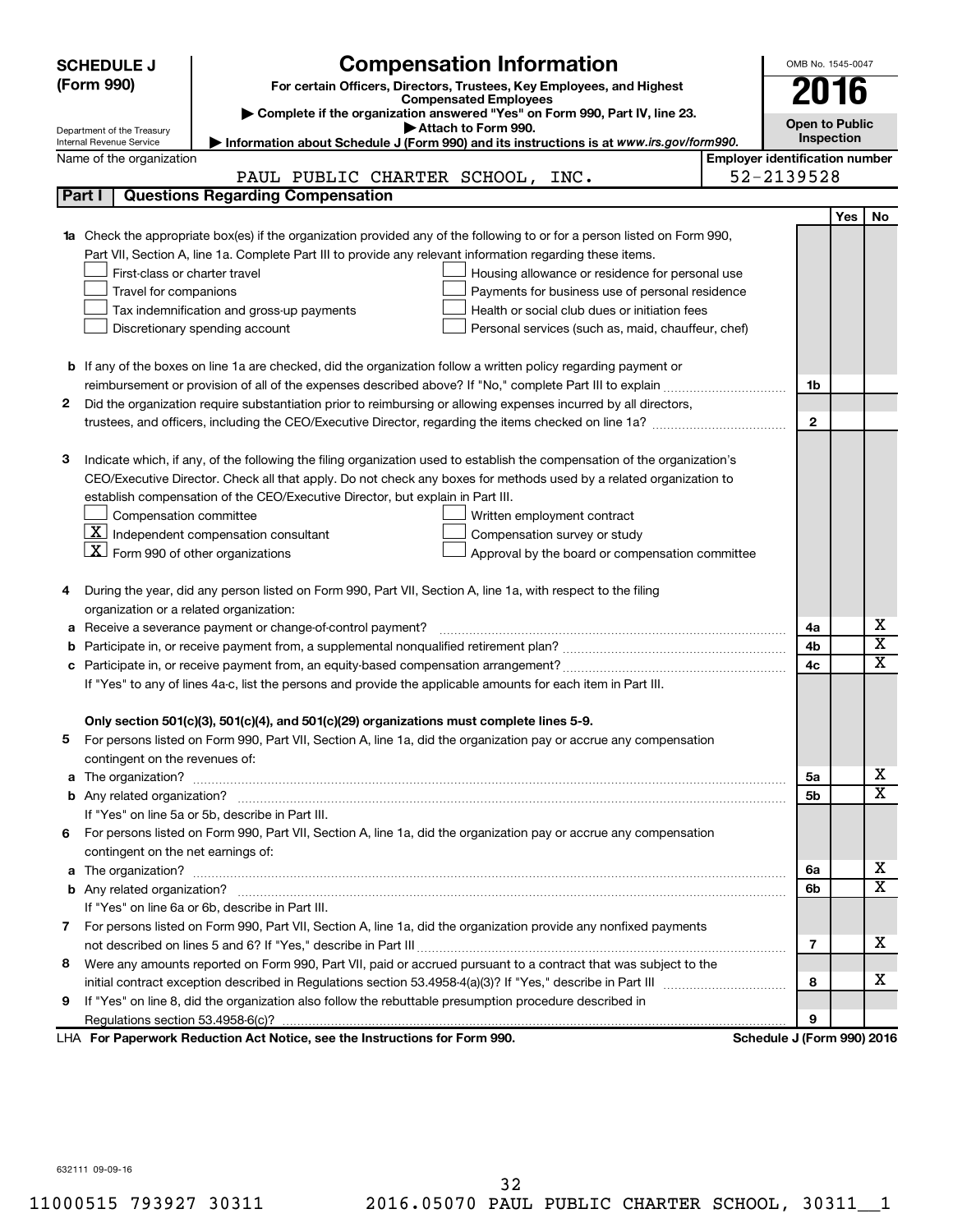**2**

#### Part II | Officers, Directors, Trustees, Key Employees, and Highest Compensated Employees. Use duplicate copies if additional space is needed.

For each individual whose compensation must be reported on Schedule J, report compensation from the organization on row (i) and from related organizations, described in the instructions, on row (ii). Do not list any individuals that aren't listed on Form 990, Part VII.

Note: The sum of columns (B)(i)-(iii) for each listed individual must equal the total amount of Form 990, Part VII, Section A, line 1a, applicable column (D) and (E) amounts for that individual.

| (A) Name and Title        |             |                          | (B) Breakdown of W-2 and/or 1099-MISC compensation |                                           | (C) Retirement and<br>other deferred | (D) Nontaxable<br>benefits | (E) Total of columns<br>$(B)(i)-(D)$ | (F) Compensation<br>in column (B)         |
|---------------------------|-------------|--------------------------|----------------------------------------------------|-------------------------------------------|--------------------------------------|----------------------------|--------------------------------------|-------------------------------------------|
|                           |             | (i) Base<br>compensation | (ii) Bonus &<br>incentive<br>compensation          | (iii) Other<br>reportable<br>compensation | compensation                         |                            |                                      | reported as deferred<br>on prior Form 990 |
| <b>JAMI DUNHAM</b><br>(1) | (i)         | 141,331.                 | $\overline{0}$ .                                   | $\overline{0}$ .                          | $\overline{\mathfrak{o}}$ .          | 18,932.                    | 160, 263.                            | $\overline{0}$ .                          |
| CEO                       | (ii)        | $\overline{0}$ .         | $\overline{0}$ .                                   | $\overline{0}$ .                          | $\overline{0}$ .                     | $\overline{0}$ .           | $\overline{\mathfrak{o}}$ .          | $\overline{0}$ .                          |
|                           | $(\sf{i})$  |                          |                                                    |                                           |                                      |                            |                                      |                                           |
|                           | (ii)        |                          |                                                    |                                           |                                      |                            |                                      |                                           |
|                           | $(\sf{i})$  |                          |                                                    |                                           |                                      |                            |                                      |                                           |
|                           | (ii)        |                          |                                                    |                                           |                                      |                            |                                      |                                           |
|                           | $(\sf{i})$  |                          |                                                    |                                           |                                      |                            |                                      |                                           |
|                           | (ii)        |                          |                                                    |                                           |                                      |                            |                                      |                                           |
|                           | $(\sf{i})$  |                          |                                                    |                                           |                                      |                            |                                      |                                           |
|                           | (ii)        |                          |                                                    |                                           |                                      |                            |                                      |                                           |
|                           | $(\sf{i})$  |                          |                                                    |                                           |                                      |                            |                                      |                                           |
|                           | (ii)        |                          |                                                    |                                           |                                      |                            |                                      |                                           |
|                           | $(\sf{i})$  |                          |                                                    |                                           |                                      |                            |                                      |                                           |
|                           | (ii)        |                          |                                                    |                                           |                                      |                            |                                      |                                           |
|                           | (i)         |                          |                                                    |                                           |                                      |                            |                                      |                                           |
|                           | (ii)        |                          |                                                    |                                           |                                      |                            |                                      |                                           |
|                           | (i)<br>(ii) |                          |                                                    |                                           |                                      |                            |                                      |                                           |
|                           | (i)         |                          |                                                    |                                           |                                      |                            |                                      |                                           |
|                           | (ii)        |                          |                                                    |                                           |                                      |                            |                                      |                                           |
|                           | $(\sf{i})$  |                          |                                                    |                                           |                                      |                            |                                      |                                           |
|                           | (ii)        |                          |                                                    |                                           |                                      |                            |                                      |                                           |
|                           | $(\sf{i})$  |                          |                                                    |                                           |                                      |                            |                                      |                                           |
|                           | (ii)        |                          |                                                    |                                           |                                      |                            |                                      |                                           |
|                           | $(\sf{i})$  |                          |                                                    |                                           |                                      |                            |                                      |                                           |
|                           | (ii)        |                          |                                                    |                                           |                                      |                            |                                      |                                           |
|                           | $(\sf{i})$  |                          |                                                    |                                           |                                      |                            |                                      |                                           |
|                           | (ii)        |                          |                                                    |                                           |                                      |                            |                                      |                                           |
|                           | $(\sf{i})$  |                          |                                                    |                                           |                                      |                            |                                      |                                           |
|                           | (ii)        |                          |                                                    |                                           |                                      |                            |                                      |                                           |
|                           | $(\sf{i})$  |                          |                                                    |                                           |                                      |                            |                                      |                                           |
|                           | (ii)        |                          |                                                    |                                           |                                      |                            |                                      |                                           |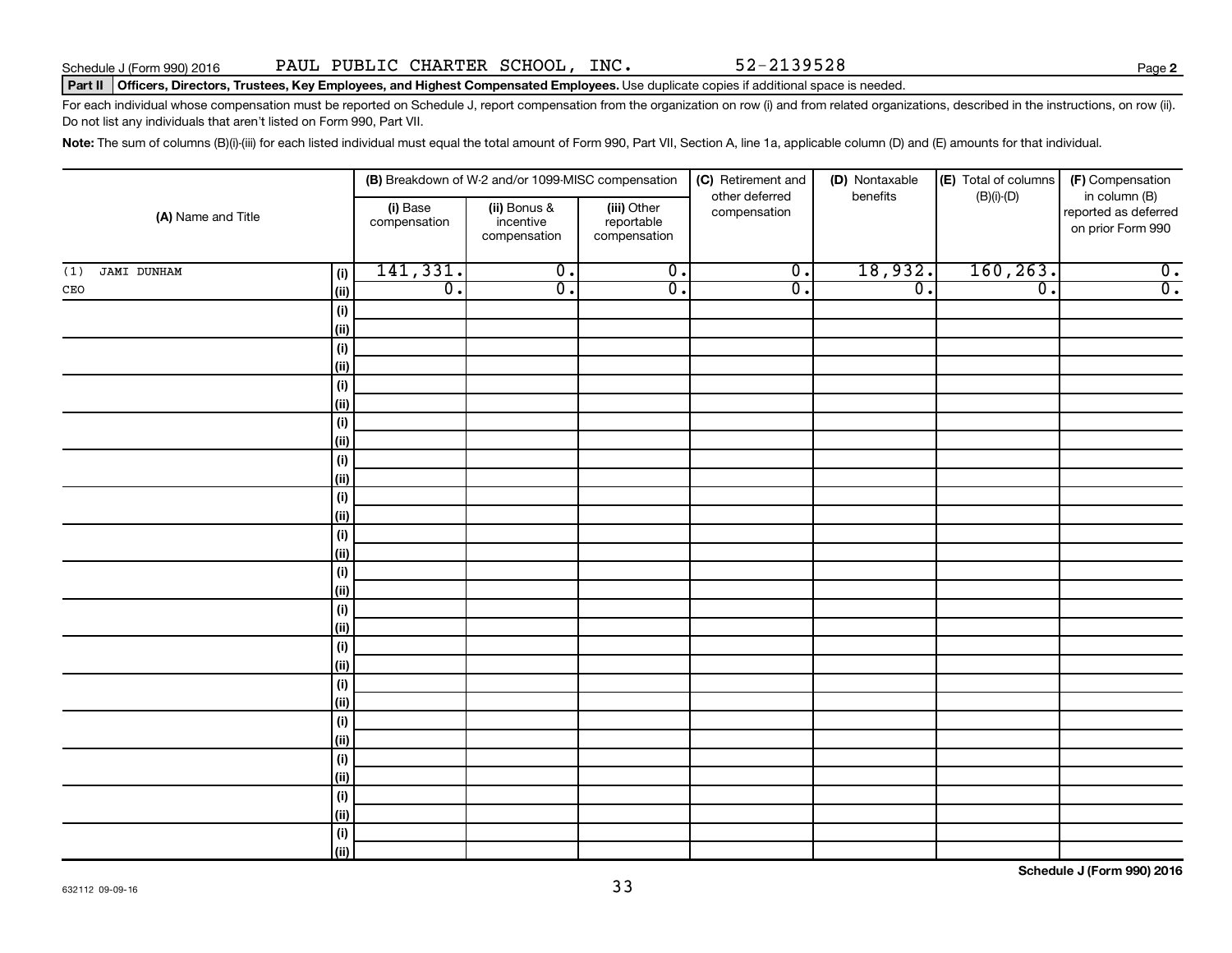# **Part III Supplemental Information**

Provide the information, explanation, or descriptions required for Part I, lines 1a, 1b, 3, 4a, 4b, 4c, 5a, 5b, 6a, 6b, 7, and 8, and for Part II. Also complete this part for any additional information.

**Schedule J (Form 990) 2016**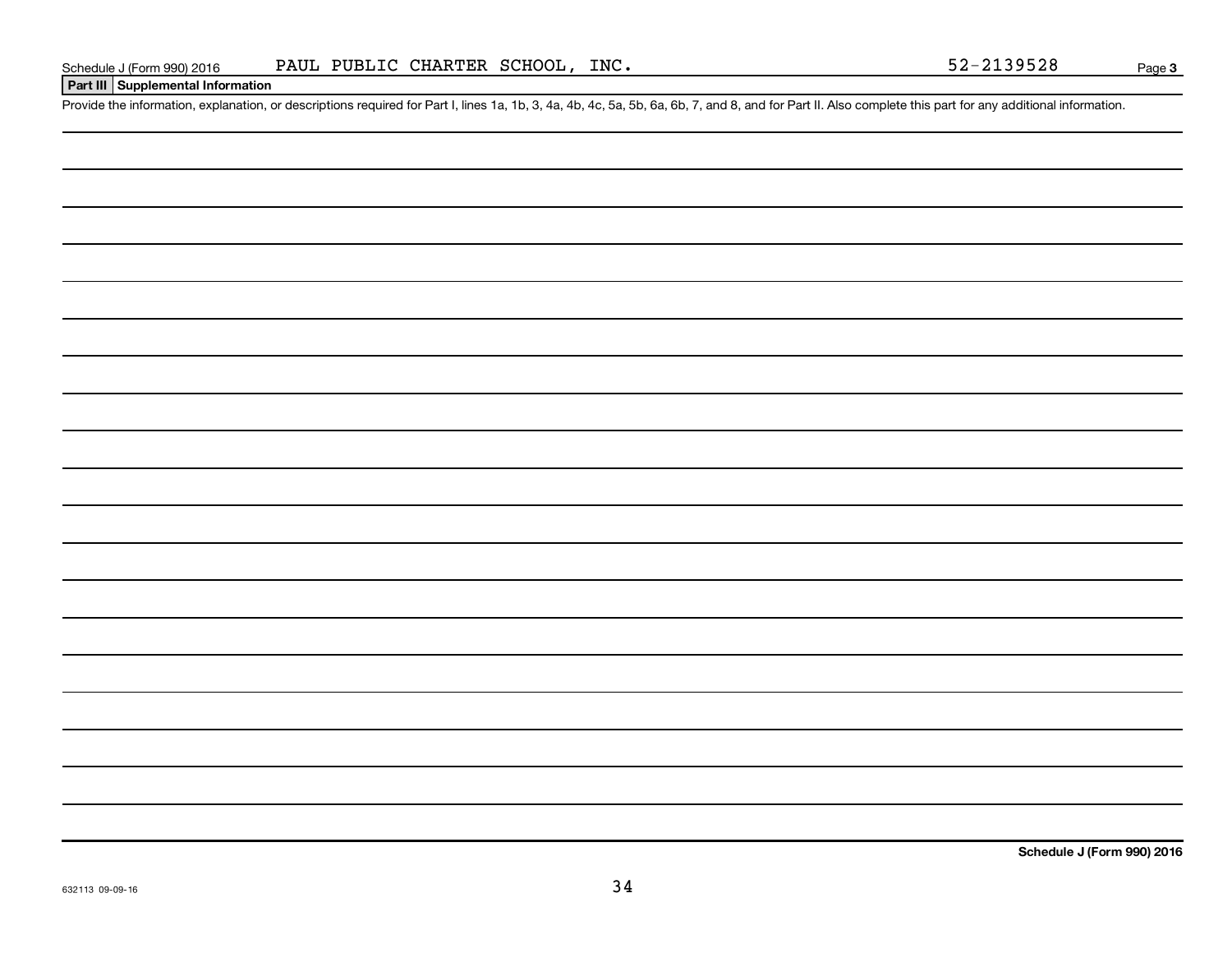| (Form 990)       | <b>Supplemental Information on Tax-Exempt Bonds</b><br><b>SCHEDULE K</b><br>Complete if the organization answered "Yes" on Form 990, Part IV, line 24a. Provide descriptions,<br>explanations, and any additional information in Part VI.<br>Department of the Treasury<br>Attach to Form 990. Information about Schedule K (Form 990) and its instructions is at www.irs.gov/form990.<br>Internal Revenue Service<br>Name of the organization |                                                                                                        |                                          |                 |                 |                             |                 |                            |     |           |                                                     |                            |                         |          | OMB No. 1545-0047<br>Open to Public |
|------------------|------------------------------------------------------------------------------------------------------------------------------------------------------------------------------------------------------------------------------------------------------------------------------------------------------------------------------------------------------------------------------------------------------------------------------------------------|--------------------------------------------------------------------------------------------------------|------------------------------------------|-----------------|-----------------|-----------------------------|-----------------|----------------------------|-----|-----------|-----------------------------------------------------|----------------------------|-------------------------|----------|-------------------------------------|
|                  |                                                                                                                                                                                                                                                                                                                                                                                                                                                | PAUL PUBLIC CHARTER SCHOOL, INC.                                                                       |                                          |                 |                 |                             |                 |                            |     |           | <b>Employer identification number</b><br>52-2139528 |                            |                         |          |                                     |
| Part I           | <b>Bond Issues</b>                                                                                                                                                                                                                                                                                                                                                                                                                             |                                                                                                        | SEE PART VI FOR COLUMN (F) CONTINUATIONS |                 |                 |                             |                 |                            |     |           |                                                     |                            |                         |          |                                     |
|                  |                                                                                                                                                                                                                                                                                                                                                                                                                                                | (a) Issuer name                                                                                        | (b) Issuer EIN                           | $(c)$ CUSIP $#$ | (d) Date issued |                             | (e) Issue price | (f) Description of purpose |     |           | (g) Defeased (h) On behalf<br>of issuer             |                            | (i) Pooled<br>financing |          |                                     |
|                  |                                                                                                                                                                                                                                                                                                                                                                                                                                                |                                                                                                        |                                          |                 |                 |                             |                 |                            |     | Yes l     | No                                                  | Yes   No                   |                         | Yes   No |                                     |
|                  |                                                                                                                                                                                                                                                                                                                                                                                                                                                |                                                                                                        |                                          |                 |                 |                             |                 | <b>REFINANCE OF</b>        |     |           |                                                     |                            |                         |          |                                     |
| A DC SERIES 2017 |                                                                                                                                                                                                                                                                                                                                                                                                                                                |                                                                                                        |                                          | <b>NONE</b>     | 06/01/17        |                             |                 | 19900000. EXISTING BANK OF |     |           | X.                                                  |                            | X                       |          | X                                   |
| В                |                                                                                                                                                                                                                                                                                                                                                                                                                                                |                                                                                                        |                                          |                 |                 |                             |                 |                            |     |           |                                                     |                            |                         |          |                                     |
| C                |                                                                                                                                                                                                                                                                                                                                                                                                                                                |                                                                                                        |                                          |                 |                 |                             |                 |                            |     |           |                                                     |                            |                         |          |                                     |
|                  |                                                                                                                                                                                                                                                                                                                                                                                                                                                |                                                                                                        |                                          |                 |                 |                             |                 |                            |     |           |                                                     |                            |                         |          |                                     |
| D                |                                                                                                                                                                                                                                                                                                                                                                                                                                                |                                                                                                        |                                          |                 |                 |                             |                 |                            |     |           |                                                     |                            |                         |          |                                     |
| Part II          | <b>Proceeds</b>                                                                                                                                                                                                                                                                                                                                                                                                                                |                                                                                                        |                                          |                 |                 |                             |                 |                            |     |           |                                                     |                            |                         |          |                                     |
|                  |                                                                                                                                                                                                                                                                                                                                                                                                                                                |                                                                                                        |                                          |                 | A               |                             |                 | В                          | C   |           |                                                     |                            | D                       |          |                                     |
|                  |                                                                                                                                                                                                                                                                                                                                                                                                                                                | Amount of bonds retired <b>contained</b> and account of the contact of bonds retired                   |                                          |                 |                 |                             |                 |                            |     |           |                                                     |                            |                         |          |                                     |
| $\mathbf{2}$     |                                                                                                                                                                                                                                                                                                                                                                                                                                                |                                                                                                        |                                          |                 |                 | 18,566,251.                 |                 |                            |     |           |                                                     |                            |                         |          |                                     |
| 3                |                                                                                                                                                                                                                                                                                                                                                                                                                                                |                                                                                                        |                                          |                 |                 | 541,636.                    |                 |                            |     |           |                                                     |                            |                         |          |                                     |
| 4                |                                                                                                                                                                                                                                                                                                                                                                                                                                                |                                                                                                        |                                          |                 |                 |                             |                 |                            |     |           |                                                     |                            |                         |          |                                     |
| 5                |                                                                                                                                                                                                                                                                                                                                                                                                                                                |                                                                                                        |                                          |                 |                 |                             |                 |                            |     |           |                                                     |                            |                         |          |                                     |
| 6                |                                                                                                                                                                                                                                                                                                                                                                                                                                                | Proceeds in refunding escrows <b>contained and the contained and all proceeds</b> in refunding escrows |                                          |                 |                 | 321,575.                    |                 |                            |     |           |                                                     |                            |                         |          |                                     |
| 7                |                                                                                                                                                                                                                                                                                                                                                                                                                                                |                                                                                                        |                                          |                 |                 |                             |                 |                            |     |           |                                                     |                            |                         |          |                                     |
| 8                |                                                                                                                                                                                                                                                                                                                                                                                                                                                | Credit enhancement from proceeds                                                                       |                                          |                 |                 |                             |                 |                            |     |           |                                                     |                            |                         |          |                                     |
| 9                |                                                                                                                                                                                                                                                                                                                                                                                                                                                |                                                                                                        |                                          |                 |                 | 1,333,749.                  |                 |                            |     |           |                                                     |                            |                         |          |                                     |
| 10               |                                                                                                                                                                                                                                                                                                                                                                                                                                                |                                                                                                        |                                          |                 |                 | 49,750.                     |                 |                            |     |           |                                                     |                            |                         |          |                                     |
| 11<br>12         | Other spent proceeds                                                                                                                                                                                                                                                                                                                                                                                                                           |                                                                                                        |                                          |                 |                 |                             |                 |                            |     |           |                                                     |                            |                         |          |                                     |
| 13               |                                                                                                                                                                                                                                                                                                                                                                                                                                                |                                                                                                        |                                          |                 |                 |                             |                 |                            |     |           |                                                     |                            |                         |          |                                     |
|                  |                                                                                                                                                                                                                                                                                                                                                                                                                                                |                                                                                                        |                                          |                 | Yes             | No                          | Yes             | No                         | Yes | <b>No</b> |                                                     | Yes                        |                         | No.      |                                     |
| 14               |                                                                                                                                                                                                                                                                                                                                                                                                                                                |                                                                                                        |                                          |                 |                 | x                           |                 |                            |     |           |                                                     |                            |                         |          |                                     |
| 15               |                                                                                                                                                                                                                                                                                                                                                                                                                                                |                                                                                                        |                                          |                 |                 | $\overline{\textbf{x}}$     |                 |                            |     |           |                                                     |                            |                         |          |                                     |
| 16               |                                                                                                                                                                                                                                                                                                                                                                                                                                                |                                                                                                        |                                          |                 |                 | X                           |                 |                            |     |           |                                                     |                            |                         |          |                                     |
| 17               |                                                                                                                                                                                                                                                                                                                                                                                                                                                | Does the organization maintain adequate books and records to support the final allocation of proceeds? |                                          |                 | X               |                             |                 |                            |     |           |                                                     |                            |                         |          |                                     |
|                  | Part III Private Business Use                                                                                                                                                                                                                                                                                                                                                                                                                  |                                                                                                        |                                          |                 |                 |                             |                 |                            |     |           |                                                     |                            |                         |          |                                     |
|                  |                                                                                                                                                                                                                                                                                                                                                                                                                                                |                                                                                                        |                                          |                 | A               |                             |                 | В                          | C   |           |                                                     |                            | D                       |          |                                     |
| $\mathbf 1$      |                                                                                                                                                                                                                                                                                                                                                                                                                                                | Was the organization a partner in a partnership, or a member of an LLC,                                |                                          |                 | Yes             | No                          | Yes             | No                         | Yes | No        |                                                     | Yes                        |                         | No       |                                     |
|                  |                                                                                                                                                                                                                                                                                                                                                                                                                                                |                                                                                                        |                                          |                 |                 | $\overline{\textnormal{x}}$ |                 |                            |     |           |                                                     |                            |                         |          |                                     |
|                  |                                                                                                                                                                                                                                                                                                                                                                                                                                                | 2 Are there any lease arrangements that may result in private business use of                          |                                          |                 |                 |                             |                 |                            |     |           |                                                     |                            |                         |          |                                     |
|                  |                                                                                                                                                                                                                                                                                                                                                                                                                                                |                                                                                                        |                                          |                 |                 | X                           |                 |                            |     |           |                                                     |                            |                         |          |                                     |
|                  |                                                                                                                                                                                                                                                                                                                                                                                                                                                | 632121 10-19-16 LHA For Paperwork Reduction Act Notice, see the Instructions for Form 990. 35          |                                          |                 |                 |                             |                 |                            |     |           |                                                     | Schedule K (Form 990) 2016 |                         |          |                                     |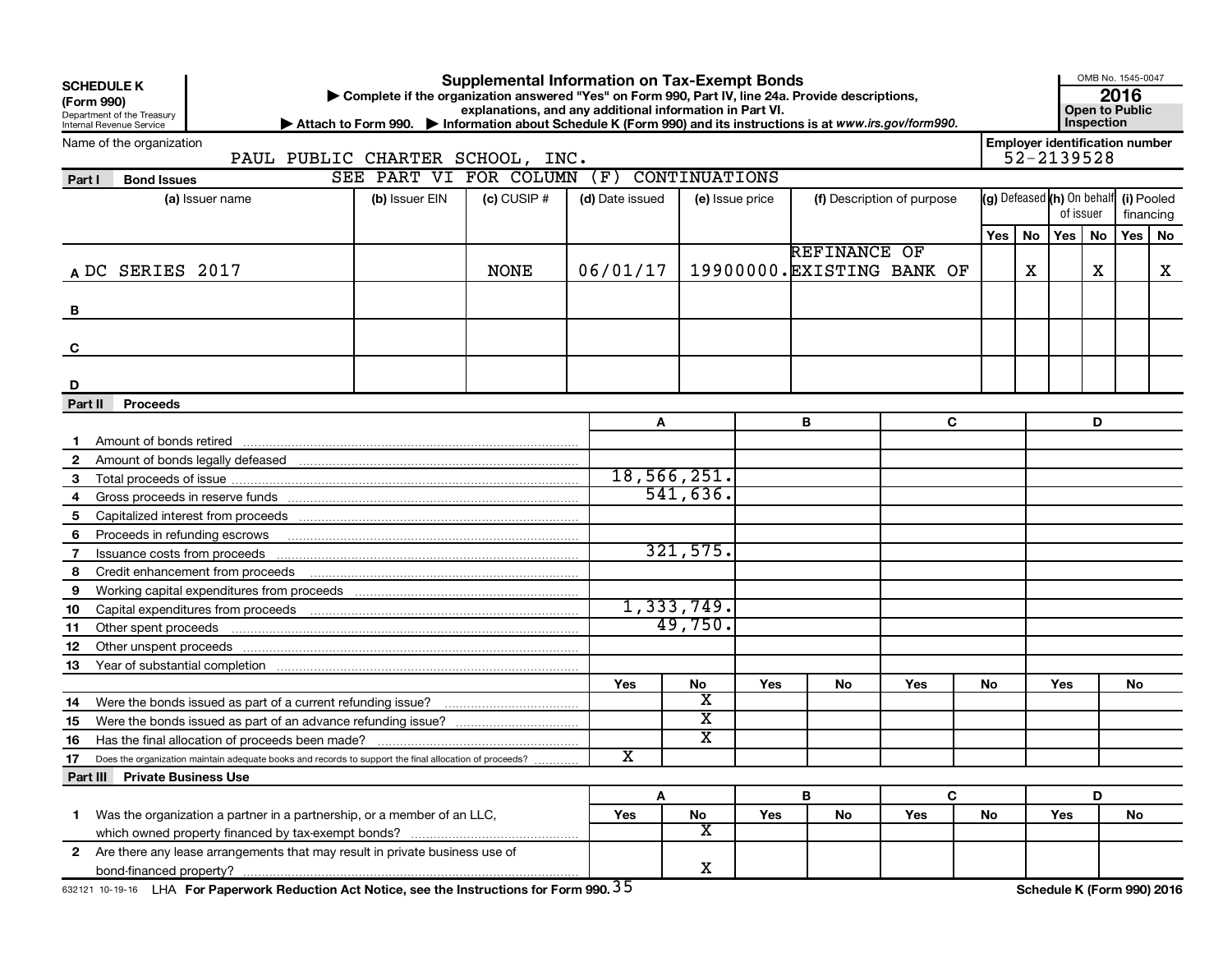# Schedule K (Form 990) 2016 PAUL PUBLIC CHARTER SCHOOL, INC. 52-2139528

**2**

|                | <b>Part III</b> Private Business Use (Continued)                                                       |                             |                         |            |           |            |    |     |    |
|----------------|--------------------------------------------------------------------------------------------------------|-----------------------------|-------------------------|------------|-----------|------------|----|-----|----|
|                |                                                                                                        |                             | A                       |            | В         |            | C  |     | D  |
|                | 3a Are there any management or service contracts that may result in private                            | Yes                         | <b>No</b>               | Yes        | <b>No</b> | Yes        | No | Yes | No |
|                |                                                                                                        |                             | x                       |            |           |            |    |     |    |
|                | b If "Yes" to line 3a, does the organization routinely engage bond counsel or other outside            |                             |                         |            |           |            |    |     |    |
|                | counsel to review any management or service contracts relating to the financed property?               |                             |                         |            |           |            |    |     |    |
|                | c Are there any research agreements that may result in private business use of bond-financed property? |                             | $\overline{\texttt{x}}$ |            |           |            |    |     |    |
|                | d If "Yes" to line 3c, does the organization routinely engage bond counsel or other outside            |                             |                         |            |           |            |    |     |    |
|                | counsel to review any research agreements relating to the financed property?                           |                             |                         |            |           |            |    |     |    |
| 4              | Enter the percentage of financed property used in a private business use by                            |                             |                         |            |           |            |    |     |    |
|                | entities other than a section 501(c)(3) organization or a state or local government $\ldots$           |                             | %                       |            | %         |            | %  |     | %  |
| 5              | Enter the percentage of financed property used in a private business use as a result of                |                             |                         |            |           |            |    |     |    |
|                | unrelated trade or business activity carried on by your organization, another                          |                             |                         |            |           |            |    |     |    |
|                |                                                                                                        |                             | %                       |            | %         |            | %  |     | %  |
| 6              |                                                                                                        |                             | $\%$                    |            | %         |            | %  |     | %  |
| $\overline{7}$ |                                                                                                        |                             | х                       |            |           |            |    |     |    |
|                | 8a Has there been a sale or disposition of any of the bond-financed property to a non-                 |                             |                         |            |           |            |    |     |    |
|                | governmental person other than a 501(c)(3) organization since the bonds were issued?                   |                             | X                       |            |           |            |    |     |    |
|                | b If "Yes" to line 8a, enter the percentage of bond-financed property sold or disposed                 |                             |                         |            |           |            |    |     |    |
|                |                                                                                                        |                             | $\%$                    |            | %         |            | %  |     | %  |
|                | c If "Yes" to line 8a, was any remedial action taken pursuant to Regulations sections                  |                             |                         |            |           |            |    |     |    |
|                |                                                                                                        |                             |                         |            |           |            |    |     |    |
|                | 9 Has the organization established written procedures to ensure that all nonqualified                  |                             |                         |            |           |            |    |     |    |
|                | bonds of the issue are remediated in accordance with the requirements under                            |                             |                         |            |           |            |    |     |    |
|                |                                                                                                        |                             | x                       |            |           |            |    |     |    |
|                | Part IV Arbitrage                                                                                      |                             |                         |            |           |            |    |     |    |
|                |                                                                                                        |                             | A                       |            | В         |            | C  |     | D  |
| 1              | Has the issuer filed Form 8038-T, Arbitrage Rebate, Yield Reduction and                                | Yes                         | No                      | <b>Yes</b> | No        | <b>Yes</b> | No | Yes | No |
|                |                                                                                                        |                             | x                       |            |           |            |    |     |    |
|                |                                                                                                        |                             |                         |            |           |            |    |     |    |
|                |                                                                                                        |                             | $\overline{\textbf{x}}$ |            |           |            |    |     |    |
|                |                                                                                                        |                             | $\overline{\text{x}}$   |            |           |            |    |     |    |
|                |                                                                                                        |                             | $\overline{\text{x}}$   |            |           |            |    |     |    |
|                | If "Yes" to line 2c, provide in Part VI the date the rebate computation was                            |                             |                         |            |           |            |    |     |    |
|                | performed                                                                                              |                             |                         |            |           |            |    |     |    |
|                |                                                                                                        | $\overline{\textnormal{x}}$ |                         |            |           |            |    |     |    |
|                | 4a Has the organization or the governmental issuer entered into a qualified                            |                             |                         |            |           |            |    |     |    |
|                |                                                                                                        |                             | x                       |            |           |            |    |     |    |
|                |                                                                                                        |                             |                         |            |           |            |    |     |    |
|                |                                                                                                        |                             |                         |            |           |            |    |     |    |
|                |                                                                                                        |                             |                         |            |           |            |    |     |    |
|                | e Was the hedge terminated?                                                                            |                             |                         |            |           |            |    |     |    |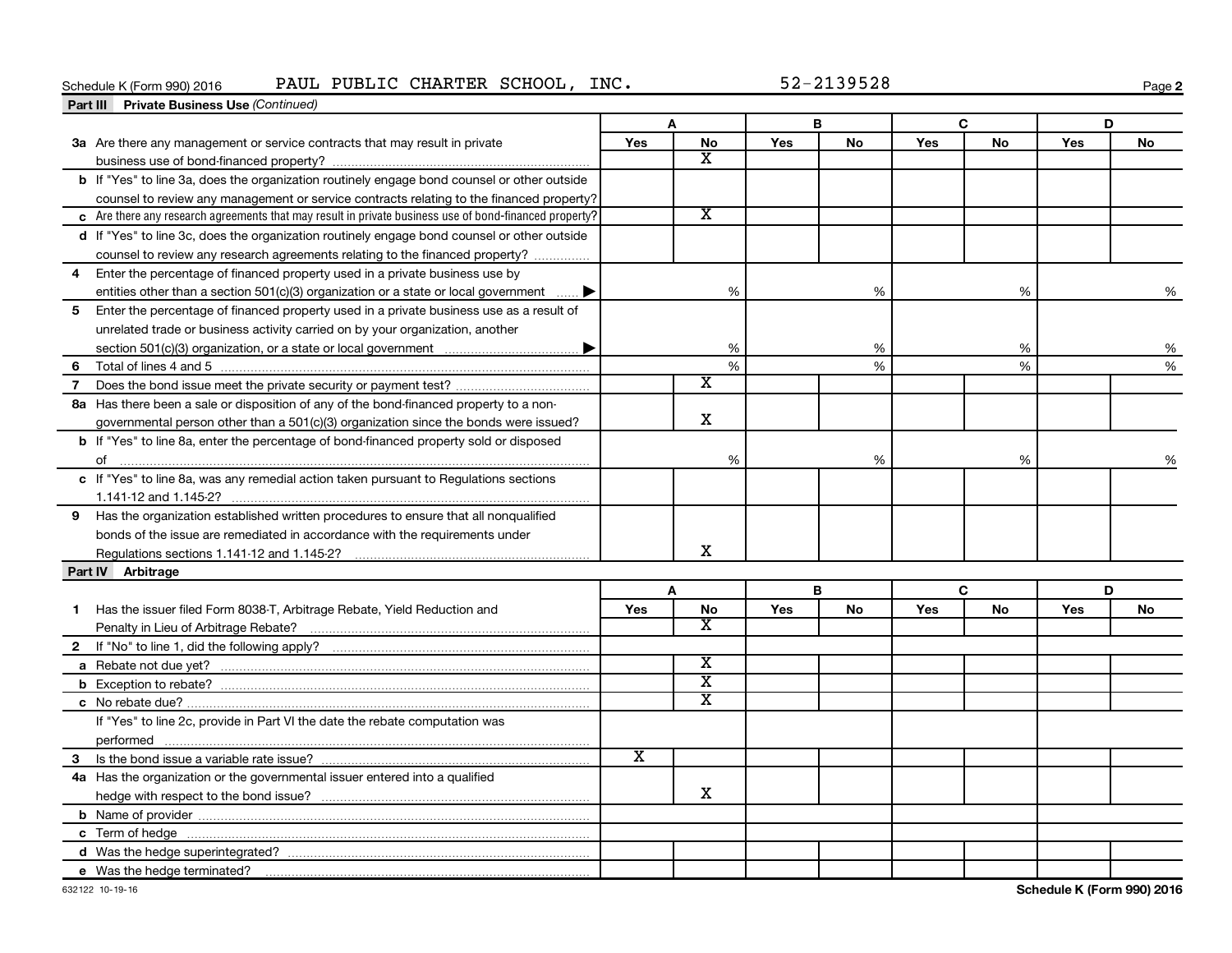# Schedule K (Form 990) 2016 PAUL PUBLIC CHARTER SCHOOL, INC. 52-2139528

**Page 3** 

| Part IV Arbitrage (Continued)                                                                                               |     |                         |            |           |     |           |     |           |
|-----------------------------------------------------------------------------------------------------------------------------|-----|-------------------------|------------|-----------|-----|-----------|-----|-----------|
|                                                                                                                             |     | A                       |            | B         |     | C         | D   |           |
|                                                                                                                             | Yes | No                      | <b>Yes</b> | No        | Yes | No        | Yes | No        |
| 5a Were gross proceeds invested in a guaranteed investment contract (GIC)?                                                  |     | $\overline{\mathbf{X}}$ |            |           |     |           |     |           |
|                                                                                                                             |     |                         |            |           |     |           |     |           |
| c Term of GIC                                                                                                               |     |                         |            |           |     |           |     |           |
| d Was the regulatory safe harbor for establishing the fair market value of the GIC satisfied?                               |     |                         |            |           |     |           |     |           |
| 6 Were any gross proceeds invested beyond an available temporary period?                                                    |     | $\overline{\texttt{x}}$ |            |           |     |           |     |           |
| 7 Has the organization established written procedures to monitor the requirements of                                        | X   |                         |            |           |     |           |     |           |
| Procedures To Undertake Corrective Action<br>Part V                                                                         |     |                         |            |           |     |           |     |           |
|                                                                                                                             |     | A                       |            | B.        |     | C.        | D   |           |
|                                                                                                                             | Yes | <b>No</b>               | <b>Yes</b> | <b>No</b> | Yes | <b>No</b> | Yes | <b>No</b> |
| Has the organization established written procedures to ensure that violations of                                            |     |                         |            |           |     |           |     |           |
| federal tax requirements are timely identified and corrected through the voluntary                                          |     |                         |            |           |     |           |     |           |
| closing agreement program if self-remediation isn't available under applicable                                              |     |                         |            |           |     |           |     |           |
| regulations?                                                                                                                |     | X                       |            |           |     |           |     |           |
| Part VI Supplemental Information. Provide additional information for responses to questions on Schedule K. See instructions |     |                         |            |           |     |           |     |           |
| SCHEDULE K, PART I, BOND ISSUES:                                                                                            |     |                         |            |           |     |           |     |           |
| ISSUER NAME: DC SERIES 2017<br>(A)                                                                                          |     |                         |            |           |     |           |     |           |
| DESCRIPTION OF PURPOSE:<br>(F)                                                                                              |     |                         |            |           |     |           |     |           |
| REFINANCE OF EXISTING BANK OF AMERICA CONSTRUCTION LOAN                                                                     |     |                         |            |           |     |           |     |           |
|                                                                                                                             |     |                         |            |           |     |           |     |           |
|                                                                                                                             |     |                         |            |           |     |           |     |           |
|                                                                                                                             |     |                         |            |           |     |           |     |           |
|                                                                                                                             |     |                         |            |           |     |           |     |           |
|                                                                                                                             |     |                         |            |           |     |           |     |           |
|                                                                                                                             |     |                         |            |           |     |           |     |           |
|                                                                                                                             |     |                         |            |           |     |           |     |           |
|                                                                                                                             |     |                         |            |           |     |           |     |           |
|                                                                                                                             |     |                         |            |           |     |           |     |           |
|                                                                                                                             |     |                         |            |           |     |           |     |           |
|                                                                                                                             |     |                         |            |           |     |           |     |           |
|                                                                                                                             |     |                         |            |           |     |           |     |           |
|                                                                                                                             |     |                         |            |           |     |           |     |           |
|                                                                                                                             |     |                         |            |           |     |           |     |           |
|                                                                                                                             |     |                         |            |           |     |           |     |           |
|                                                                                                                             |     |                         |            |           |     |           |     |           |
|                                                                                                                             |     |                         |            |           |     |           |     |           |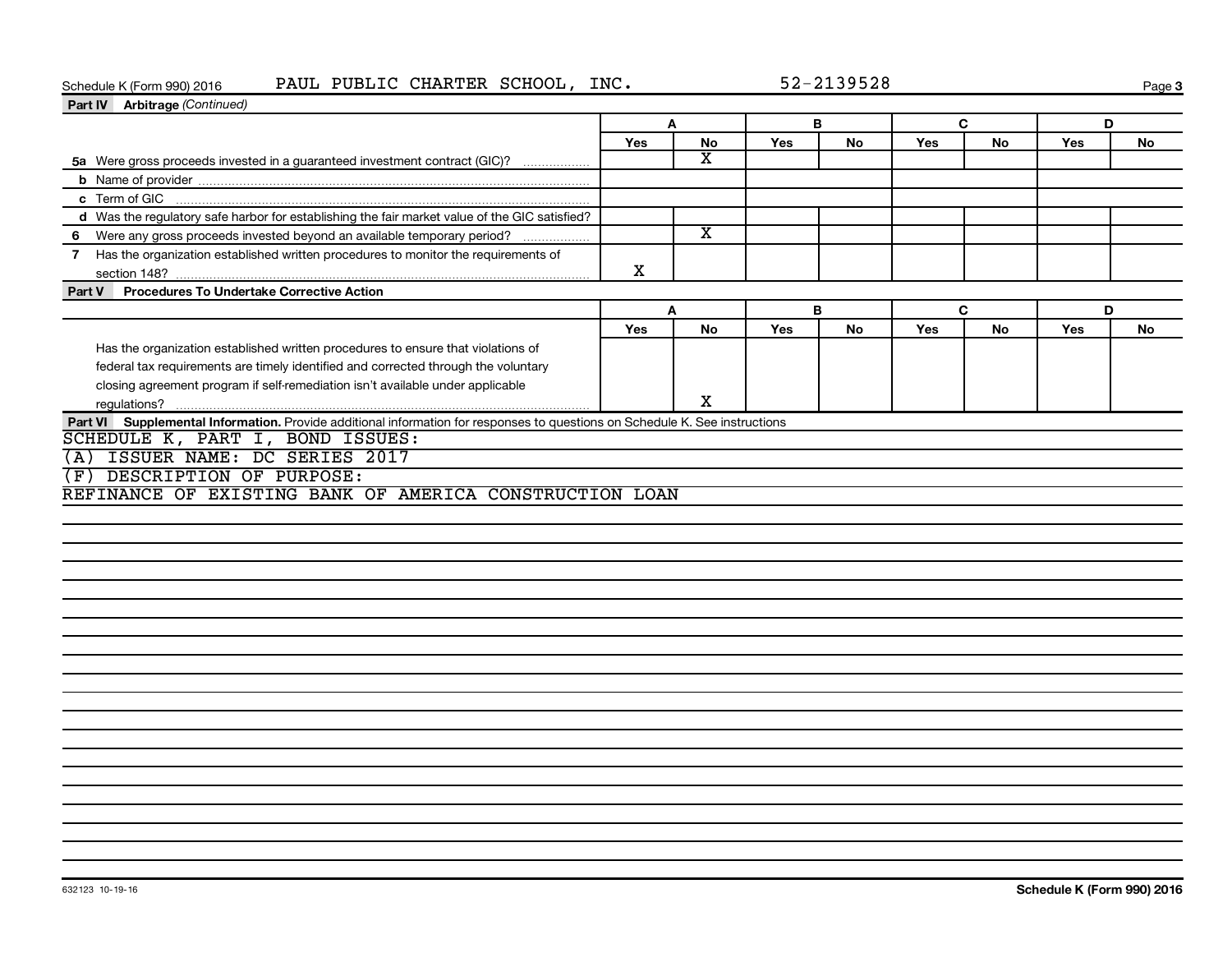**(Form 990 or 990-EZ)**

Name of the organization

Department of the Treasury Internal Revenue Service

**Form 990 or 990-EZ or to provide any additional information. | Attach to Form 990 or 990-EZ.**

**Complete to provide information for responses to specific questions on**

**Information about Schedule O (Form 990 or 990-EZ) and its instructions is at WWW.irs.gov/form990.** 

OMB No. 1545-0047 **Open to Public Inspection** SCHEDULE O **Supplemental Information to Form 990 or 990-EZ 2016**<br>(Form 990 or 990-EZ) Complete to provide information for responses to specific questions on

PAUL PUBLIC CHARTER SCHOOL, INC. | 52-2139528

**Employer identification number**

# FORM 990, PART I, LINE 1, DESCRIPTION OF ORGANIZATION MISSION:

THINKERS, AND LEADERS.

FORM 990, PART III, LINE 1, DESCRIPTION OF ORGANIZATION MISSION:

ROLES IN COMMUNITY LIFE.

FORM 990, PART VI, SECTION B, LINE 11B:

THE FORM 990 IS DISTRIBUTED ELECTRONICALLY TO THE FULL BOARD PRIOR TO

FILING.

FORM 990, PART VI, SECTION B, LINE 12C:

DURING STAFF TRAINING AT THE BEGINNING OF EVERY SCHOOL YEAR, WE SHARE OUR CONFLICT OF INTEREST POLICY. ALL STAFF SIGN WAIVERS STATING ANY CONFLICTS OR THAT THEY HAVE NONE. WE SHARE A LIST OF ALL VENDORS WITH STAFF FOR THEM TO REVIEW. THE BOARD ALSO NOTIFIES THE SCHOOL OF ANY CONFLICTS OF INTEREST ON AN ANNUAL BASIS.

FORM 990, PART VI, SECTION B, LINE 15: THE PERSONNEL COMMITTEE OF THE BOARD REVIEWS AND APPROVES THE COMPENSATION OF THE HEAD OF SCHOOL USING COMPARABILITY DATA, AND CONTEMPORANEOUSLY DOCUMENTS THE DELIBERATION AND DECISION IN THE MINUTES OF THE MEETING. THE PROCESS FOR DETERMINING COMPENSATION FOR THE HEAD OF SCHOOL WAS CONDUCTED IN 2017.

FORM 990, PART VI, SECTION C, LINE 19:

THE ORGANIZATION MAKES ITS GOVERNING DOCUMENTS, CONFLICT OF INTEREST

632211 08-25-16 LHA For Paperwork Reduction Act Notice, see the Instructions for Form 990 or 990-EZ. Schedule O (Form 990 or 990-EZ) (2016) 38